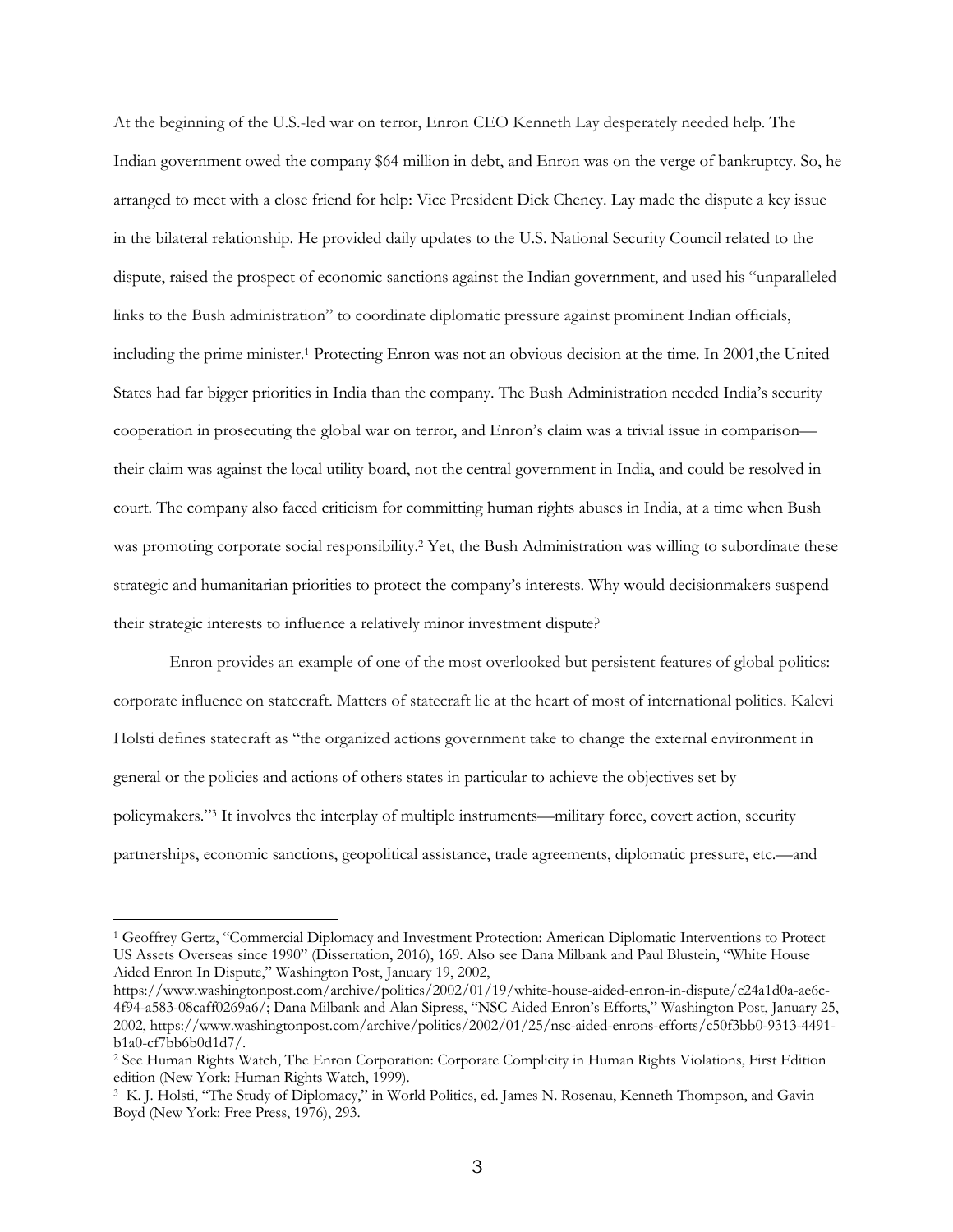multiple objectives, such as security, economic prosperity, and political prestige.4 In other words, statecraft is about the tools of power politics.

Many factors can contribute to the exercise of statecraft, but the corporation is rarely considered to be one of them. Some scholars stress systemic factors like power and security, ideas and beliefs, and institutions and interdependence;5 others offer domestic-level explanations, developing theories of statecraft around leaders, bureaucratic politics, electoral coalitions, and social movements.6 Generally speaking, these theories treat the corporation as an instrument, rather than a cause of statecraft; Robert Gilpin, Susan Strange, and Kenneth Rodman, to name a few prominent examples, emphasized how foreign direct investments and the behavior of multinational corporations served the U.S. national interest.7

For example, these theories are often extended to explain matters of statecraft that involve investment disputes like in the case of Enron. Since 1900, there have been 38 cases where the United States has used economic and military statecraft times to protect American corporations abroad (See Appendix). Many of these episodes—what I refer to as investment protection—shaped the trajectory of American foreign policy, and international politics more generally. During the early twentieth century, the U.S. military

<sup>5</sup> John J. Mearsheimer, The Tragedy of Great Power Politics, 1 edition (New York: W. W. Norton & Company, 2014); Jeffrey W. Taliaferro, "Power Politics and the Balance of Risk: Hypotheses on Great Power Intervention in the Periphery," Political Psychology 25, no. 2 (April 1, 2004): 177–211, https://doi.org/10.1111/j.1467-9221.2004.00368.x; Robert O. Keohane, After Hegemony: Cooperation and Discord in the World Political Economy, 1st Princeton Classic Ed (Princeton University Press, 1982); Richard Rosecrance, The Rise of the Trading State: Commerce and Conquest in the Modern World, First Edition (Basic Books, 1986); John M. Owen, The Clash of Ideas in World Politics: Transnational Networks, States, and Regime Change, 1510-2010 (Princeton, N.J: Princeton University Press, 2010). <sup>6</sup> Elizabeth N. Saunders, Leaders at War: How Presidents Shape Military Interventions (Cornell University Press, 2011); Owen, The Clash of Ideas in World Politics; Robert J. Art, "Bureaucratic Politics and American Foreign Policy: A Critique," Policy Sciences 4, no. 4 (1973): 467–90; Helen V. Milner and Dustin Tingley, Sailing the Water's Edge: The Domestic Politics of American Foreign Policy (Princeton University Press, 2015); Andrew Moravcsik, "Taking Preferences Seriously: A Liberal Theory of International Politics: Erratum," International Organization 52, no. 01 (1998): 229–229, https://doi.org/10.1162/002081898550536.

<sup>4</sup> David A. Baldwin, *Economic Statecraft* (Princeton, N.J: Princeton University Press, 1985); Michael Mastanduno, "Economic and Security in Statecraft and Scholarship," *International Organization* 52, no. 4 (1998); Stacie E Goddard, Paul K MacDonald, and Daniel H Nexon, "Repertoires of Statecraft: Instruments and Logics of Power Politics," *International Relations* 33, no. 2 (June 1, 2019): 304–21, https://doi.org/10.1177/0047117819834625.

<sup>7</sup> Robert Gilpin, *U. S. Power and the Multinational Corporation: The Political Economy of Foreign Direct Investment* (Basic Books, 1975); Susan Strange, "The Persistent Myth of Lost Hegemony," *International Organization* 41, no. 4 (1987): 551–74; Kenneth Aaron Rodman, *Sanctions Beyond Borders: Multinational Corporations and U.S. Economic Statecraft* (Rowman & Littlefield, 2001). For more recent examples, see William J. Norris, *Chinese Economic Statecraft: Commercial Actors, Grand Strategy, and State Control* (Cornell University Press, 2016); Henry Farrell and Abraham L. Newman, "Weaponized Interdependence: How Global Economic Networks Shape State Coercion," *International Security* 44, no. 1 (July 1, 2019): 42–79, https://doi.org/10.1162/isec\_a\_00351.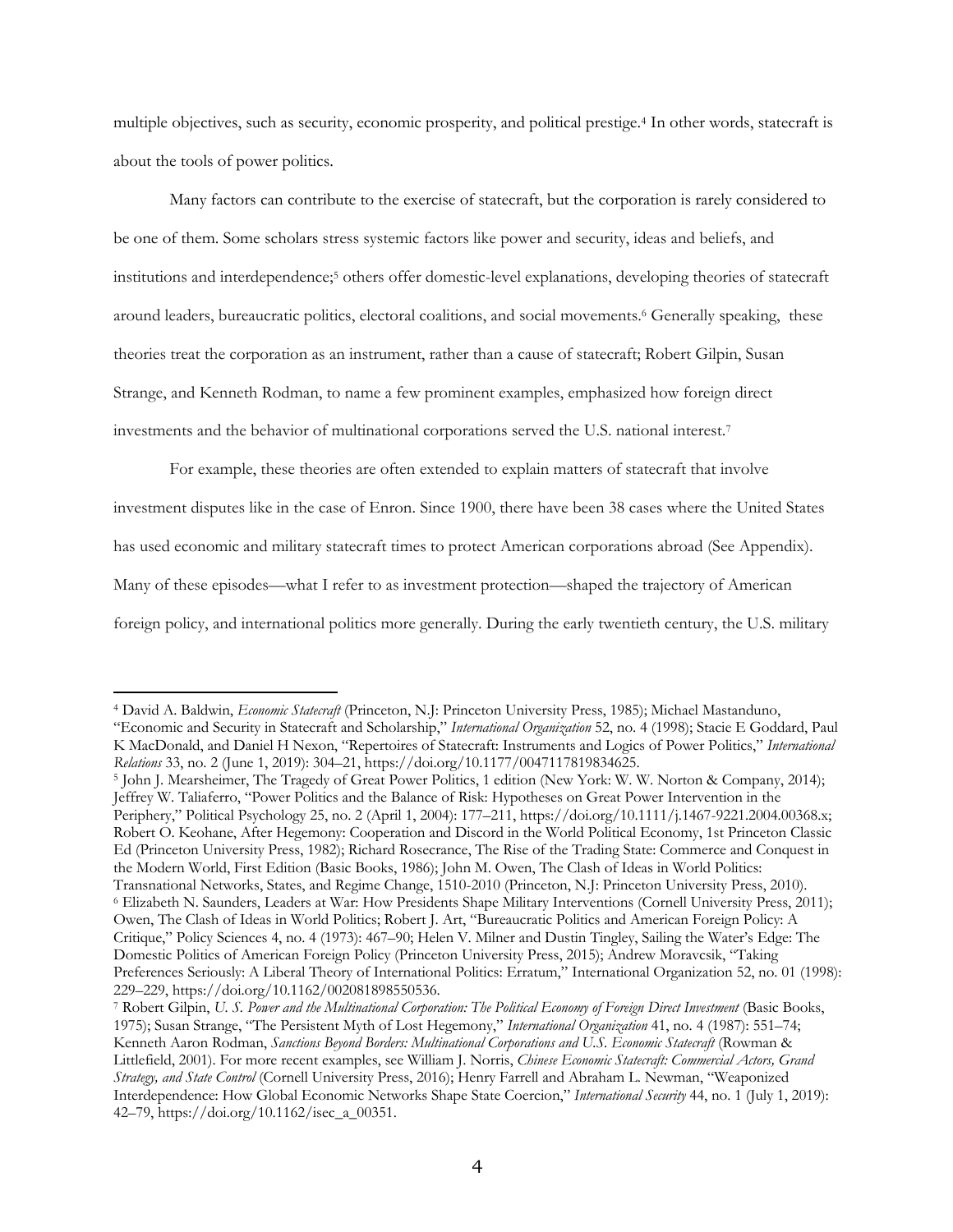expanded into Latin America and the Middle East to create order and stability for American investors (Chapter Two). In the Cold War, the CIA used covert action to overthrow nationalist governments that threatened American corporations across the globe, heightening geopolitical competition with the Soviet Union (Chapter Three). And following the collapse of the Soviet Union, U.S. diplomats began to leverage America's uncontested economic power against states that threatened American corporations (Chapter Four). Generally, political scientists will use the same toolkit to explain these instances of statecraft as they do other kinds of statecraft. Realists, for example, will stress strategic interests in commodities like oil or geopolitical competition like the Cold War;8 liberals will stress the creation of institutions, like political risk insurance and international arbitration, as a substitute for foreign intervention;9 and constructivists will look to decisionmakers' beliefs in promoting an "Open Door" for American investment, or change in norms about the use of force from the era of gunboat diplomacy to humanitarian intervention.<sup>10</sup>

This book, by contrast, shows that these instances of statecraft need a separate explanation. Systemic accounts of statecraft are often too broad-based to explain variation in investment protection, emphasizing slow-moving structural factors that don't change from one moment to the next. Why, for example, would the United States protect one corporation but not another, oftentimes in the same time and place? Many domestic-level accounts of statecraft also cannot account for investment protection. Theories of electoral politics, for example, stress how broad-based economic coalitions can capture foreign policy by electing leaders that share their foreign policy preferences.11 But, these accounts are still too broad to explain

<sup>8</sup> Dale C. Copeland, Economic Interdependence and War (Princeton University Press, 2014); Stephen D. Krasner, Defending the National Interest: Raw Materials Investments and U.S. Foreign Policy (Princeton University Press, 1978). <sup>9</sup> Charles Lipson, Standing Guard: Protecting Foreign Capital in the Nineteenth and Twentieth Centuries (University of California Press, 1985); Noel Maurer, The Empire Trap: The Rise and Fall of U.S. Intervention to Protect American Property Overseas, 1893-2013 (Princeton University Press, 2013); J. Gimblett and O. Thomas Johnson, "From Gunboats to BITs: The Evolution of Modern International Investment Law," in Yearbook on International Investment Law and Policy, ed. K. Sauvant (Oxford: Oxford University Press, 2011), 649–92.

<sup>10</sup> Martha Finnemore, The Purpose of Intervention: Changing Beliefs about the Use of Force (Ithaca NY: Cornell University Press, 2003); Christopher Layne, The Peace of Illusions: American Grand Strategy from 1940 to the Present, 1 edition (Cornell University Press, 2007).

<sup>11</sup> Kevin Narizny, The Political Economy of Grand Strategy (Cornell University Press, 2007); Jonathan Kirshner, Appeasing Bankers: Financial Caution on the Road to War (Princeton University Press, 2007); Patrick J. McDonald, The Invisible Hand of Peace: Capitalism, the War Machine, and International Relations Theory (Cambridge University Press, 2009); For a review, also see Stephen G. Brooks, "Economic Actors' Lobbying Influence on the Prospects for War and Peace," International Organization 67, no. 4 (October 2013): 863–88, https://doi.org/10.1017/S0020818313000283.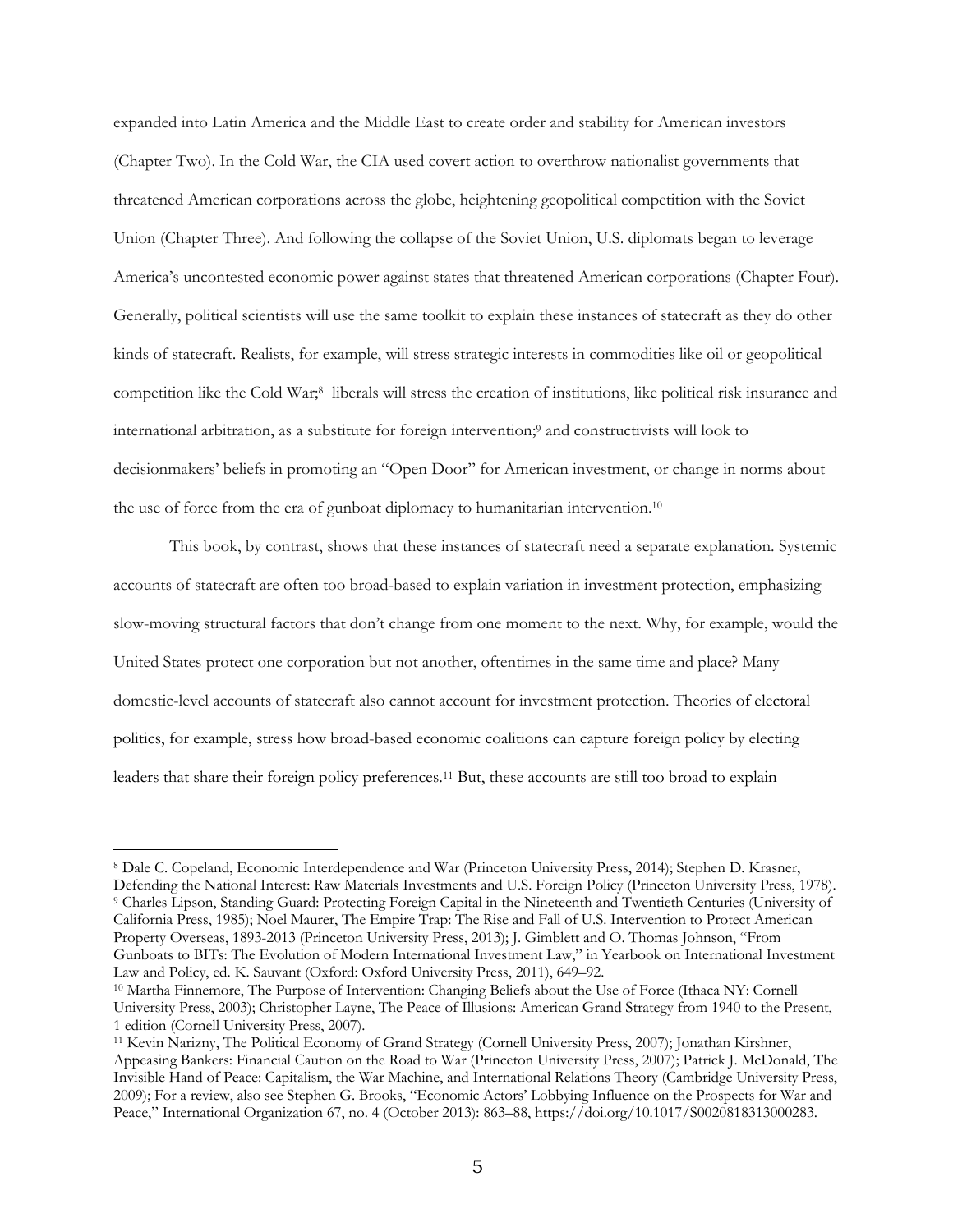investment protection: most instances of investment protection involve a single company like Enron. Understanding these cases then requires a theory that can explain variation in the power of individual corporations, not just the power of organized business groups. Under what conditions can a corporation influence statecraft? More specifically, under what conditions can a corporation secure investment protection?

One of the central arguments of this book is that corporate power lies at the heart of investment protection, as well as much of statecraft. A few individual corporations have economic and political power that others do not, allowing them to influence a state's foreign policy in pursuit profit. In this chapter, I develop a network theory of corporate power to understand the conditions under which a corporation becomes more or less powerful in international relations, and how that power gets translated into security policy like investment protection. By corporation, I specifically mean a multinational firm that has fixed investments in at least one host-state besides the home-state where they are headquartered.

A corporation's power in international politics depends on their network position: (1) their ties to other economic actors; and (2) their ties to the national security bureaucracy in their home-government. When a corporation has many economic ties to other economic actors in a foreign market—exhibiting what I refer to as centrality—they can influence which issues get on the national security agenda by raising visibility around their interests, and by manipulating resource flows between states. Similarly, when a corporation has direct political ties to the national security bureaucracy—exhibiting what I refer to as closeness—they can influence policy outcomes by shaping decisionmakers' perceptions of foreign governments, and by building decisionmakers' trust about their motives in pursuing a particular policy. As later chapters show, the few corporations that are both central and close have had the most enduring and controversial impact on American foreign relations. In many of these cases, these corporations acted against public opinion, the wider business community, and their government's strategic interests, fabricating threats where threats did not exist or scuttling opportunities for cooperation, even among allies.

This chapter has two parts. The first part develops a network theory of corporate power in international politics, and the second part outlines how I go about testing this theory throughout the rest of the book. This book analyzes the theory in a series of nested cases of investment protection: instances in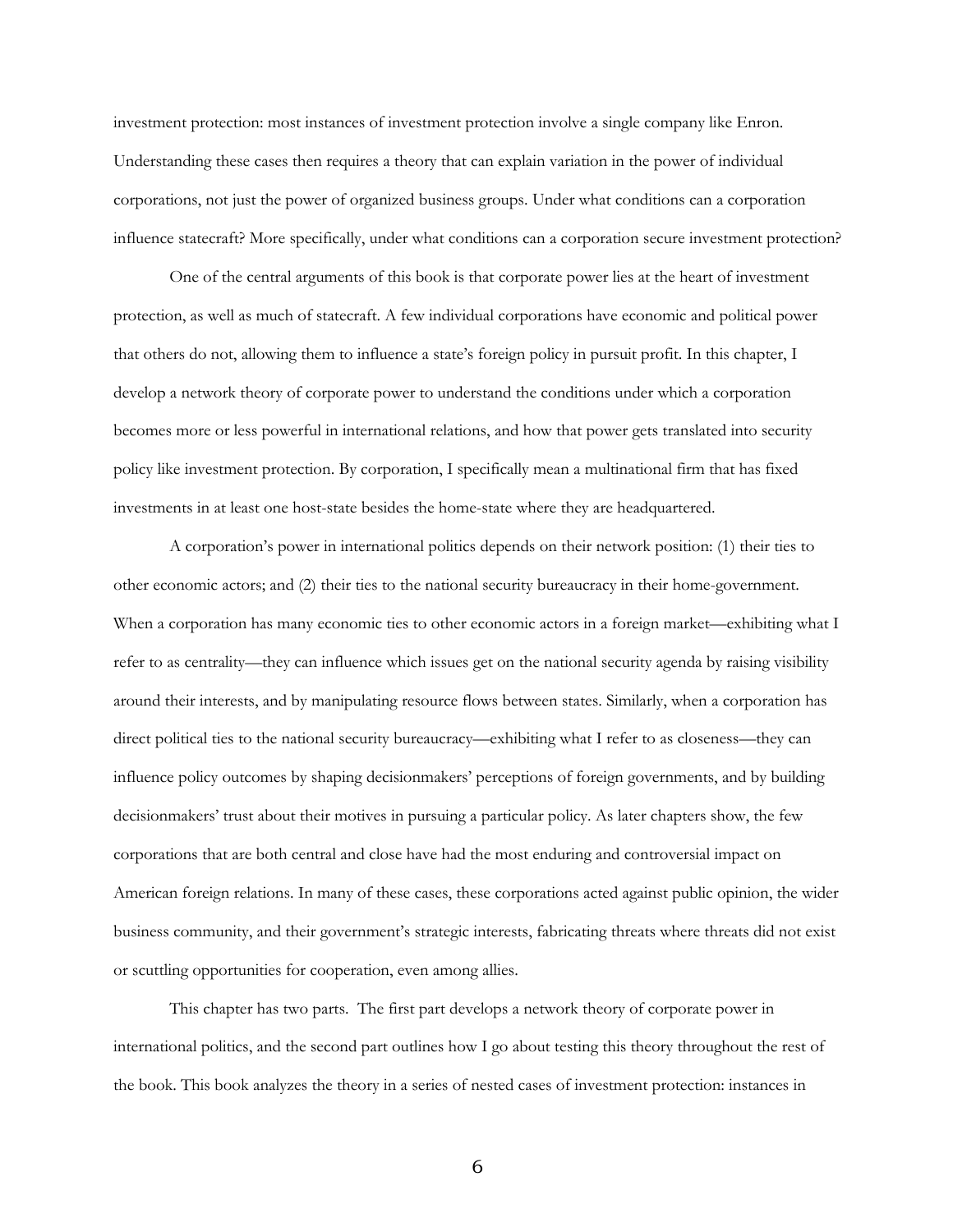which the United States engaged in the costly use of military or economic statecraft to protect its foreign direct investments, from 1900 to 2018. Later chapters draw on original, archival evidence to trace how the social structure of international politics empowered some corporations (and not others), who then used that power to secure investment protection for themselves and shape the evolution of U.S. foreign policy over the past century.

# **A Network Theory of Corporate Power**

In 1901, Frank Norris published a novel about the railroad industry in California, portraying the Southern Pacific railroad company as "a huge, sprawling organism." This beast drew its power through "a veritable system of blood circulation" with "diminutive little blood suckers that shot out from the main jugular and went twisting up into some remote county, laying hold upon some forgotten village or town, involving it in one of a myriad branching coils, one of a hundred tentacles, drawing it, as it were, toward that center from which all this system sprang." <sup>12</sup> This corporate tentacles imagery helped Norris' distill how Southern Pacific formed a "vast, complicated network" of property relationships and political corruption across California.13 The imagery also captures something intuitive about corporate power: social relationships matter.

Most international relations (IR) scholars acknowledge that social relationships matter for business power, yet they usually explore these relationships in the aggregate, as parts of a broader economic structure, rather than at a level of individual corporations. Some IR scholars focus on the interconnections between markets rather than individual corporations. Liberal scholars often detail how trade and investment flows affect the likelihood of conflict, such as by increasing the economic costs of war as well as the power of business as a collective body.14 Other scholars explore elites' interconnections. Neo-Marxists claim that elites in corporations and in government form a distinct social class with shared backgrounds, interests, and beliefs

<sup>12</sup> Frank Norris, *The Octopus: A Story of California* (Grosset & Dunlap, 1901), 5.

<sup>13</sup> Norris, 4.

<sup>14</sup> A few prominent examples include E. Gartzke, Q. Li, and C. Boehmer, "Investing in the Peace: Economic Interdependence and International Conflict," International Organization 55, no. 2 (SPR 2001): 391–438, https://doi.org/10.1162/00208180151140612; Katherine Barbieri, "Economic Interdependence: A Path to Peace or a Source of Interstate Conflict?," Journal of Peace Research 33, no. 1 (1996): 29–49; Barry Buzan, "Economic Structure and International Security," International Organization 38, no. 4 (1984): 597–624; Mark J. C. Crescenzi, Economic Interdependence and Conflict in World Politics (Lexington Books, 2005).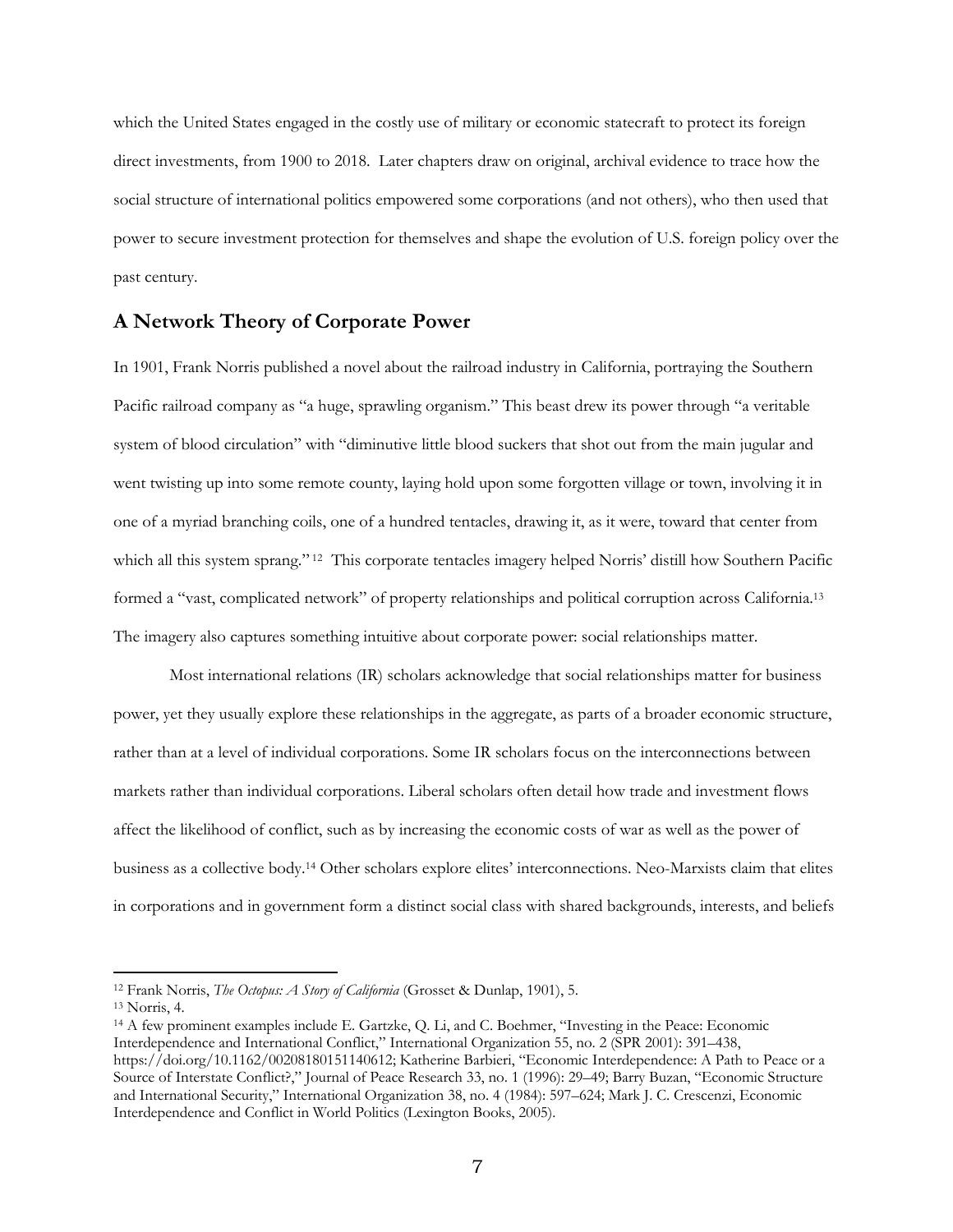about the national interest.15 However, these scholars do not make systematic claims about how individual corporations vary in their connections to political elites. More recent scholarship on the domestic determinants of foreign policy emphasizes interconnections between competing interest groups, including businesses. This approach explores specific sectors and industries' power rather than the power of individual corporations. Different sectors have different foreign policy preferences, leading them to trade favors and form ties with likeminded groups to elect leaders that share their preferences for conflict or cooperation.16 Yet by lumping the corporation into a broad economic sector or industries, in which no one firm seemingly dominates, this scholarship strips the corporation of its individual agency.

The section that follows refines understandings of corporate power in international politics by moving our analysis down from the broader economic structure to the specific social structure surrounding individual corporations. I posit individual corporations exhibit power differences which scholars have long overlooked, derived from the various positions corporations occupy in international politics. <sup>17</sup> Corporations are complex beasts, as Norris understood; they often develop different relationships with other firms and with other policymakers because they operate in different regions, face different political challenges, compete in different markets, and negotiate with different political actors. To invest in a foreign region, for instance, a

<sup>17</sup> This criticism is shared by Luigi Zingales, "Towards a Political Theory of the Firm," *Journal of Economic Perspectives* 31, no. 3 (August 2017): 113–30, https://doi.org/10.1257/jep.31.3.113; Rawi Abdelal, "The Multinational Firm and Geopolitics: Europe, Russian Energy, and Power," *Business and Politics* 17, no. 3 (October 2015): 553–76, https://doi.org/10.1515/bap-2014-0044; Kevin Young, "Not by Structure Alone: Power, Prominence, and Agency in American Finance," *Business and Politics* 17, no. 3 (October 2015): 443–72, https://doi.org/10.1515/bap-2015-0004; Bastiaan Van Apeldoorn and Naná de Graaff, "The Corporation in Political Science," in *The Corporation: A Critical, Multi-Disciplinary Handbook*, ed. Grietje Baars and Andre Spicer (Cambridge, United Kingdom: Cambridge University Press, 2017), 134–59.

<sup>&</sup>lt;sup>15</sup> Vladimir Il'ich Lenin, Imperialism, the Highest Stage of Capitalism: A Popular Outline (Martin Lawrence, 1934); Paul A. Baran and Paul M. Sweezy, "Notes on the Theory of Imperialism," Monthly Review 17, no. 10 (March 3, 1966): 15– 33, https://doi.org/10.14452/MR-017-10-1966-03\_3; Anthony Brewer, Marxist Theories of Imperialism (London: Routledge, 1980).

<sup>16</sup> Jack Snyder, Myths of Empire: Domestic Politics and International Ambition (Cornell University Press, 1993); Peter Trubowitz, Defining the National Interest: Conflict and Change in American Foreign Policy, 1 edition (Chicago: University of Chicago Press, 1998); Etel Solingen, Regional Orders at Century's Dawn (Princeton, N.J: Princeton University Press, 1998); Paul Papayoanou, "Interdependence, Institutions, and the Balance of Power: Britain, Germany, and World War I," International Security 20, no. 4 (1996): 42–76; Steven E. Lobell, The Challenge of Hegemony: Grand Strategy, Trade, and Domestic Politics (University of Michigan Press, 2003); Richard Rosecrance, The Rise of the Virtual State: Wealth and Power in the Coming Century (New York: Basic Books, 1999); Benjamin O. Fordham, Building the Cold War Consensus: The Political Economy of U.S. National Security Policy, 1949-51 (University of Michigan Press, 1998); Aaron L. Friedberg, In the Shadow of the Garrison State: America's Anti-Statism and Its Cold War Grand Strategy (Princeton University Press, 2000).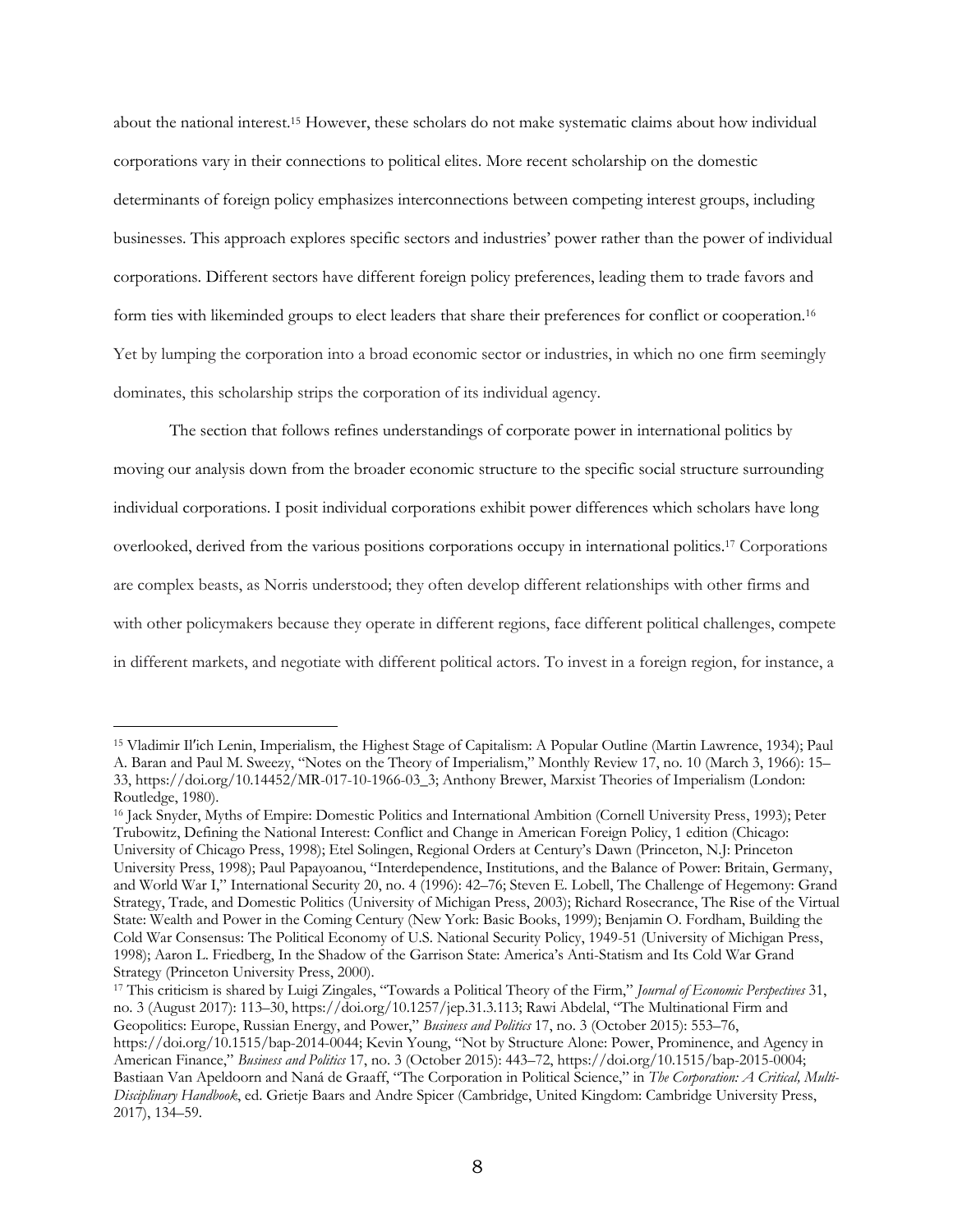corporation must adapt their organizational practices to local contexts,18 transfer knowledge across borders to generate new frames of behavior,<sup>19</sup> and forge personal relationships with policymakers to achieve their goals.20 Therefore, some firms likely have more economic relationships than others, and some are likely to be closer to decisionmakers than others. Recent work in political economy has already recognized that differences among firms can affect policy outcomes: financial regulation in the United States and the United Kingdom, for example, is tilted toward the preferences of the most well-connected players, such as JP Morgan Chase and Goldman Sachs.21

However, understandings of how individual level differences in corporate power affect international politics have remain obscured by the focus on broader economic structure, even in classic cases of corporate influence in international politics. Ronald Cox, for example, explains how U.S. covert action in Guatemala in 1954 was driven by a group of "internationalist" investors: United Fruit, International Railway of Central America, and Empressa Electrica. <sup>22</sup> But by focusing on this broad group instead of the individual corporations, his account diminishes the relative importance of United Fruit's in the intervention, such as the process by which its shipping lanes and political relationships to Secretary of State Dulles helped encourage

<sup>18</sup> Klaus E. Meyer, Ram Mudambi, and Rajneesh Narula, "Multinational Enterprises and Local Contexts: The Opportunities and Challenges of Multiple Embeddedness," Journal of Management Studies 48, no. 2 (March 1, 2011): 235–52, https://doi.org/10.1111/j.1467-6486.2010.00968.x; Glenn Morgan, Peer Hull Kristensen, and Richard Whitley, eds., The Multinational Firm: Organizing Across Institutional and National Divides, 1 edition (Oxford: Oxford University Press, 2003); Chung-in Moon, "Complex Interdependence and Transnational Lobbying: South Korea in the United States," International Studies Quarterly 32, no. 1 (March 1, 1988): 67–89, https://doi.org/10.2307/2600413; Peter J Katzenstein and Yutaka Tsujinaka, "'Bullying,' 'Buying,' and 'Binding': US-Japanese Transnational Relations and Domestic Strutures," in Bringing Transnational Relations Back In, ed. Thomas Risse-Kappen (Cambridge: Cambridge University Press, 1995), 79–111.

<sup>19</sup> Tatiana Kostova and Kendall Roth, "Adoption of an Organizational Practice by Subsidiaries of Multinational Corporations: Institutional and Relational Effects," The Academy of Management Journal 45, no. 1 (2002): 215–33, https://doi.org/10.2307/3069293; Martin Heidenreich, "The Social Embeddedness of Multinational Companies: A Literature Review," Socio-Economic Review 10, no. 3 (July 1, 2012): 549–79, https://doi.org/10.1093/ser/mws010. <sup>20</sup> Rawi Abdelal, "The Profits of Power: Commerce and Realpolitik in Eurasia," Review of International Political Economy 20, no. 3 (2013): 426; Raymond Vernon, Sovereignty at Bay; the Multinational Spread of U.S. Enterprises (Basic Books, 1971), 111–17; A. Claire Cutler, Private Power and Global Authority: Transnational Merchant Law in the Global Political Economy (Cambridge University Press, 2003), 26–27; Daniel Naurin, Deliberation Behind Closed Doors: Transparency and Lobbying in the European Union (ECPR Press, 2007), 31.

<sup>21</sup> Pepper D. Culpepper and Raphael Reinke, "Structural Power and Bank Bailouts in the United Kingdom and the United States," Politics & Society 42, no. 4 (2014): 427–54; William Kindred Winecoff, "Structural Power and the Global Financial Crisis: A Network Analytical Approach," Business and Politics 17, no. 3 (October 2015): 495–525, https://doi.org/10.1515/bap-2014-0050; Young, "Not by Structure Alone."

<sup>22</sup> Ronald W. Cox, *Power And Profits: U.S. Policy in Central America* (University Press of Kentucky, 1994), Ch. 3.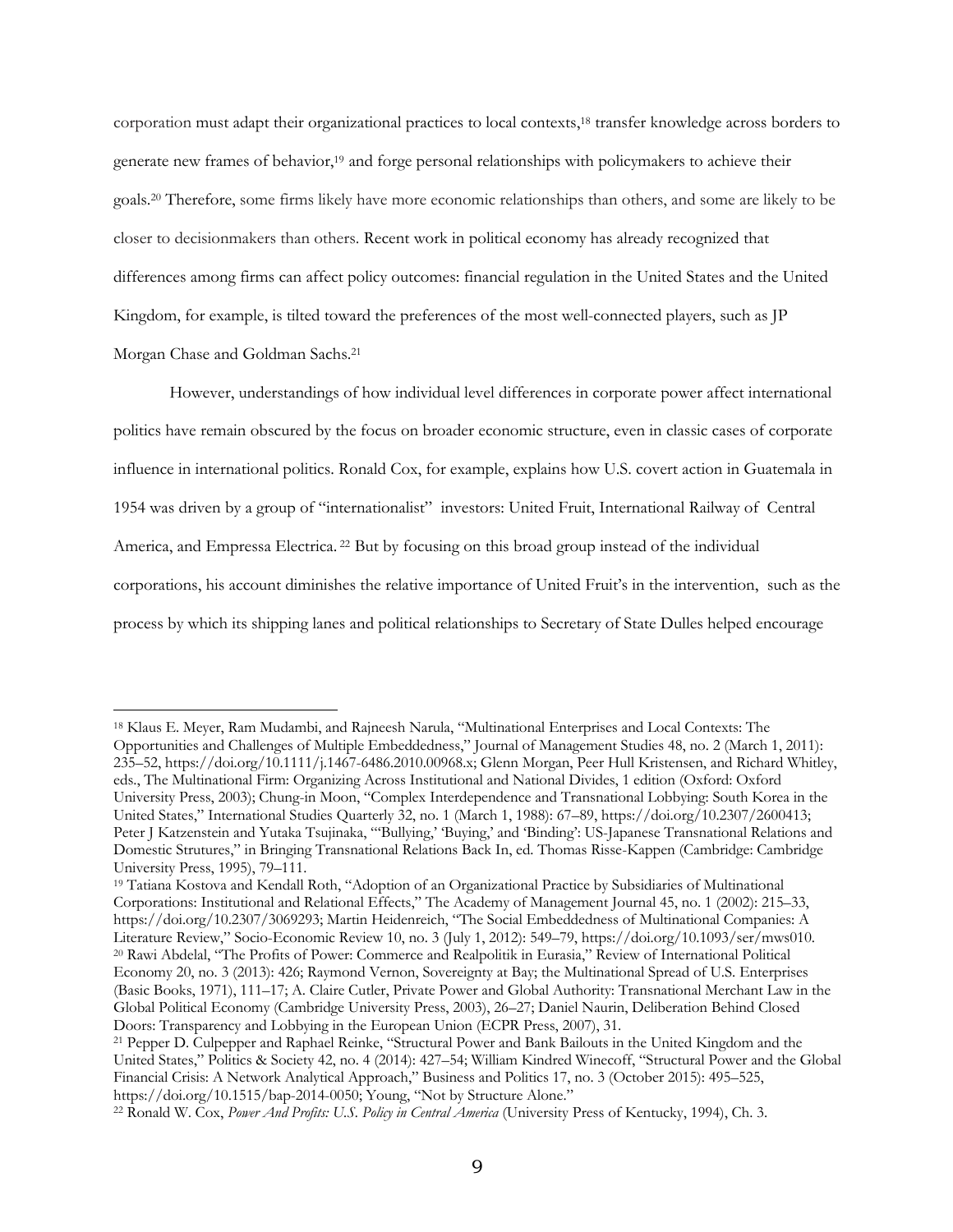intervention.23 The focus on broad economic factors has limited our understanding of archetypal cases such as this. Consequently, a framework is needed that can explain how different sets of relationships affect the power of *individual* corporations and how that power is translated into security policy.

# **Power in Networks**

Understanding the power of individual corporations like United Fruit, Enron, or Standard Oil requires a more fine-grained analysis of a corporation's relationships with other firms and with political elites than is likely to come from the conventional focus on broad economic factors. Network analysis provides a wellestablished approach for conceptualizing the power of individual actors, like firms, states, or people. Over the last two decades, economic sociologists have used network analysis to articulaate variation in firms' economic performance, entrepreneurship, and corporate political behavior.24 Similarly, IR scholars have used insights from social network analysis to explain the influence of specific diplomats, colonial agents, and even ordinary people on the propensity for international conflict and cooperation among states.25

<sup>23</sup> For a history of United Fruit's role in Guatemala, see Stephen Schlesinger et al., *Bitter Fruit: The Story of the American Coup in Guatemala, Revised and Expanded*, 2 edition (Cambridge, Mass: David Rockefeller Center for Latin American Studies, 2005).

<sup>24</sup> Conceiving "markets-as-networks" is commonplace in sociology. Some prominent examples include Mark Granovetter, "Economic Action and Social Structure: The Problem of Embeddedness," American Journal of Sociology 91, no. 3 (1985): 481–510; Ronald S. Burt, Brokerage and Closure: An Introduction to Social Capital (OUP Oxford, 2007); Wayne E. Baker, "The Social Structure of a National Securities Market," American Journal of Sociology 89, no. 4 (1984): 775–811. For empirical studies using network analysis to understand differences in economic performance, see Burt, Brokerage and Closure; Granovetter, "Economic Action and Social Structure." For similar analyses on entrepreneurship, see Gautam Ahuja, "Collaboration Networks, Structural Holes, and Innovation: A Longitudinal Study," Administrative Science Quarterly 45, no. 3 (September 1, 2000): 425–55, https://doi.org/10.2307/2667105; Ronald S. Burt, "Structural Holes and Good Ideas," American Journal of Sociology 110, no. 2 (September 1, 2004): 349– 99, https://doi.org/10.1086/421787. For similar analyses of corporate political behavior, see Mark S. Mizruchi, "Similarity of Political Behavior Among Large American Corporations," American Journal of Sociology 95, no. 2 (1989): 401–24; Mizruchi, The Structure of Corporate Political Action; Gerald F. Davis and Henrich R. Greve, "Corporate Elite Networks and Governance Changes in the 1980s," American Journal of Sociology 103, no. 1 (July 1, 1997): 1–37, https://doi.org/10.1086/231170; Val Burris, "The Two Faces of Capital: Corporations and Individual Capitalists as Political Actors," American Sociological Review 66, no. 3 (June 2001): 361–81; Val Burris, "Interlocking Directorates and Political Cohesion among Corporate Elites," American Journal of Sociology 111, no. 1 (July 1, 2005): 249–83. <sup>25</sup> Paul K. Macdonald, Networks of Domination: The Social Foundations of Peripheral Conquest in International Politics (Oxford University Press, 2014), https://books.google.com/books?id=4URZAwAAQBAJ&pgis=1; Stacie E. Goddard, "Brokering Change: Networks and Entrepreneurs in International Politics," International Theory 1, no. 2 (2009): 249–81; Daniel H. Nexon and Thomas Wright, "What's at Stake in the American Empire Debate," American Political Science Review null, no. 02 (May 2007): 253–271, https://doi.org/10.1017/S0003055407070220; Eric Grynaviski, America's Middlemen: Power at the Edge of Empire (Cambridge University Press, 2018).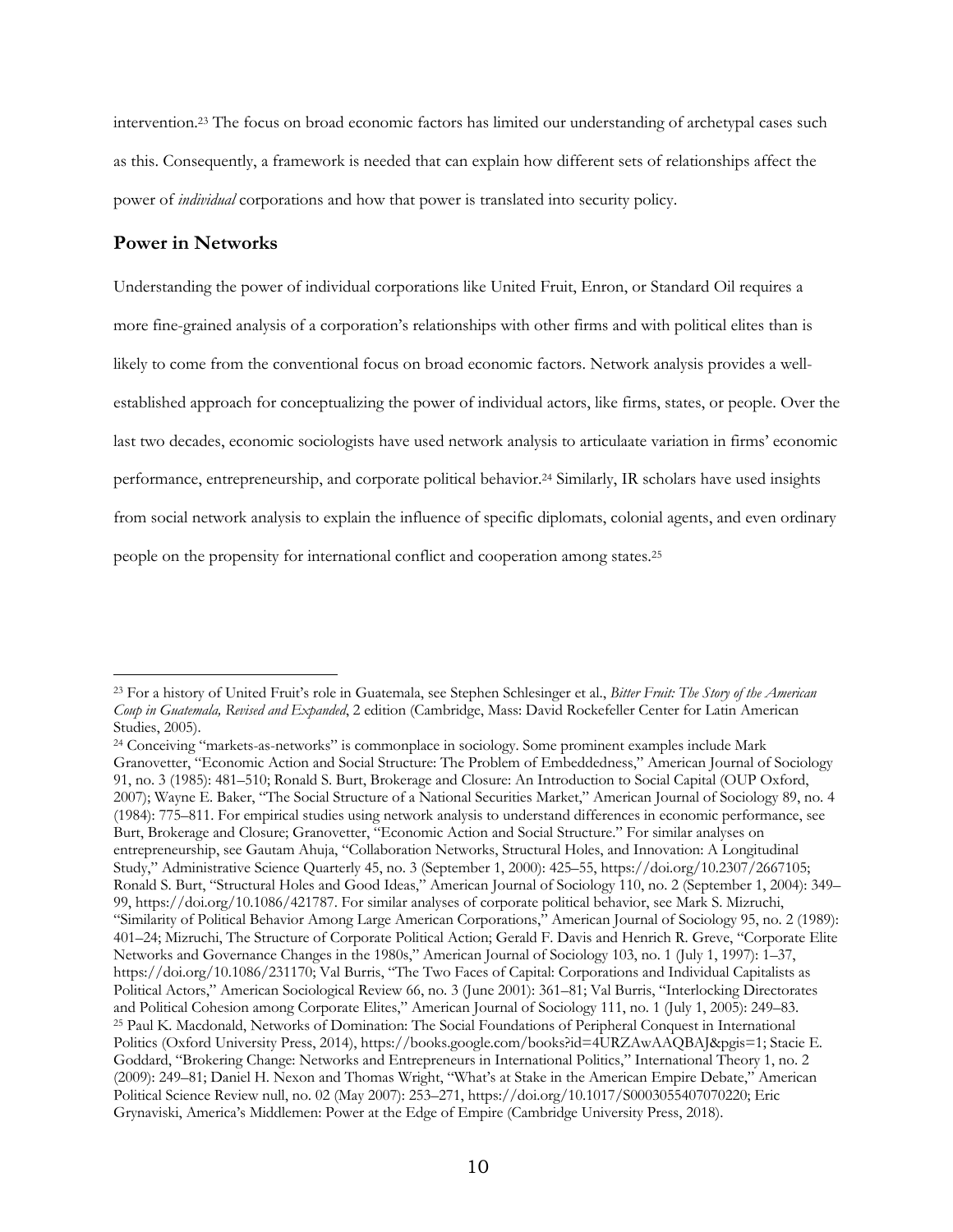A key idea in social network analysis is that power is relational. Power depends not on the resources one "has," but rather on one's relationships—social ties–with other actors. Social ties are conceived broadly as any routine transaction to which two individuals or organizations "attach shared understandings, memories, forecasts, rights, and obligations."26 Any durable transaction, whether it be an economic exchange, a political briefing, or a shared Netflix account, can constitute a social tie. These ties determine an actor's ability to gain access to, make connections with, or quickly spread resources to other actors in a network, as well as what kinds of resources and actors to which they have access.

Still, not all social ties are the same. Sociologists distinguish between two types of social ties: direct versus indirect ties, and strong versus weak ties. Direct ties are immediate transactions between two actors, like a marriage or a business contract. Indirect ties, by contrast, are transactions between two individuals who have no direct relation but are connected through a third person, such as a "friend-of-a-friend."27 For example, a company may hire a lobbyist to represent them, and that lobbyist may have worked with the secretary of state, making the secretary an indirect contact.<sup>28</sup> Social ties also vary in strength. Strong ties are reciprocal, frequent, and sustained over time, such as between close friends or longstanding business partners, whereas weak ties are rare, unidirectional, and fleeting, such as those among acquaintances, or casual buyers and sellers.29 Importantly, the type of social tie may change over time. An indirect tie can become a direct tie, for example, if that same lobbyist introduced the secretary of state to their employer. Moreover, a weak tie can become a strong tie. Elites whose professions are linked, such as defense contractors and military advisors, often form shared understandings, skills, and interests which transcend their common material interests.30

<sup>26</sup> Charles Tilly, Stories, Identities, and Political Change (Rowman & Littlefield, 2002), 80.

<sup>27</sup> Yanjie Bian, "Bringing Strong Ties Back in: Indirect Ties, Network Bridges, and Job Searches in China," American Sociological Review 62, no. 3 (1997): 366–85, https://doi.org/10.2307/2657311.

<sup>28</sup> In American politics, these claims are often made, such as in Jordi Blanes i Vidal, Mirko Draca, and Christian Fons-Rosen, "Revolving Door Lobbyists," American Economic Review 102, no. 7 (December 2012): 3731–48, https://doi.org/10.1257/aer.102.7.3731.

<sup>29</sup> Mark S. Granovetter, "The Strength of Weak Ties," American Journal of Sociology 78, no. 6 (1973): 1360–1380; Peter V. Marsden and Karen E. Campbell, "Reflections on Conceptualizing and Measuring Tie Strength," Social Forces 91, no. 1 (September 1, 2012): 17–23, https://doi.org/10.1093/sf/sos112.

<sup>30</sup> Andrew Abbott, "Linked Ecologies: States and Universities as Environments for Professions," Sociological Theory 23, no. 3 (2005): 245–74; Gordon Adams, The Politics of Defense Contracting: The Iron Triangle, Worn (Transaction Publishers, 1981).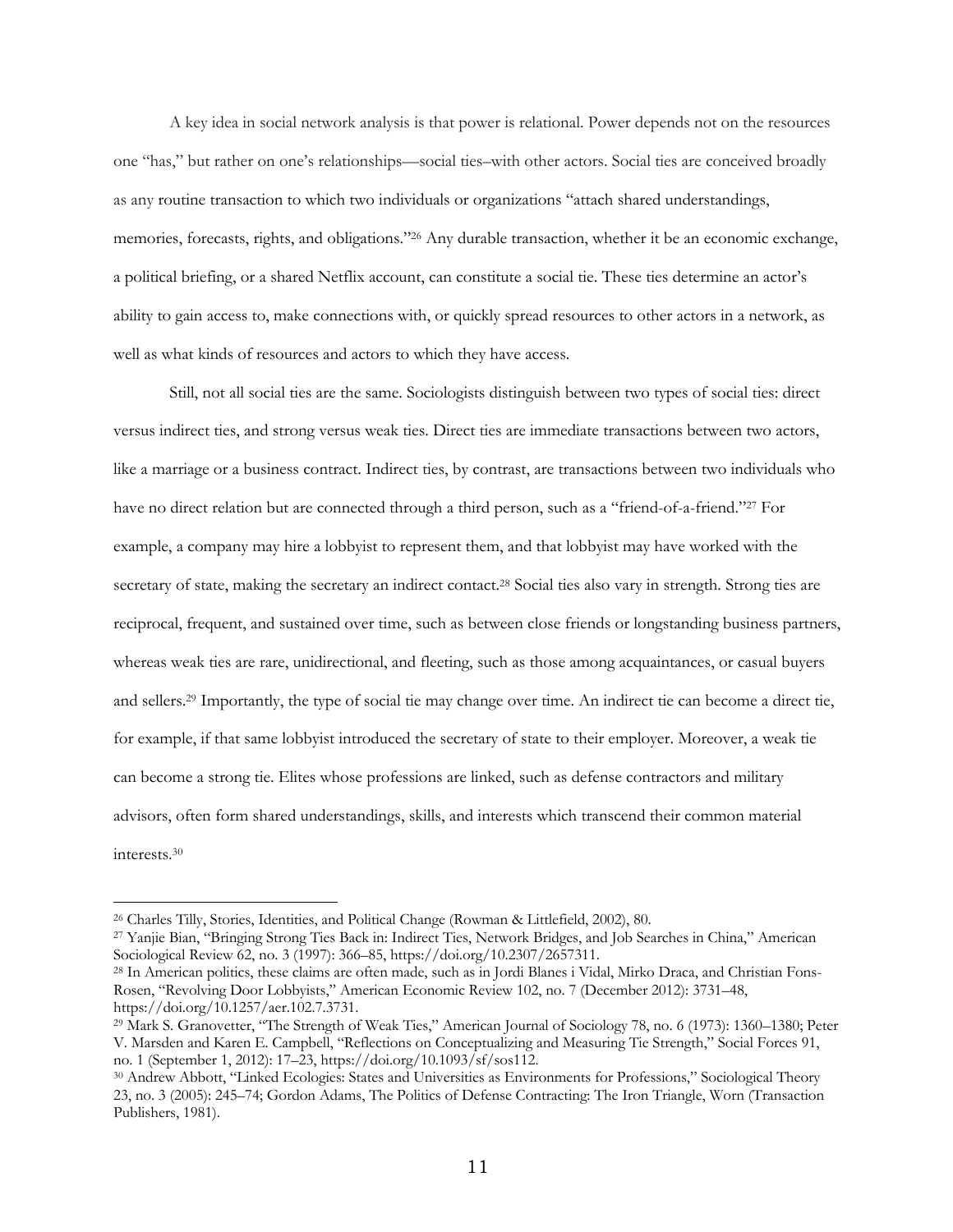

*Figure 1.1 Power Positions in Social Networks*

A pattern of social ties—direct and indirect, strong and weak—produces a network, and one's position in a network can confer different degrees of power (Figure 1.1).31 First, an actor, like an individual or a firm, can gain power from being central to a network; actors with multiple strong ties tend to have greater access to resources, such as information or money, and more visibility than those with fewer social connections. In a network of corporations, information platforms like Facebook or Google have access to information and money from advertisers, media outlets, and other firms that the average company does not have, making them central and well known. An actor can also gain power from being closer to everyone else in the network; if an actor can reduce the number of steps (indirect ties) it takes to reach all other actors, they can acquire and transfer resources more efficiently and with greater reach than more distant actors. For example, lobbyists tend to value their connections to staffers and advisors more than their ties to legislators because they are closer to the ones who actually write the policy and are more likely to have their concerns raised.32 Finally, an actor can gain power from their position between others; an actor who links together two

<sup>31</sup> For the various measures of network centrality, see Linton C. Freeman, "Centrality in Social Networks Conceptual Clarification," Social Networks 1, no. 3 (January 1, 1978): 215–39, https://doi.org/10.1016/0378-8733(78)90021-7; Stephen P. Borgatti, "Centrality and Network Flow," Social Networks 27, no. 1 (January 1, 2005): 55–71, https://doi.org/10.1016/j.socnet.2004.11.008; David Knoke, Political Networks: The Structural Perspective (Cambridge University Press, 1994), Chap. 1. I avoid the language of centrality to help simplify the difference between closeness and

degree centrality in later sections. <sup>32</sup> Joshua McCrain, "Revolving Door Lobbyists and the Value of Congressional Staff Connections," Journal of Politics 80, no. 4 (2018): 1369–83.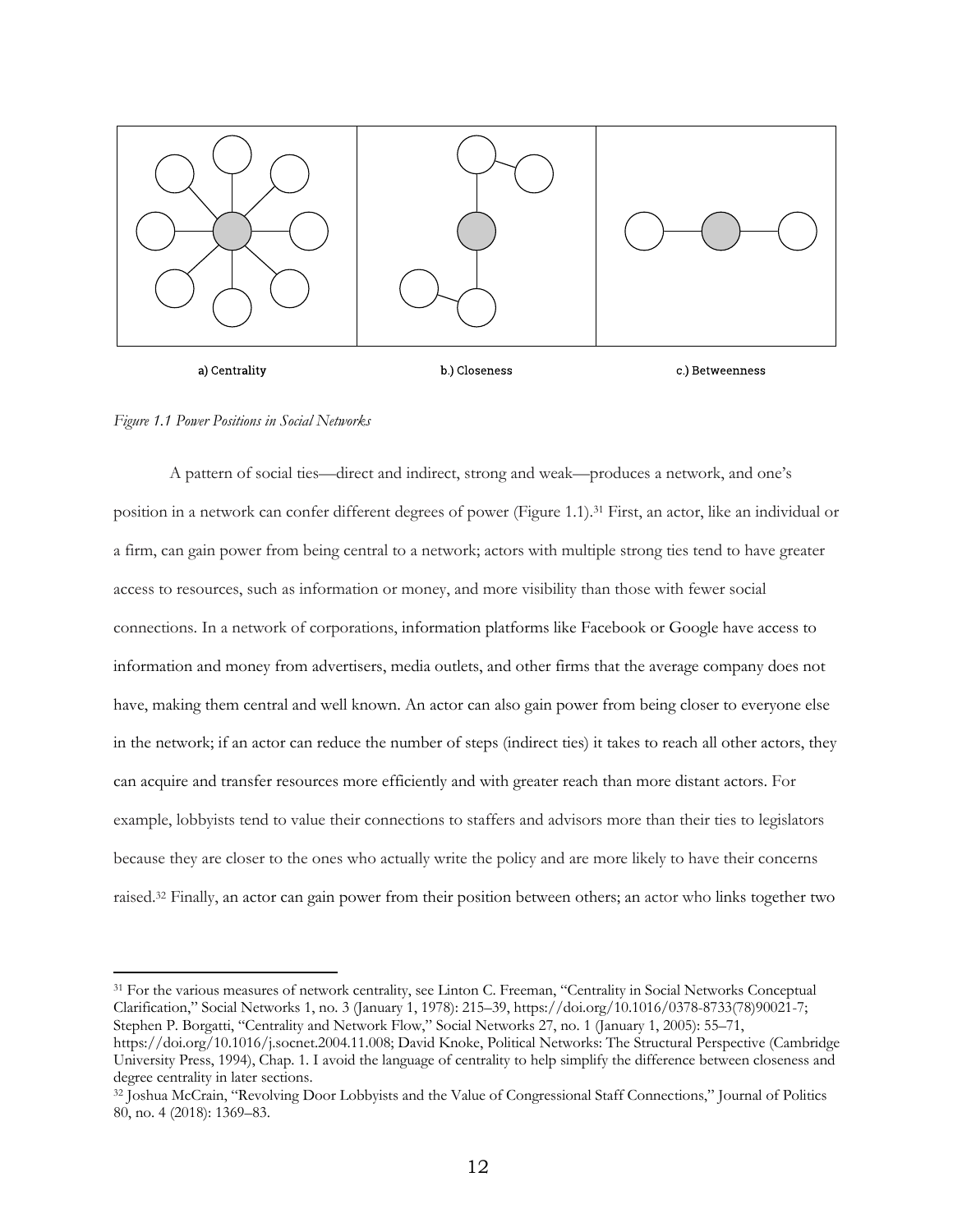otherwise disconnected parties can control the flow of resources and broker relationships between them. Traders and missionaries were oftentimes the first and only source of information their home country had about a foreign territory, allowing them to broker imperial arrangements between societies.33 Different positions in a network can confer different degrees of power.

Various kinds of networks can also confer different kinds of power.34 Sociologists recognize people play multiple roles in society: at work, a person may be a company CEO; at home, they may be someone's spouse; at the bar, they may be someone's friend. <sup>35</sup> These contexts often involve distinct transaction types and can be conceived as separate layers of the same person's social network. A person's ties in each layer can confer different forms of power, such as access to different kinds of resources or the ability to reach different kinds of actors. For instance, political economists often distinguish between the "structural power" business gains from relationships with other firms, and the "instrumental power" they gain from personal relationships with political actors. Focusing on one over another, as some have noted, limits understandings of business power.36 In other words, a comprehensive view of an actor's power in society must include their position across multiple networks.

Identifying powerful corporations, rather than powerful sectors or industries, comes with challenges because corporations have extensive and distinctive social networks. Large multinational corporations, such as Exxon Mobile or Gazprom, are embedded in a variety of social, political, and economic networks. They have relationships with their home government, with the host governments of countries in which they conduct business, with other firms in global and national markets, with intergovernmental organizations, as

<sup>33</sup> Grynaviski, America's Middlemen; Miles M. Evers and Eric Grynaviski, "In the Midst of Empire: Power, Brokers, and America's Empire in the Pacific" (undated).

<sup>34</sup> Thomas W. Valente et al., "How Correlated Are Network Centrality Measures?," Connections (Toronto, Ont.) 28, no. 1 (January 1, 2008): 16–26; John M. Bolland, "Sorting out Centrality: An Analysis of the Performance of Four Centrality Models in Real and Simulated Networks," Social Networks 10, no. 3 (September 1, 1988): 233–53, https://doi.org/10.1016/0378-8733(88)90014-7.

<sup>35</sup> For discussions of multilayered social networks, see Harrison C. White, Scott A. Boorman, and Ronald L. Breiger, "Social Structure from Multiple Networks. I. Blockmodels of Roles and Positions," American Journal of Sociology 81, no. 4 (1976): 730–80; Ronald S Burt and Thomas Schøtt, "Relation Contents in Multiple Networks," Social Science Research 14, no. 4 (December 1, 1985): 287–308, https://doi.org/10.1016/0049-089X(85)90014-6; Mark E. Dickison, Matteo Magnani, and Luca Rossi, Multilayer Social Networks (Cambridge University Press, 2016); John F. Padgett and Walter W. Powell, The Emergence of Organizations and Markets, 2012, 5–10, 170–71.

<sup>36</sup> For a discussion of these types of power, see Tasha Fairfield, Private Wealth and Public Revenue (Cambridge University Press, 2015).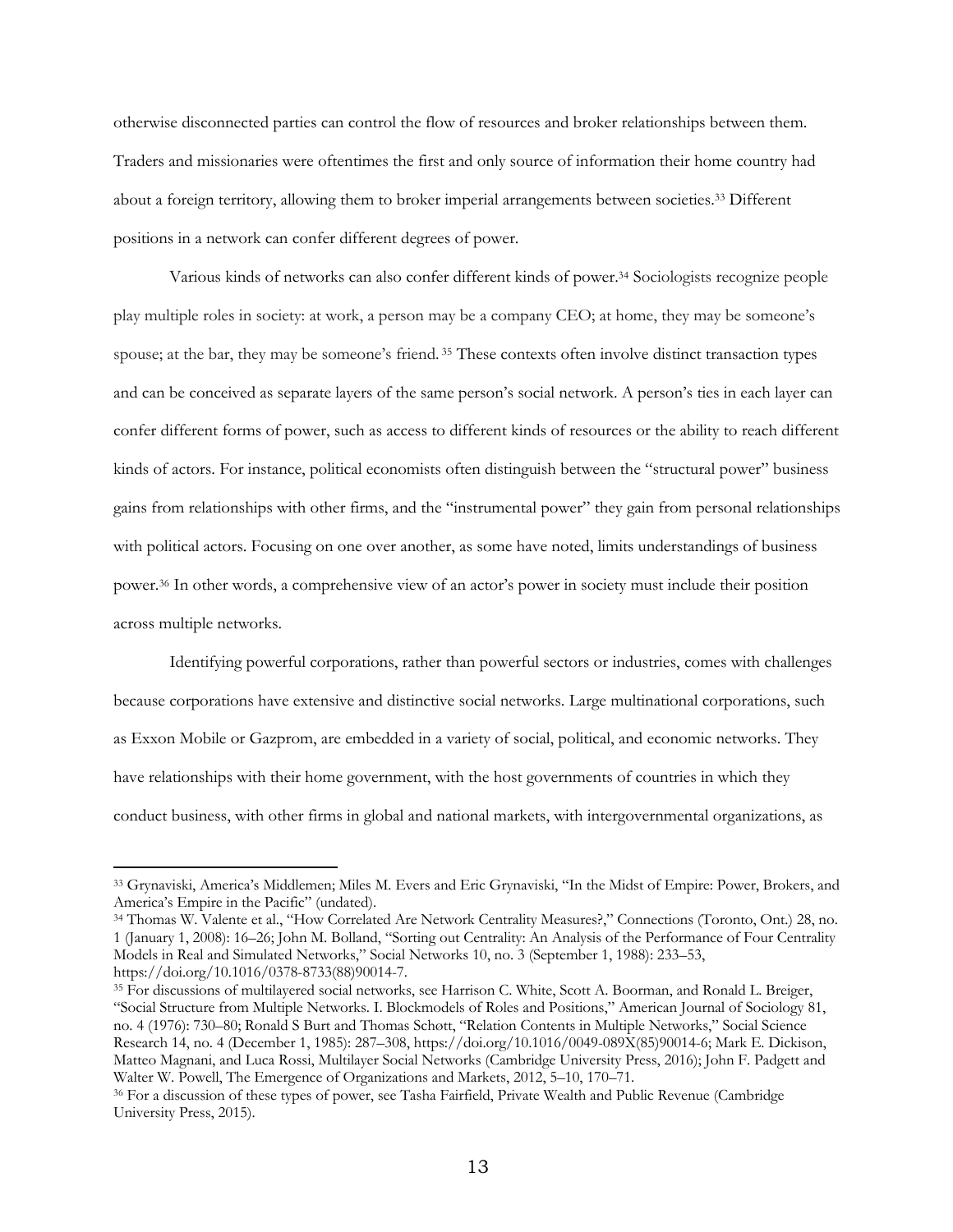well as various think tanks, media outlets, universities, and advocacy groups.37 If each of these contexts represents a separate layer of a corporation's overall network, which ones are most pertinent for international security? When do these networks provide a corporation with power in security politics? The next two sections answer these questions by focusing on two broad challenges that scholars of international security claim will reduce a corporation's influence on security politics.38 In each section, I review the challenge to corporate influence, discuss what network position can overcome that challenge, and show how firms use their position in different kinds of networks to overcome that challenge.

# **Centrality and the National Security Agenda**

A major challenge facing a corporation is how to get its concerns onto the national security agenda.

Traditionally, scholars of international security have described an international politics issue hierarchy: the

"high politics" of defense and national security dominates the "low politics" of economic, ideological, and

social issues.39 In this view, states must protect themselves from real or perceived threats because there is no

international authority capable of protecting them.40 Consequently, when crafting foreign policy,

decisionmakers (e.g., state leaders, high-ranking bureaucrats, and military leaders) will prioritize issues that

affect the nation's general security interests over issues involving narrow economic interests.41 For instance,

<sup>39</sup> For a discussion of this hierarchy of issue areas, see Michael Mastanduno, "Economic and Security in Statecraft and Scholarship," International Organization 52, no. 4 (1998); Robert O. Keohane and Joseph Nye, Power & Interdependence, 4 edition (Boston: Pearson, 2011), 19–20; Charles Lipson, "International Cooperation in Economic and Security Affairs," World Politics 37, no. 1 (October 1, 1984): 1–23, https://doi.org/10.2307/2010304.

<sup>37</sup> Abdelal, "The Multinational Firm and Geopolitics"; Inderjeet Parmar, Foundations of the American Century: The Ford, Carnegie, and Rockefeller Foundations in the Rise of American Power (New York: Columbia University Press, 2012); Doris A. Fuchs, Business Power in Global Governance (Lynne Rienner Boulder, CO, 2007).

<sup>38</sup> See, for example, Dale C. Copeland, *Economic Interdependence and War* (Princeton University Press, 2014); Stephen D. Krasner, *Defending the National Interest: Raw Materials Investments and U.S. Foreign Policy* (Princeton University Press, 1978); Helen V. Milner and Dustin Tingley, *Sailing the Water's Edge: The Domestic Politics of American Foreign Policy* (Princeton University Press, 2015).

<sup>40</sup> John J. Mearsheimer, The Tragedy of Great Power Politics, 1 edition (New York: W. W. Norton & Company, 2014); Kenneth N. Waltz, Theory of International Politics, 1 edition (Long Grove, Ill.: Waveland Pr Inc, 1979).

<sup>41</sup> By decisionmakers, I mean anyone with access to and authority over a state's national security policy and decisions. This includes state leaders, high-level bureaucrats, military leaders, and key legislators, such as those on national security and foreign policy committees. For this definition, see Elizabeth N. Saunders, "War and the Inner Circle: Democratic Elites and the Politics of Using Force," Security Studies 24, no. 3 (July 3, 2015): 468,

https://doi.org/10.1080/09636412.2015.1070618. On the relative importance of economic versus security interests, see Robert Gilpin, U. S. Power and the Multinational Corporation: The Political Economy of Foreign Direct Investment (Basic Books, 1975), 144. Also see Noel Maurer, *The Empire Trap: The Rise and Fall of U.S. Intervention to Protect American*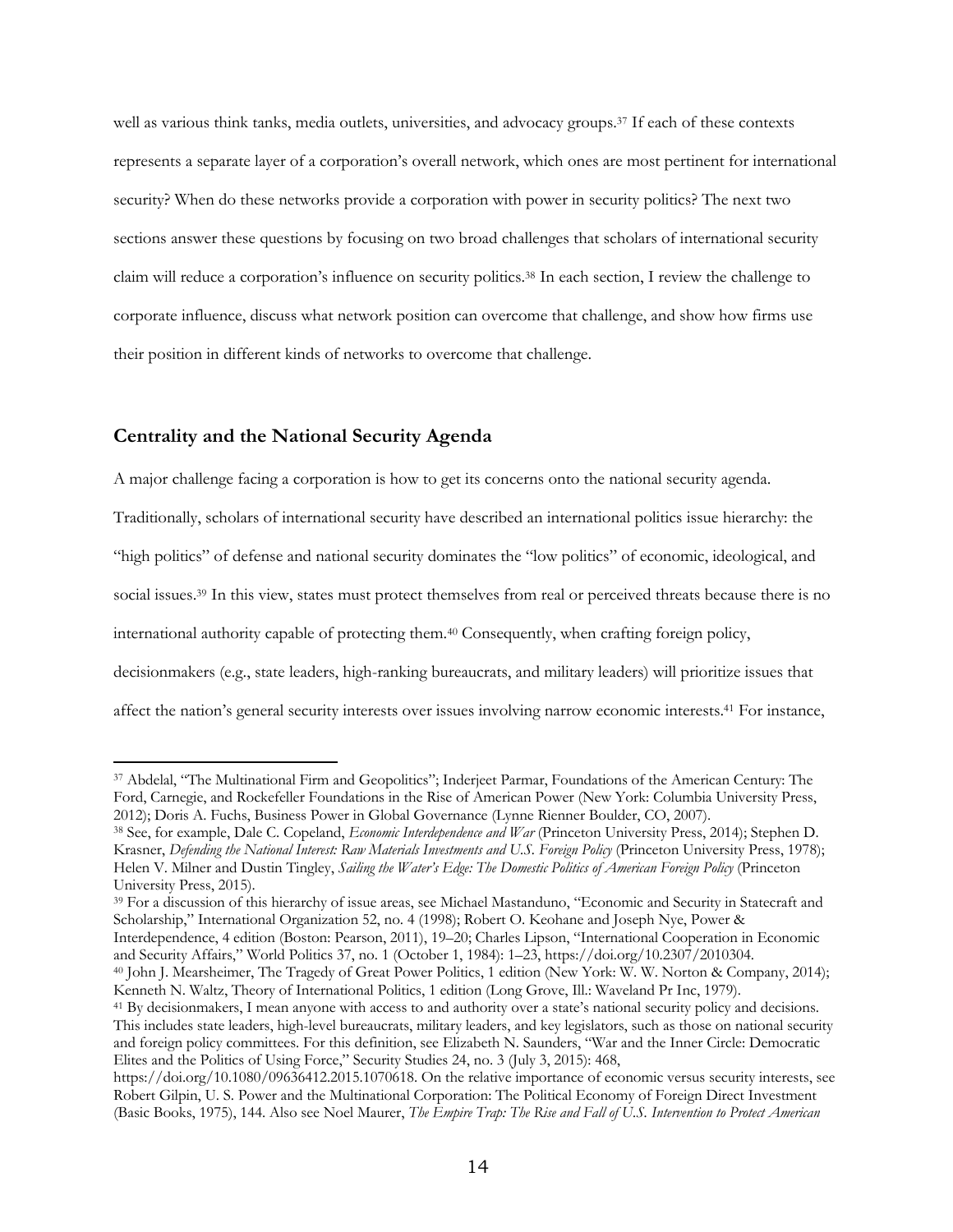Van Apeldoorn and Graaf describe U.S. officials who are recruited from the private sector: "Once they assume office they come to play a different role in which they no longer represent a corporation but the U.S. government, and are expected to take a more general and longer-term view regarding the geopolitical interests of the American state."42

Of course, more recent scholarship on economic coercion recognizes that economic issues can raise to the level of "high politics" national security. States have often encouraged foreign investment to expand their political influence abroad, creating dependencies and sources of leverage that can substitute for military force. Home states have sole jurisdiction over a corporation, which provides them with the legal authority to regulate its investments beyond their national borders. Home states can use that control to coerce others, by blacklisting certain countries from their foreign investment or markets unless they follow the state's rules. <sup>43</sup> States also worry about how their dependencies may be turned against them. Decisionmakers recognize that to sustain a strong military power they must have a vibrant and growing economy, and that trading with and investing in other states is necessary to maintain economic growth, even though it increases their vulnerability to cutoffs in key resources and coercion by other states. Consequently, they are vigilant for signs their economic relations with other states may be heading in a positive or negative direction.44

*Property Overseas, 1893-2013*, 1 edition (Princeton, New Jersey: Princeton University Press, 2013), 8–9; Gilpin, *U. S. Power and the Multinational Corporation*, 142–44; Kenneth Aaron Rodman, *Sanctity Versus Sovereignty: The United States and the Nationalization of Natural Resource Investments* (Columbia University Press, 1988), 28–33; Krasner, *Defending the National Interest*, 137–38, 334–46.

<sup>42</sup> Bastiaan Van Apeldoorn and Naná de Graaff, American Grand Strategy and Corporate Elite Networks: The Open Door since the End of the Cold War (Abingdon, Oxon ; New York, NY: Routledge, 2015), 23.

<sup>43</sup> Keohane and Nye, Power & Interdependence; Henry Farrell and Abraham L. Newman, "Weaponized Interdependence," International Security, Forthcoming.

<sup>44</sup> Copeland, *Economic Interdependence and War*; Stephen G. Brooks, "Dueling Realisms," *International Organization* 51, no. 3 (July 1, 1997): 445–77, https://doi.org/10.2307/2703611.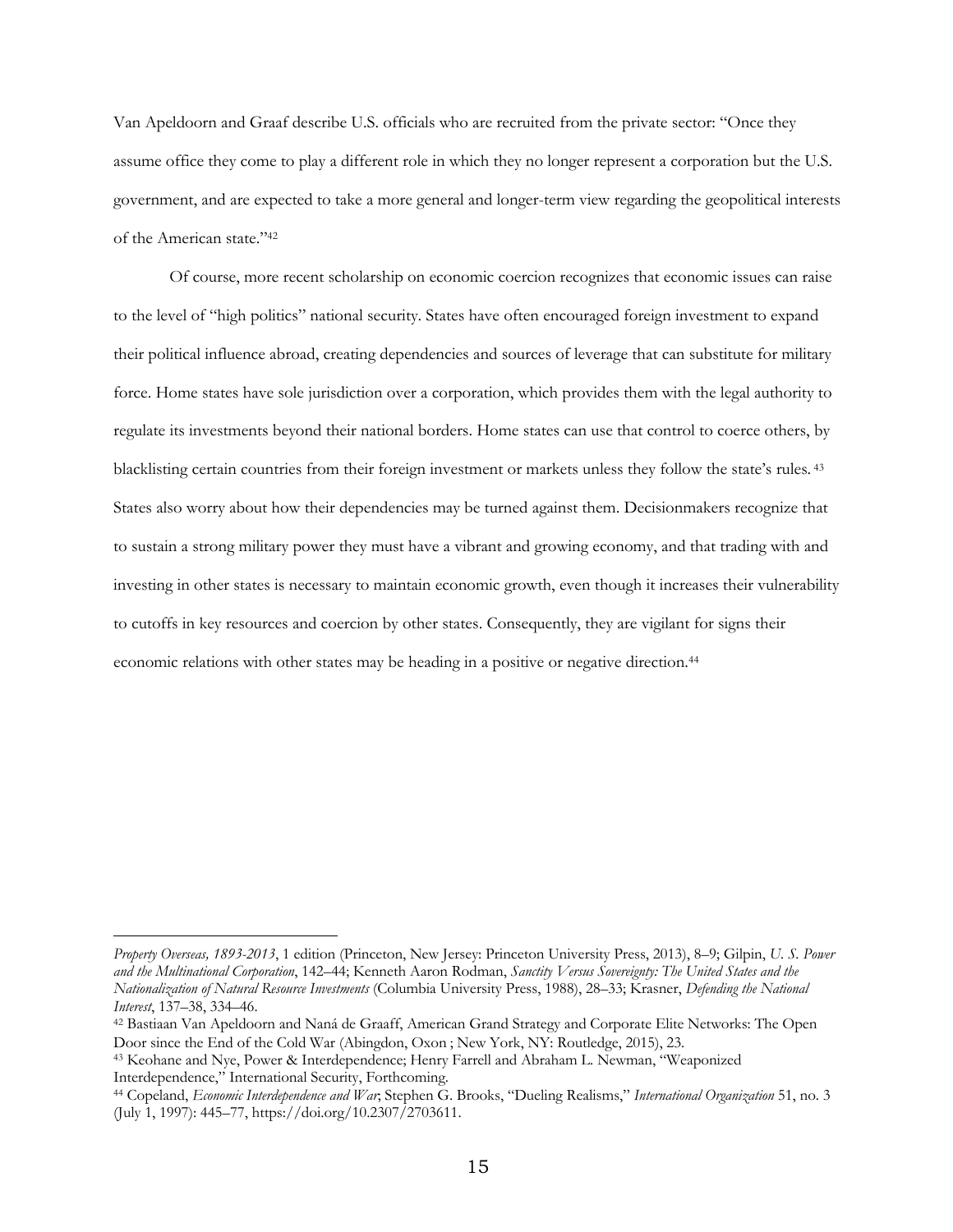

*Figure 1.2 Centrality in a Foreign Market*

Together, these factors suggest a company's economic ties within a foreign market will affect whether its interests are elevated on the national security agenda. By economic ties, I specifically mean the exchange of goods and services between firms, like on a production and supply chain. In general, a company's economic ties can take one of two forms (see Firm A in Figure 1.2). On the one hand, a company's economic ties can be central to a foreign market, where it has more strong ties relative to competitor firms in that foreign market. On the other hand, a company's economic ties can be relatively marginal to the sector of a foreign market, where it has weaker and fewer ties relative to its competitors. <sup>45</sup> All things being equal, I argue it is easier for a corporation to raise its interests on the national security agenda when it is in a central position in a foreign market.

Central corporations have two features that raise their interests on the national security agenda. First, their visibility between states can influence the quality of relations between states. Since many economic actors are drawn to the central company for a particular good or access to a foreign market, the company's presence is likely perceived by policymakers as one of the most constitutive of the economic relations

<sup>45</sup> Others have focused on the connectedness of a firm in the global economy, rather than the number of connections between two individual countries. This is similar to the different between "global" centrality and "local" centrality. Focusing on global centrality makes sense if we want to understand the position of a corporation within the entire global economy. See, for instance, Winecoff, "Structural Power and the Global Financial Crisis"; Young, "Not by Structure Alone"; Farrell and Newman, "Weaponized Interdependence." Focusing on local centrality makes sense if we want to understand the position of a corporation with respect to relations between specific countries.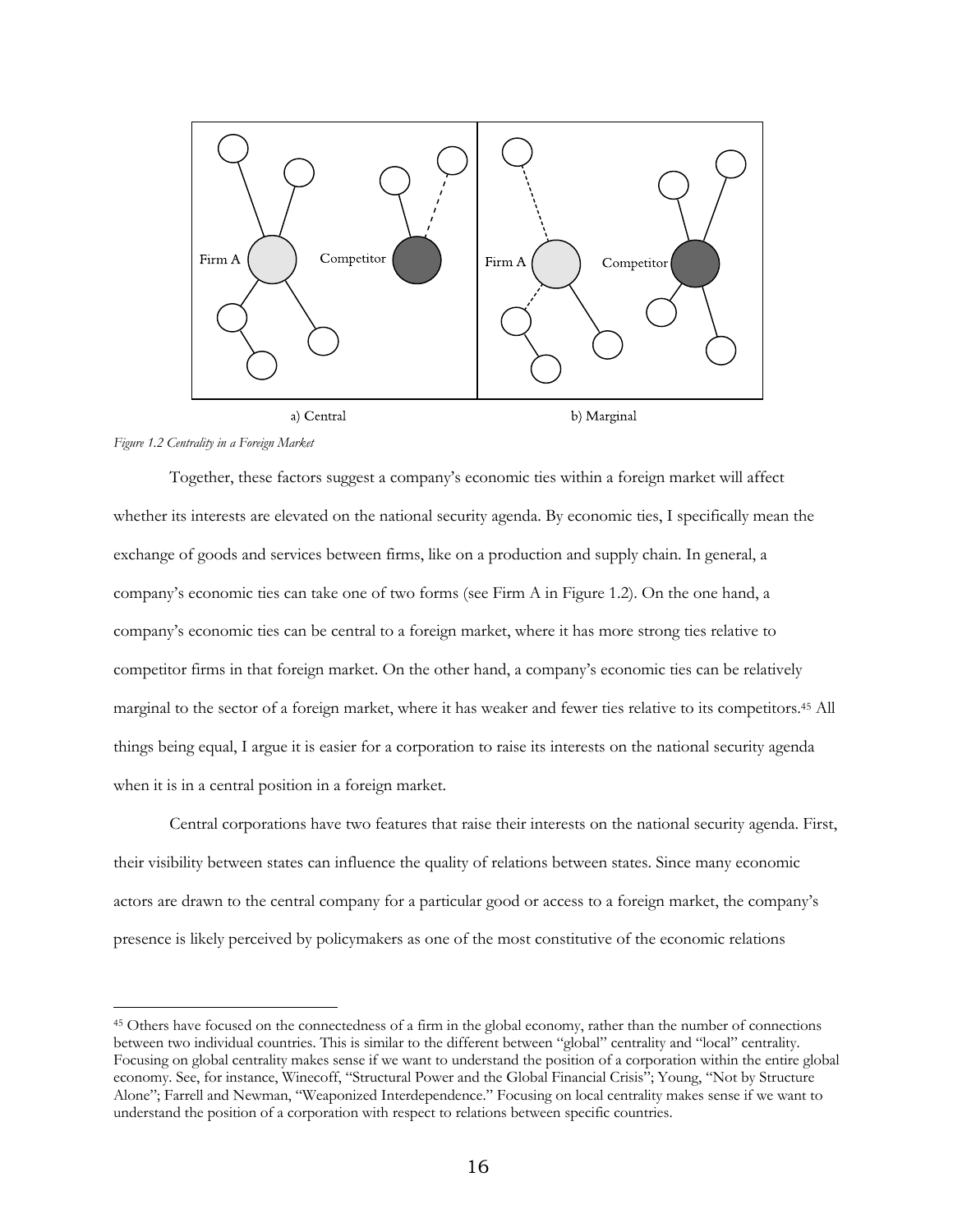between its home and host states. Decisionmakers are likely to look to these central corporations for signals about the quality of relations. A dispute involving a central corporation sends a powerful signal that a host government's willingness to sustain economic relations with the home government may be headed for the worst. Moreover, this dispute can send a signal to other firms that the host state is not a safe market for their investments. Investors are notoriously careful about sinking money into countries they perceive to be risky and will look to these companies for information that a foreign market is a good or bad investment. Other firms are unlikely to risk investing in a foreign market if central actors are in a dispute with the host government, creating a spiraling effect between the two states.46 Consequently, decisionmakers are likely to prioritize disputes involving central corporations to prevent their relations from deteriorating with the host government.47 This occurred in 1998 when Bangladesh threatened to cancel the American power company AES's contract, the country's largest power supplier. The U.S. ambassador linked the dispute to their broader economic relations with Bangladesh, warning officials the country's "image as a destination for investment would suffer if AES were unfairly denied the project."48

The second feature of central corporations is access to resources. The concentration of economic ties gives central corporations access to more opportunities to manipulate resource flows between states, which they can use to precipitate an international crisis. For one, central corporations can use their position to choke off resources to disrupt the host country's economy: closing down mines; refusing to process oil; burning farms and plantations; and shutting down internet platforms.49 They can also use their home-country ties to create political disruption, securing material support for political opponents, opposition parties, and local revolutionaries of the host government.50 Either course—choking off resources or channeling resources

<sup>46</sup> N. M. Jensen, Nation-States and the Multinational Corporation: A Political Economy of Foreign Direct Investment, 2006, 45. Also see Nathan Jensen, Glen Biglaiser, and Quan Li, Politics and Foreign Direct Investment (University of Michigan Press, 2012).

<sup>47</sup> Geoffrey Gertz, "Commercial Diplomacy and Political Risk," International Studies Quarterly 62, no. 1 (March 1, 2018): 94–107, https://doi.org/10.1093/isq/sqx079.

<sup>48</sup> United States Department of State, "U.S. Leadership Abroad and American Business," 2001, https://1997- 2001.state.gov/www/about\_state/business/cba\_virginia.html.

<sup>49</sup> This is similar to the "chokepoint" effects discussed in Farrell and Newman, "Weaponized Interdependence." <sup>50</sup> Philip N. Howard, New Media Campaigns and the Managed Citizen (Cambridge University Press, 2005), 98–100; R. Kraemer, G. Whiteman, and B. Banerjee, "Conflict and Astroturfing in Niyamgiri: The Importance of National Advocacy Networks in Anti-Corporate Social Movements," Organization Studies 34, no. 5–6 (2013): 823–852, https://doi.org/10.1177/0170840613479240.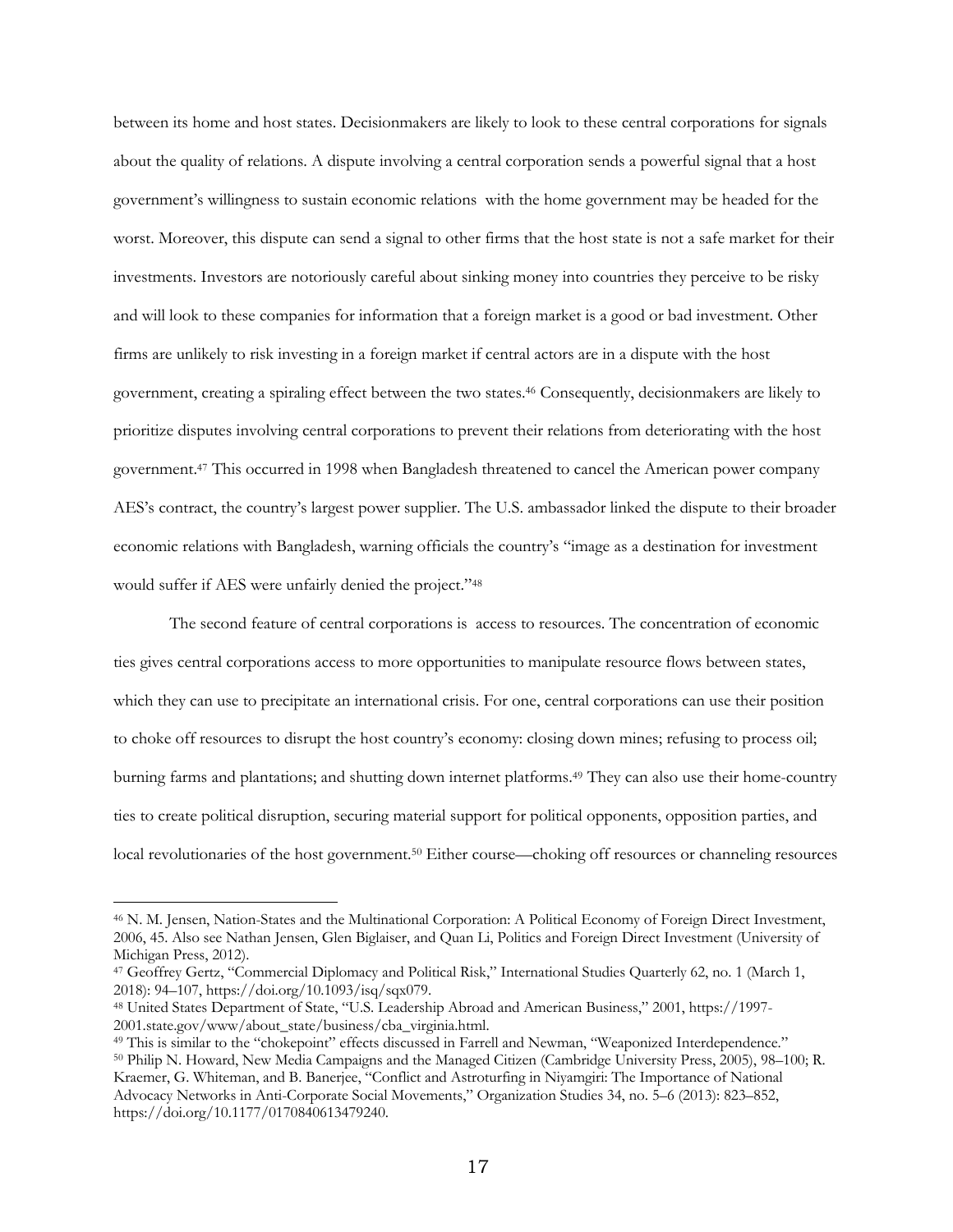to political opponents—can create an international crisis because it puts the host government in a dilemma: either they accede to the company's demands, or they pursue counter-measures that may be interpreted by other states as threatening (e.g., retaliating against political opponents, issuing counter-sanctions, or cooperating with a strategic rival). The former scenario occurred in Honduras in 1914, when the Cuyamel Fruit Company financed three American mercenaries to stage a "revolution" that successfully imposed Manuel Bonilla as president.51 The latter scenario occurred in Iran in 1951, when British Petroleum imposed a worldwide embargo on the sale and transport of Iranian oil. In response, the Iranian government declared a state of emergency, and forged closer ties with the Soviet Union for economic relief, giving U.S. officials the impetus to overthrow the Iranian government in 1953.52

Decisionmakers also rely on a central corporation because its control over resources is useful for decisionmakers to exercise economic coercion. Disputes involving these corporations may force decisionmakers to make trade-offs between their current and long-term foreign policy objectives. On the one hand, choosing to protect a company's interests now can preserve future opportunities for economic coercion against the host government, but ruin the possibility of cooperation in the short term. On the other hand, choosing to ignore a company's interests can preserve the possibility for short-term cooperation, but can risk losing future opportunities for economic coercion. In deciding to defend an American concession in Saudi Arabia, for example, the State Department weighed the costs of upsetting their wartime alliance with Britain against the benefits of having leverage over global oil markets after the war. How decisionmakers weigh the short-term against long-term depends, in part, on whether that a foreign government may pose a long-term threat to their national security; this was the case with Britain in Saudi Arabia, determining whether they were likely to edge in on the company's concession in the future (Chapter Two). 53

<sup>51</sup> Stephen Kinzer, Overthrow: America's Century of Regime Change from Hawaii to Iraq (Macmillan, 2007), 75.

<sup>&</sup>lt;sup>52</sup> The company halted all payments to the Iranian treasury, stopping tanker shipments, and withdrawing its staff, as well as threatening legal against prospective buyers of Iranian oil. See Mary Ann Heiss, "The International Boycott of Iranian Oil and the Anti-Mosaddeq Coup of 1953," in Mohammad Mosaddeq and the 1953 Coup in Iran, ed. Mark J.

Gasiorowski and Malcolm Byrne (Syracuse University Press, 2004), 178–200; Rodman, Sanctity Versus Sovereignty, 152. <sup>53</sup> David M. Edelstein, Over the Horizon: Time, Uncertainty, and the Rise of Great Powers (Ithaca, N.Y: Cornell University Press, 2017).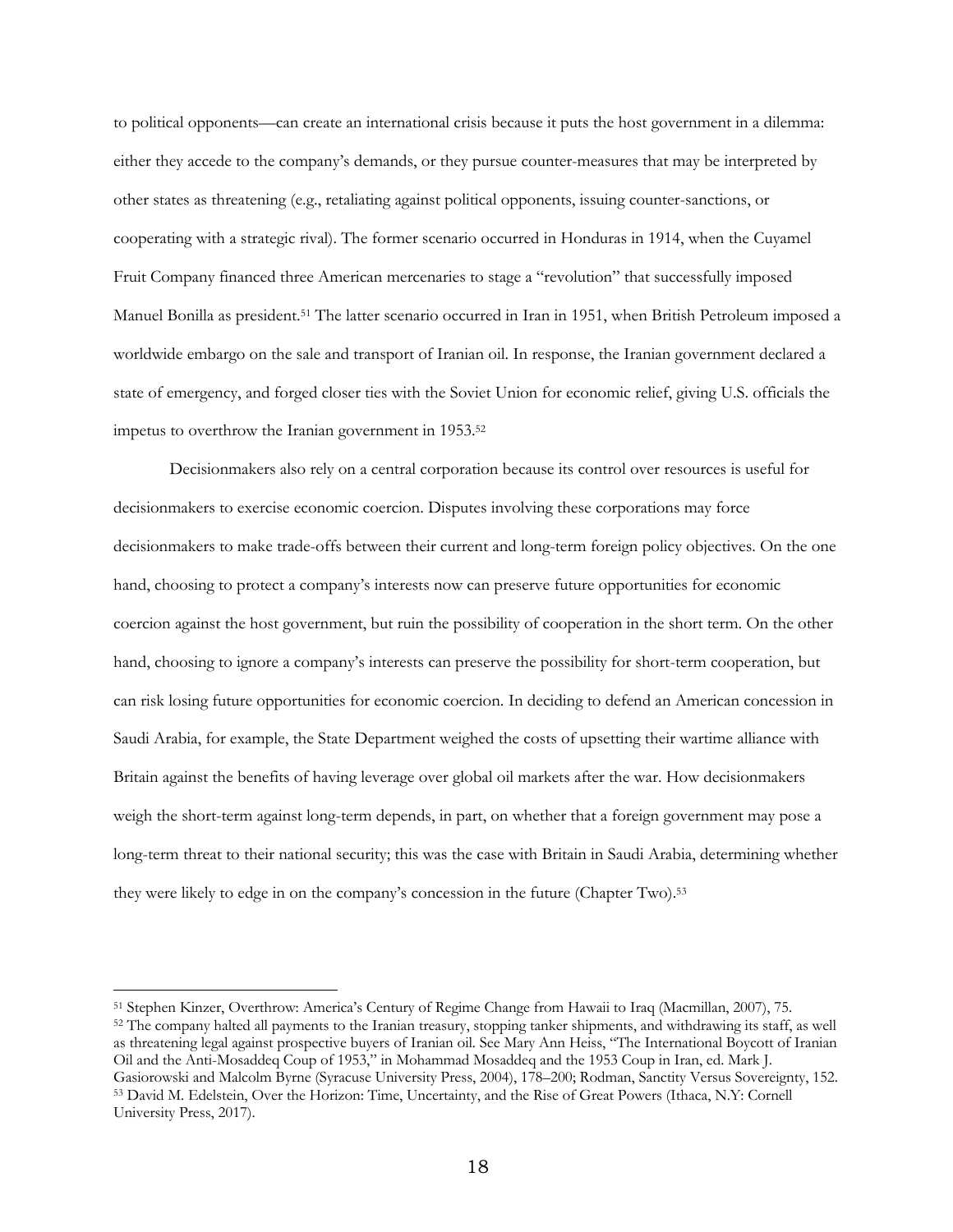A few factors may determine whether a corporation is central or marginal to a foreign market. The timing of market entry is one factor that can determine a corporation's centrality. First-movers often start in a central position because they have no competitors in the short term, and will establish a brand for themselves in a particular market that makes it hard for outsiders to challenge their centrality in the long term.54 Another factor is the type of company. Privately held corporations are less likely to be central than publicly traded companies because they have fewer ties to shareholders; "mom-and-pop" shops pay fewer dividends than a company like Apple. The state of the economy in either the home or host state can also drive fluctuations in a firm's centrality. Shifts in supply and demand brought on by technological advances, climate change, or economic crises can sever relations between actors, or they can produce new ones.

The crucial point is that the structure of economic ties between states may make some corporations more important on the national security agenda than others. This is distinct from conventional views of business power, which focus on the state's dependence on entire sectors or industries. Decisionmakers are not always focused on issues affecting broad, economic sectors and industries. Instead, they are focused on issues affecting specific corporations over others. Central corporations are more visible and in control of resource flows between states than marginal companies. The power derived from centrality differ from the power portrayed by conventional notions of business power in international relations because it operates indirectly, impersonally, to some extent, unintentionally. The visibility of a central corporation means its presence in a foreign market is tied to and can affect the actions of other actors, whether it intends to or not. Its ability to manipulate resources between states means it can affect the setting and context in which confrontations occur between states, particularly the choices, capabilities, and trade-offs states face.55 How states react in that context is another matter. Affecting what policies actually get implemented by home

<sup>54</sup> On first-mover advantages, see Roger A. Kerin, P. Rajan Varadarajan, and Robert A. Peterson, "First-Mover Advantage: A Synthesis, Conceptual Framework, and Research Propositions," Journal of Marketing 56, no. 4 (1992): 33– 52, https://doi.org/10.2307/1251985; William T. Robinson and Sungwook Min, "Is the First to Market the First to Fail? Empirical Evidence for Industrial Goods Businesses," Journal of Marketing Research 39, no. 1 (2002): 120–28; Marvin B. Lieberman and David B. Montgomery, "First-Mover Advantages," Strategic Management Journal 9 (1988): 41–58; Jędrzej George Frynas, Kamel Mellahi, and Geoffrey Allen Pigman, "First Mover Advantages in International Business and Firm-Specific Political Resources," Strategic Management Journal 27, no. 4 (2006): 321–45, https://doi.org/10.1002/smj.519.

<sup>55</sup> Stefano Guzzini, "Structural Power: The Limits of Neorealist Power Analysis," International Organization 47, no. 03 (1993): 443–78, https://doi.org/10.1017/S0020818300028022.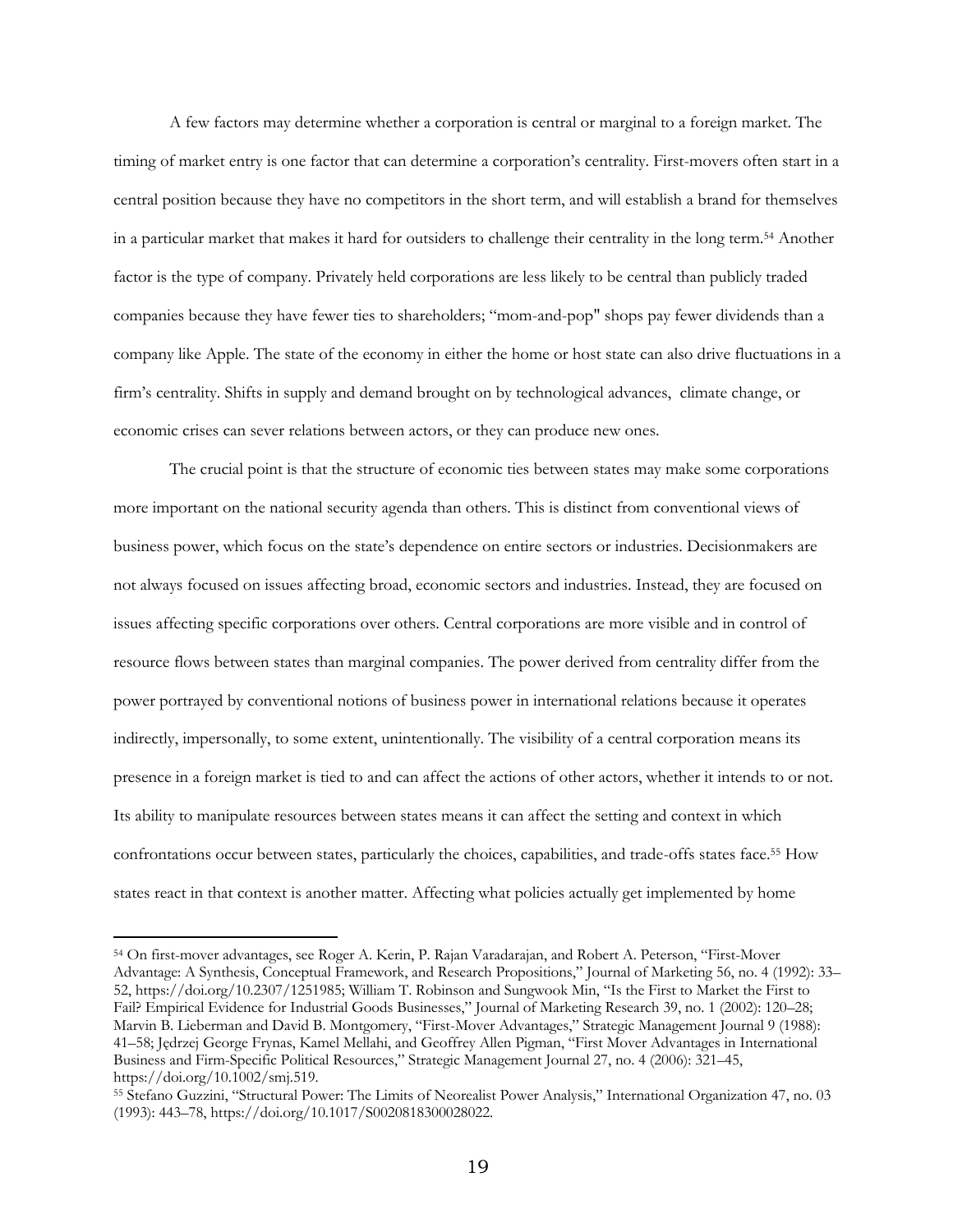governments, as I show next, requires a more direct, personal, and intentional form of power than previously discussed.

# **Closeness and National Security Policy**

Another challenge facing a corporation is how to persuade decisionmakers to follow through on its preferred policies. Political scientists often claim the state is insulated from corporate pressures on issues of national security and can make autonomous decisions related to geopolitical aid, foreign intervention, and economic sanctions.<sup>56</sup> Some scholars claim corporations have limited access to the national security bureaucracy. Many foreign policy issues require secrecy and quick responses, leading decision-making to occur behind closed doors in the executive branch rather than in the legislative process, where decision-making is slow, public, and there are "a hundred times greater" points of access.57 As Mark Peterson writes, while Congress "remains a highly permeable institution, the White House complex is open to groups largely by presidential invitation only."58 Other scholars claim national security decision-makers are insulated from special interests because of their foreign policy informational advantages. National security issues, in particular, tend to be complex and large in scope, requiring unique expertise and channels of information to which the average person does not have access. U.S. presidents, for example, have access to a large, specialized bureaucracy designed to gather

<sup>56</sup>Among IR scholars, this is reflected in the emphasis on the preferences of political elites and state leaders. See, for example , Michael Mastanduno, David A. Lake, and G. John Ikenberry, "Toward a Realist Theory of State Action," International Studies Quarterly 33, no. 4 (1989): 457–74, https://doi.org/10.2307/2600522; Daniel L. Byman and Kenneth M. Pollack, "Let Us Now Praise Great Men: Bringing the Statesman Back In," International Security 25, no. 4 (2001): 107–46; Keren Yarhi-Milo, "In the Eye of the Beholder How Leaders and Intelligence Communities Assess the Intentions of Adversaries," International Security 38, no. 1 (SUM 2013): 7-+, https://doi.org/10.1162/ISEC\_a\_00128; Elizabeth N. Saunders, "War and the Inner Circle: Democratic Elites and the Politics of Using Force," Security Studies 24, no. 3 (July 3, 2015): 466–501. It is also shared by scholars of American politics who claim that are "Two Presidencies": one for domestic policy and one for foreign policy. See, for example, Aaron Wildavsky, "The Two Presidencies," in The Two Presidencies: A Quarter Century Assessment, ed. Steven Shull, 1 edition (Chicago: Wadsworth Publishing, 1991), 11–25.

<sup>57</sup> Lester W. Milbrath, "Interest Groups and Foreign Policy," in Domestic Sources of Foreign Policy, ed. James N. Rosenau (New York: Free Press, 1967), 236. This argument is also made in Krasner, Defending the National Interest, 86–87.

<sup>58</sup> Mark A. Peterson, "Interest Mobilization and the Presidency," in The Politics Of Interests: Interest Groups Transformed, ed. Mark P. Petracca (Avalon Publishing, 1992), 224. Because accessing legislators is easier than accessing national security bureaucrats, foreign policy interests tend to target key congressional committees to exercise oversight on the executive branch. See Roger Z. George and Harvey Rishikof, The National Security Enterprise: Navigating the Labyrinth (Georgetown University Press, 2017), 329–31.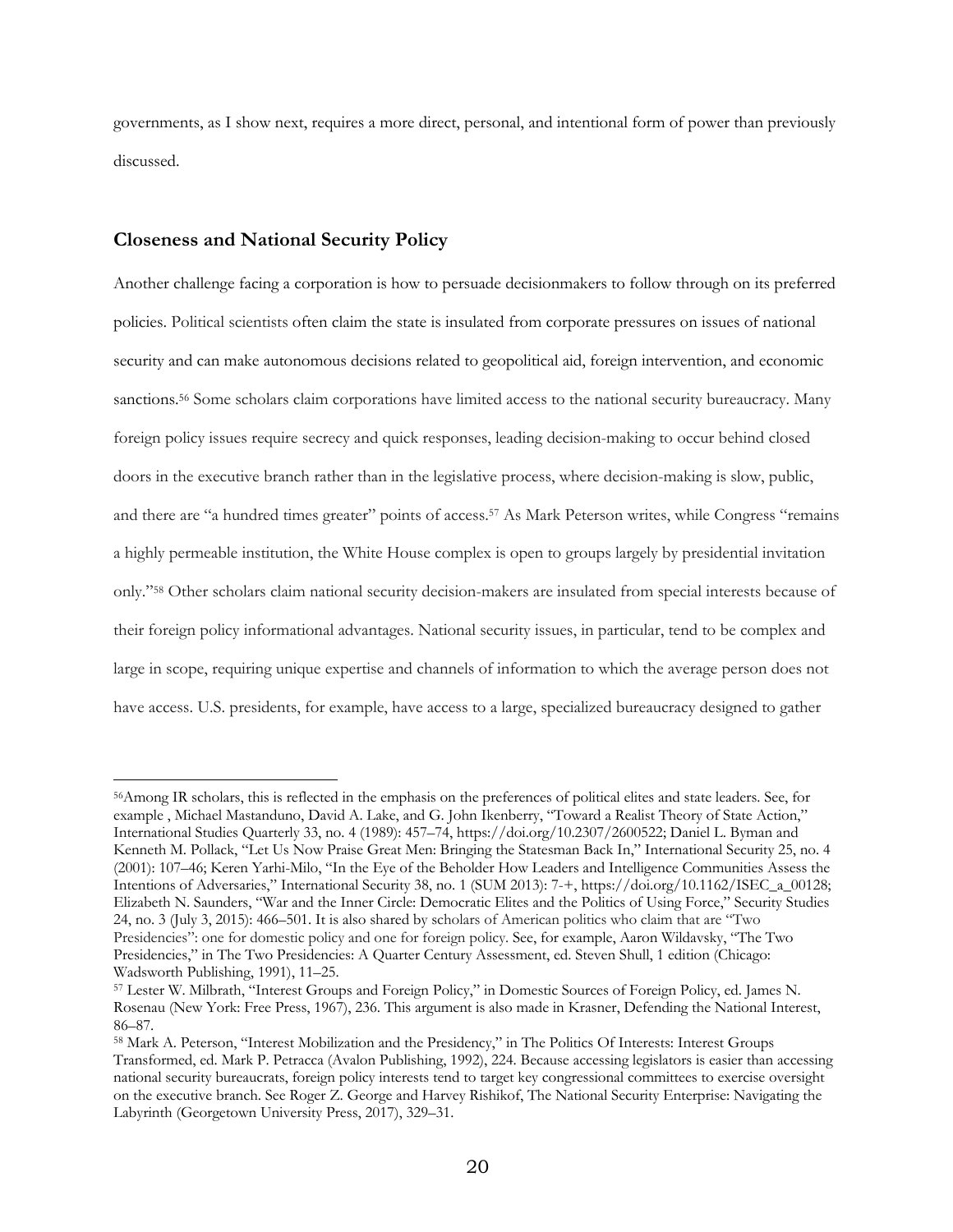intelligence and provide the best information about foreign affairs, much of which is restricted from Congress or the public.59 This information advantage allows presidents to "rally" public opinion and shape business preferences on matters of national security because they should know "what is best for the national interest."60

The argument that national security decision-making is relatively insulated from special interests should be treated with skepticism, however. First, the informational advantage behind the national security bureaucracy is not as strong as some assume. Studies of presidential decision-making and bureaucratic politics often describe how the hierarchical structure of foreign policy decision-making constrains the flow of information: "personnel on the way up the pyramid may make decisions about what is extraneous that differ from the president's needs. Staff may not share the presidential perspective, and may hide information that shows them in a bad light." As a result, Andrew Rudalevige explains, "the sea of information at the bottom of any hierarchical pyramid is reduced to a puddle at the top."61 Organizational biases and competition among agencies can also foster distrust in the national security bureaucracy, leading presidents to confine decisionmaking to a few trusted advisors inside and outside the executive branch. <sup>62</sup> Consequently, corporations may not need to compete with the information advantages of the entire national security bureaucracy. They only

<sup>59</sup> Milner and Tingley, *Sailing the Water's Edge*; Michael P. Colaresi, *Democracy Declassified: The Secrecy Dilemma in National Security* (Oxford University Press, 2014).

<sup>60</sup> On rallying public opinion, see Matthew Levendusky and Michael C. Horowitz, "When Backing Down Is the Right Decision: Partisanship, New Information, and Audience Costs," Journal of Politics 74, no. 2 (2012): 323–38; Miles M. Evers, Aleksandr Fisher, and Steven D. Schaaf, "Is There a Trump Effect? An Experiment on Political Polarization and Audience Costs," Perspectives on Politics 17, no. 2 (June 2019): 433–52, https://doi.org/10.1017/S1537592718003390. On shaping business preferences, see Krasner, Defending the National Interest, 81.

<sup>61</sup> Andrew Rudalevige, "The Structure of Leadership: Presidents, Hierarchies, and Information Flow," Presidential Studies Quarterly 35, no. 2 (June 1, 2005): 338–39, https://doi.org/10.1111/j.1741-5705.2005.00252.x. On presidential leadership and advisory processes, see Alexander L. George, Presidential Decision Making in Foreign Policy: The Effective Use of Information and Advice (Boulder, CO: Westview Press, 1980); Thomas Preston, The President and His Inner Circle: Leadership Style and the Advisory Process in Foreign Affairs (New York: Columbia University Press, 2001).

<sup>62</sup> Amy Zegart, Flawed by Design: The Evolution of the CIA, JCS, and NSC, 1 edition (Stanford University Press, 2000), 44–51; Morton H. Halperin, Priscilla Clapp, and Arnold Kanter, Bureaucratic Politics and Foreign Policy (Brookings Institution Press, 1974), 18–19. For the bureaucratic model of foreign policy and how decisionmakers can distort information, see Graham Allison and Philip Zelikow, Essence of Decision: Explaining the Cuban Missile Crisis, 2nd ed. (Pearson, 1999); Robert J. Art, "Bureaucratic Politics and American Foreign Policy: A Critique," Policy Sciences 4, no. 4 (1973): 467–90; Irving Lester Janis, Groupthink: Psychological Studies of Policy Decisions and Fiascoes (Houghton Mifflin, 1983); Paul t'Hart, Eric K. Stern, and Bengt Sundelius, "Foreign Policymaking at the Top: Political Group Dynamics," in Beyond Groupthink: Political Group Dynamics and Foreign Policymaking, ed. Paul t'Hart, Eric K. Stern, and Bengt Sundelius (Ann Arbor: University of Michigan Press, n.d.), 3–34.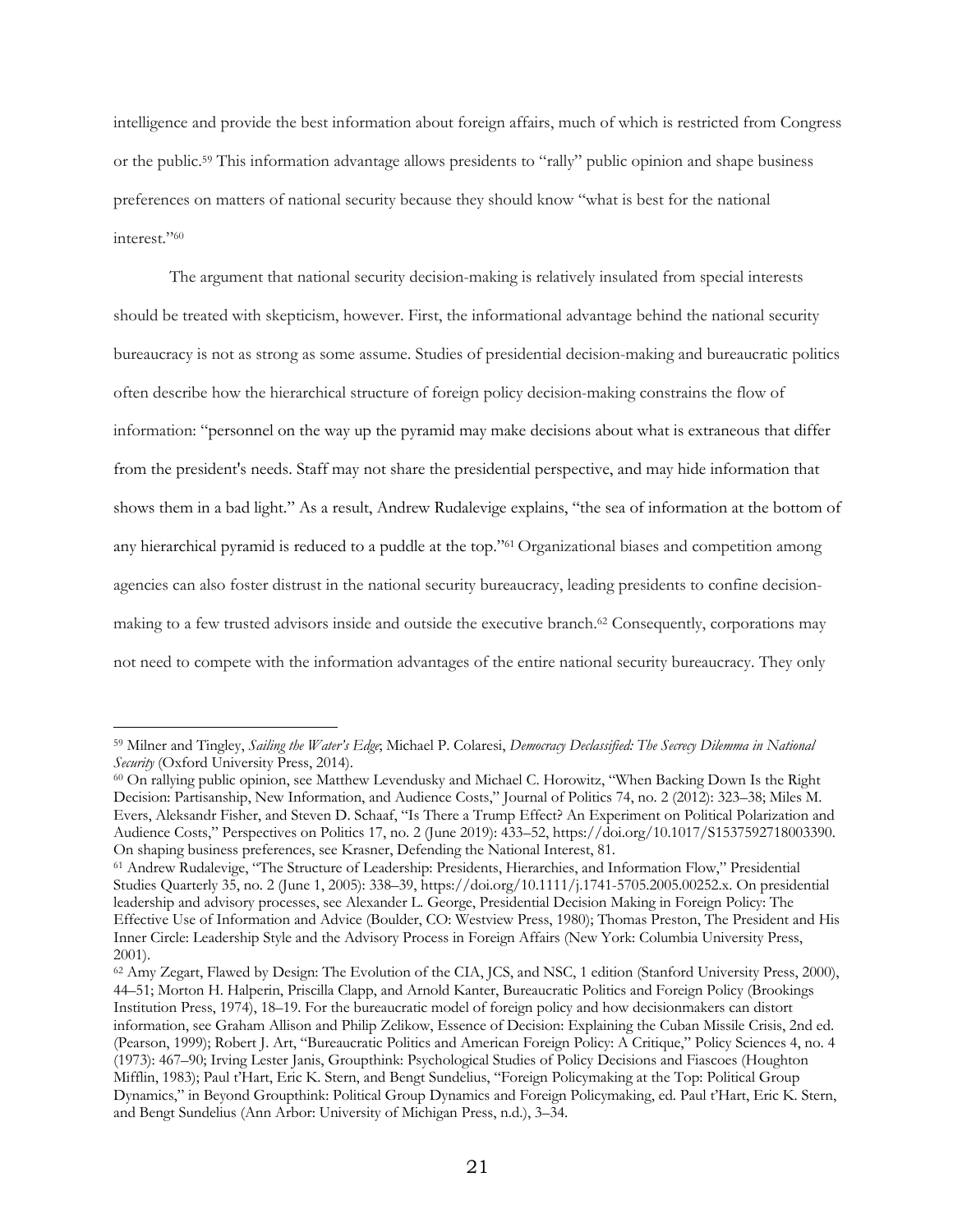need to shape the limited information held by a few key decisionmakers.

Second, informal links between business and government can provide easy access to national security decisionmakers.63 Canonical work by Lenin, Hobbes, and Miliband emphasize personal relationships to policymakers as the primary means by which economic elites captured the state, and more recent scholarship has associated personal relationships with business influence in Latin America, Europe, the United States, and Russia.64 These studies suggest that interpersonal relationships transcend the individual, bringing organizations closer together socially and enabling what Yanjie Bian (1997) calls "unauthorized activities" informal exchanges or transactions that may be constrained or prevented by formal institutions.65 Policymakers will informally consult with their friends in the corporate community on the formulation of policy, and corporate elites will use these connections to consult with policymakers on behalf of their firm informally. Many corporations, of course, do not have such intimate connections with policymakers, and have to rely on other means of accessing decisionmakers, like going through Congress.<sup>66</sup> The point is not that the national security bureaucracy is accessible or inaccessible to everyone; indeed, conventional views of business power in international politics often portray entire sectors or industries as having more direct ties than other sectors or industries.<sup>67</sup> Instead, I argue that this overlooking how some firms like Enron, United Fruit, or Standard Oil may be uniquely well-connected, and that we must careful to specify how the social structure can make access easier for some corporations than others, even within the same sector or industry.

<sup>63</sup> In the United States, for example, almost two-thirds of all national security bureaucrats since the end of World War II have a background in business or corporate law. See Apeldoorn and Graaff, American Grand Strategy and Corporate Elite Networks.

<sup>64</sup> Lenin, Imperialism, the Highest Stage of Capitalism; Ralph Miliband, The State in Capitalist Society (Merlin Press, 1969); John Atkinson Hobson, Imperialism: A Study (J. Pott, 1902)). For more recent work, Fairfield, Private Wealth and Public Revenue; Pepper D. Culpepper, Quiet Politics and Business Power: Corporate Control in Europe and Japan (New York: Cambridge University Press, 2010); G. William Domhoff, The Power Elite and the State (Routledge, 2017); David Szakonyi, "Businesspeople in Elected Office: Identifying Private Benefits from Firm-Level Returns," American Political Science Review, December 2017, 1–17, https://doi.org/10.1017/S0003055417000600.)

<sup>65</sup> Bian, "Bringing Strong Ties Back In." For a discussion on how individual ties form an interorganizational tie, see Kevin L. Young, Tim Marple, and James Heilman, "Beyond the Revolving Door: Advocacy Behavior and Social Distance to Financial Regulators," Business and Politics 19, no. 2 (2017): 334–35.

<sup>66</sup> Young, Marple, and Heilman, "Beyond the Revolving Door: Advocacy Behavior and Social Distance to Financial Regulators." Previous work in IR has focused on differences among sectors, but not individual firms. See, for example, Cox, *Power And Profits*; David N. Gibbs, *The Political Economy of Third World Intervention: Mines, Money, and U.S. Policy in the Congo Crisis*, 1 edition (Chicago: University Of Chicago Press, 1991).

<sup>67</sup> Gibbs, *The Political Economy of Third World Intervention*; Cox, *Power And Profits*.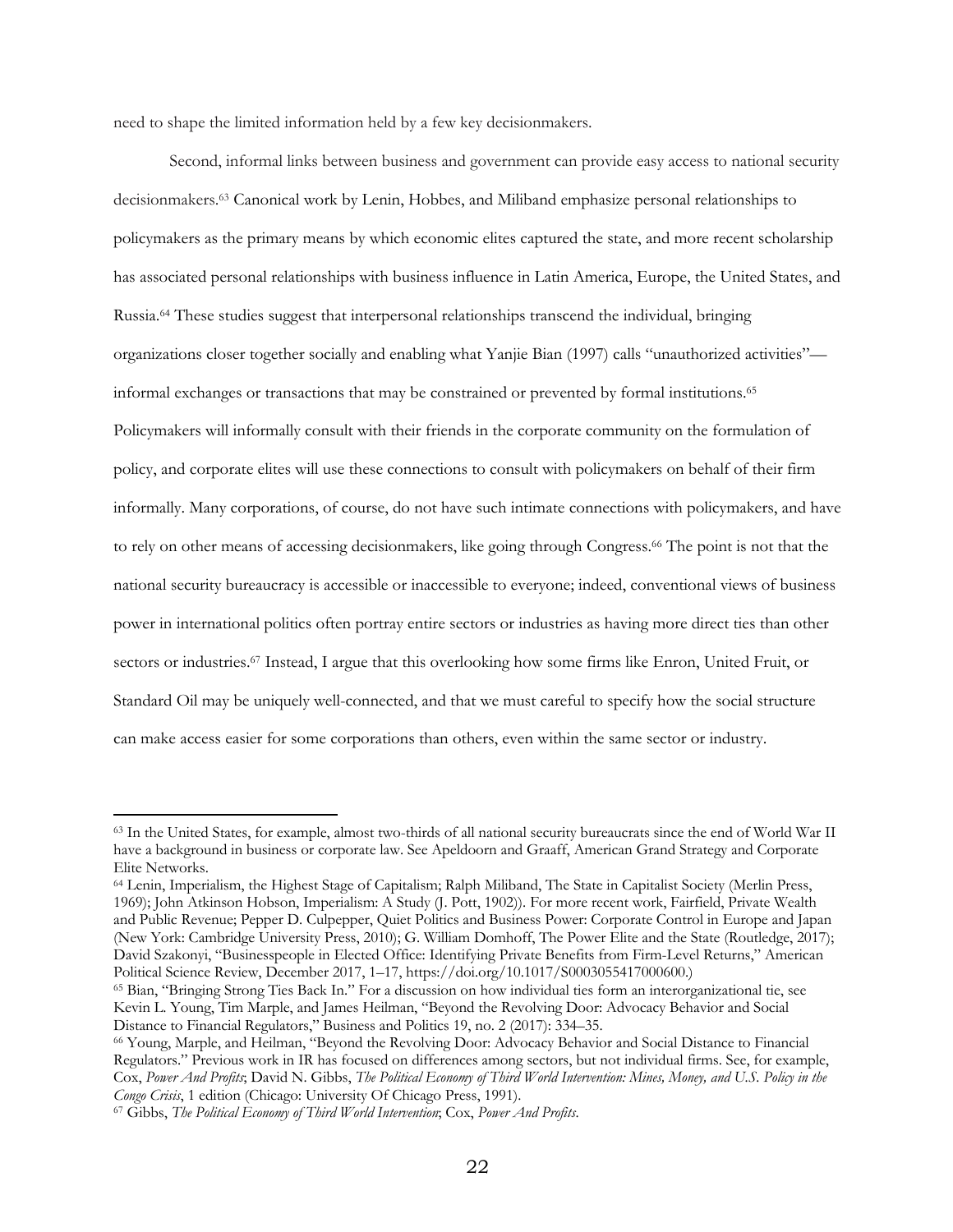

#### *Figure 1.3 Closeness to the National Security Bureaucracy*

These factors suggest a corporation's political ties to the national security bureaucracy will affect whether it can encourage its home government to implement its preferred policies. By political ties, I mean direct interpersonal relationships between corporate elites and decisionmakers, through common educational, social, or employment experiences, as well as indirect relationships through contract lobbyists or corporate elites from a sister entity.68 In general, a company's political ties to its home-government's national security bureaucracy can take one of two forms (see Firm A in Figure 1.3). A company's political ties can be relatively close to the national security bureaucracy, where a company has strong and direct ties to key decisionmakers. Alternatively, a company's political ties can be relatively distant to the national security bureaucracy, where it has weak and indirect ties to key decisionmakers.<sup>69</sup> All things being equal, it is easier for a corporation to get its home government to implement its preferred policies when it is close to the national security bureaucracy, despite the state being insulated from corporate pressures on issues of national security.

<sup>68</sup> By corporate elite, I mean anyone with major influence over the investment decisions and policies of a company, such as important stockholders, members of the board of directors, and top managers. Decisionmakers, to reiterate, include anyone with access to the national security apparatus and information sources, and who are seen as authoritative in that domain, such as high-level bureaucrats, state leaders, military leaders, and the legislators of key committees. For these definitions, see respectively Michael Useem, "Corporations and the Corporate Elite," Annual Review of Sociology 6 (1980): 41–77; Saunders, "War and the Inner Circle," 468.

<sup>&</sup>lt;sup>69</sup> Key decisionmakers is meant to capture the idea that some decisionmakers matter more than others in different administrations, since as I suggested before, some may be trusted advisors whereas others may not. Certainly, some corporate elites may also matter more than others, depending on how the company is organized. Given that who matters is specific to different contexts, a company's political ties should be carefully assessed on a case-by-case basis.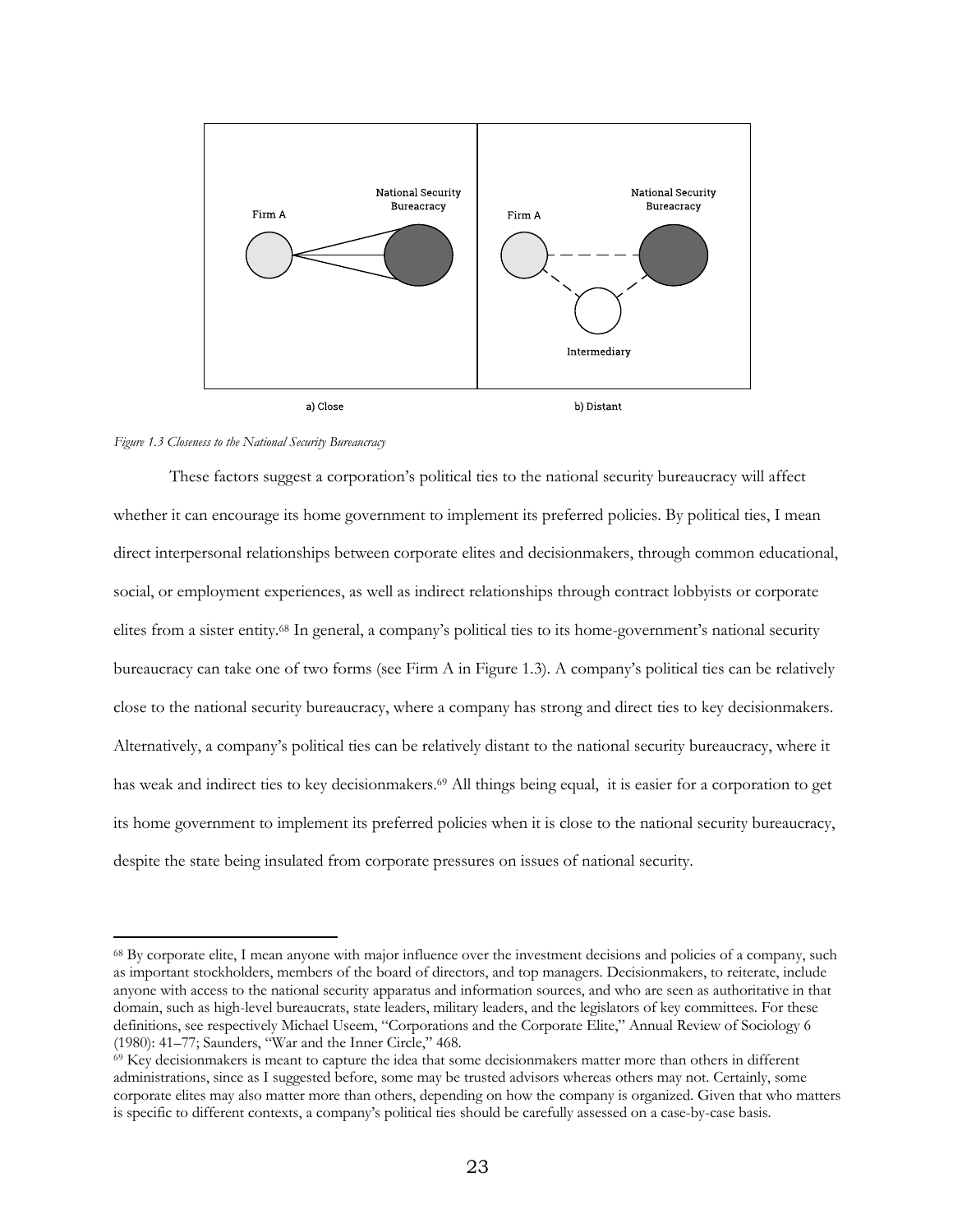Close corporations have two features that enable their policies to be implemented by national security decisionmakers. First, their ability to disseminate information efficiently can influence decisionmakers' perception and beliefs about foreign affairs. Recall that the national security bureaucracy can be an inefficient source of information. Since close corporations have many direct ties to the national security bureaucracy, they can disseminate information to decisionmakers quicker and with more control than if they relied on contract lobbyists or formal channels of communication.70 They can also reach a wider audience. Through their direct connections, close corporations can indirectly spread information to other decisionmakers they are disconnected from, often without disclosing their involvement; for instance, former National Security Advisor Michael Flynn pushed a foreign assistance project onto National Security Council staffers without disclosing he had been paid by and in contact with the plan's backers.71 This capacity for greater efficiency provides opportunities for close corporations to move first on an issue, defining the stakes of an issue before other bureaucrats can, or framing the interests and intentions of foreign parties in ways that suit their interests. This strategy occurred in nearly every case of investment protection throughout this book, where close corporations staked an investment dispute on their home-country's international status or claimed a foreign government was a threat to its national security.

Second, the trust generated from strong, personal ties is useful for close corporations to mobilize support in their policy proposals. Sociological theory emphasizes the role of personal ties in generating trust. Strong interpersonal ties reduce the costs of evaluating the credibility of information and help ameliorate fears of being cheated; I am more likely to trust the word of a mechanic I know than one I do not know.72

<sup>70</sup> Informal ties tend to move information faster, and more efficiently than formal ties. See, for example, Suzanne M. Crampton, John W. Hodge, and Jitendra M. Mishra, "The Informal Communication Network: Factors Influencing Grapevine Activity," Public Personnel Management 27, no. 4 (1998): 569–84; Granovetter, "The Strength of Weak Ties."

<sup>71</sup> Paul R. Milgrom, Douglass C. North, and Barry R. Weingast, "The Role of Institutions in the Revival of Trade: The Law Merchant, Private Judges, and the Champagne Fairs," Economics & Politics 2, no. 1 (March 1, 1990): 1–23, https://doi.org/10.1111/j.1468-0343.1990.tb00020.x; Susan Rose-Ackerman, Corruption: A Study in Political Economy (New York: Academic Press, 1978). For the example, see David A. Graham, "The Expanding Investigation Into Michael Flynn," The Atlantic, September 13, 2017, https://www.theatlantic.com/politics/archive/2017/09/the-surprisingscope-of-michael-flynns-dubious-business-deals/539733/.

<sup>72</sup> Miller McPherson, Lynn Smith-Lovin, and James M. Cook, "Birds of a Feather: Homophily in Social Networks," Annual Review of Sociology 27, no. 1 (2001): 428–29, 435, https://doi.org/10.1146/annurev.soc.27.1.415; Knoke, Political Networks; James S. Coleman, "Social Capital in the Creation of Human Capital," American Journal of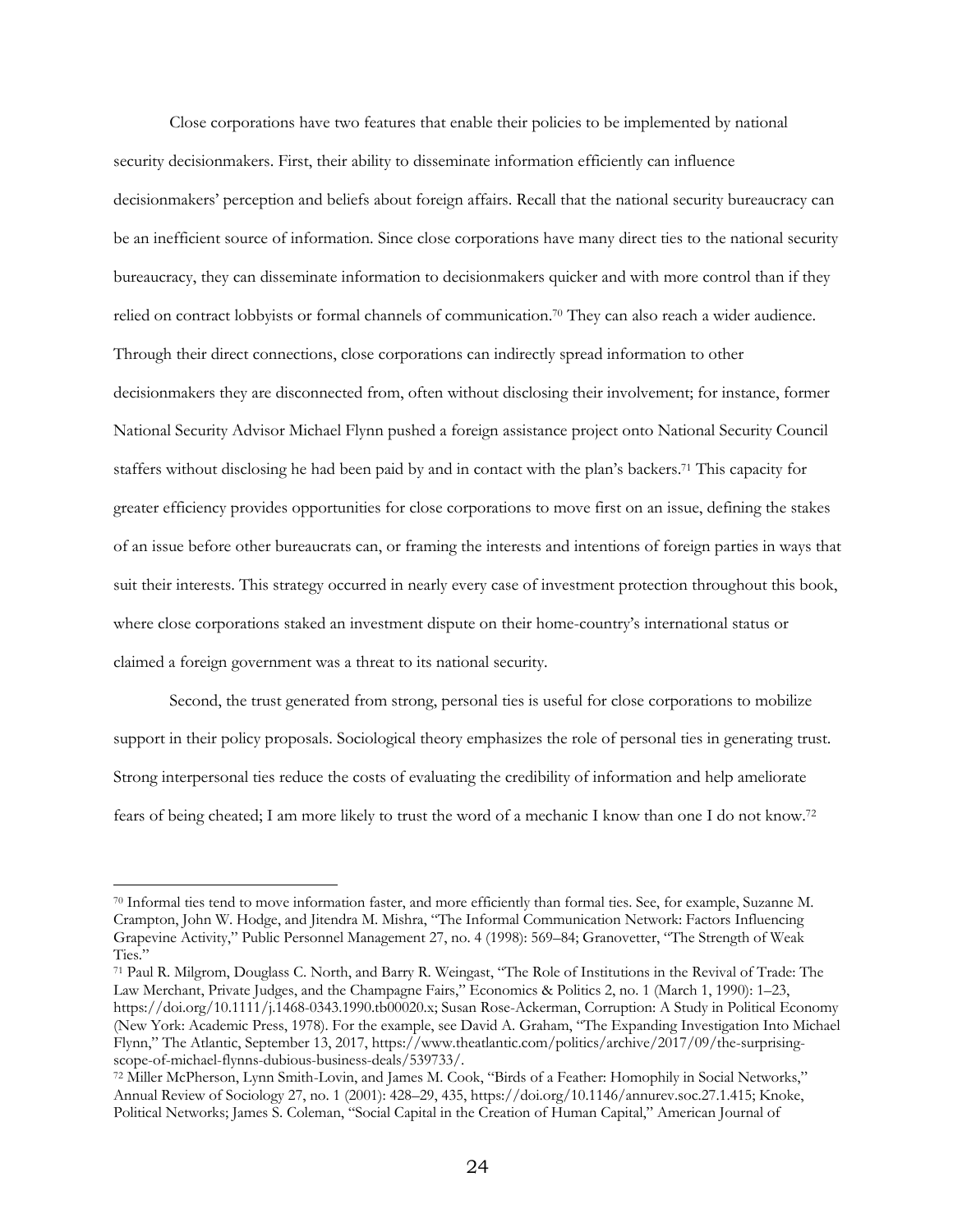Thus, close corporations may be perceived as having "inside knowledge" and technical expertise about foreign territories, helping them to frame their policies as congruent with the country's national security interests, whereas they might otherwise be perceived as purely self-interested. <sup>73</sup> Moreover, strong personal ties can help close corporations gain other decisionmakers' trust. A person setting up a blind date between a friend and a colleague, for example, may provide advice to their friend about what topics to avoid for the date to go well. <sup>74</sup> The same logic applies here. A decisionmaker with corporate ties may arrange meetings with other decisionmakers on behalf of the company, and provide advice about how to convey harmonious interests so their proposals are received well. In doing so, their connections may cultivate a reputation of themselves as being a neutral party, such as by promising to recuse oneself from the meetings or sever ties with the company.75

Of course, there are conditions under which indirect ties—ties through an intermediary, such as a contract-lobbyist or someone from a sister firm—may be sufficient to influence what policies get implemented. The first condition is the tie between the intermediary and the corporation must be strong. Because distant corporations do not have direct ties to the national security bureaucracy, they have less control and awareness over what information the intermediary transmits and to whom. This information asymmetry gives intermediaries room to operate and spin: they may miscommunicate information to policymakers, or have competing interests and beliefs that lead them to shirk their responsibilities and take credit for small policy victories. Thus, there must be sufficient trust and complementary interests between the intermediary and the corporation, often made through repeated interactions, to ensure the smooth flow of information.76 Second, the intermediary must also have strong ties to key decisionmakers. Sociological

Sociology 94 (1988): S95–S120; Damon Centola and Michael Macy, "Complex Contagions and the Weakness of Long Ties," American Journal of Sociology 113, no. 3 (2007): 702–34, https://doi.org/10.1086/521848.

<sup>73</sup> A similar point is made in Fairfield, Private Wealth and Public Revenue, 39.

<sup>74</sup> Raymond L Paquin and Jennifer Howard-Grenville, "Blind Dates and Arranged Marriages: Longitudinal Processes of Network Orchestration," Organization Studies 34, no. 11 (November 1, 2013): 1623–53, https://doi.org/10.1177/0170840612470230.

<sup>75</sup> Milgrom, North, and Weingast, "The Role of Institutions in the Revival of Trade"; Rose-Ackerman, Corruption.

<sup>76</sup> Lee Drutman, The Business of America Is Lobbying: How Corporations Became Politicized and Politics Became More Corporate (Oxford University Press, 2015), 165–67; Rogan Kersh, "State Autonomy & Civil Society: The Lobbyist Connection," Critical Review 14, no. 2–3 (January 1, 2000): 237–58, https://doi.org/10.1080/08913810008443559; John C. Scott, The Social Process of Lobbying: Cooperation or Collusion?, 1 edition (New York: Routledge, 2014).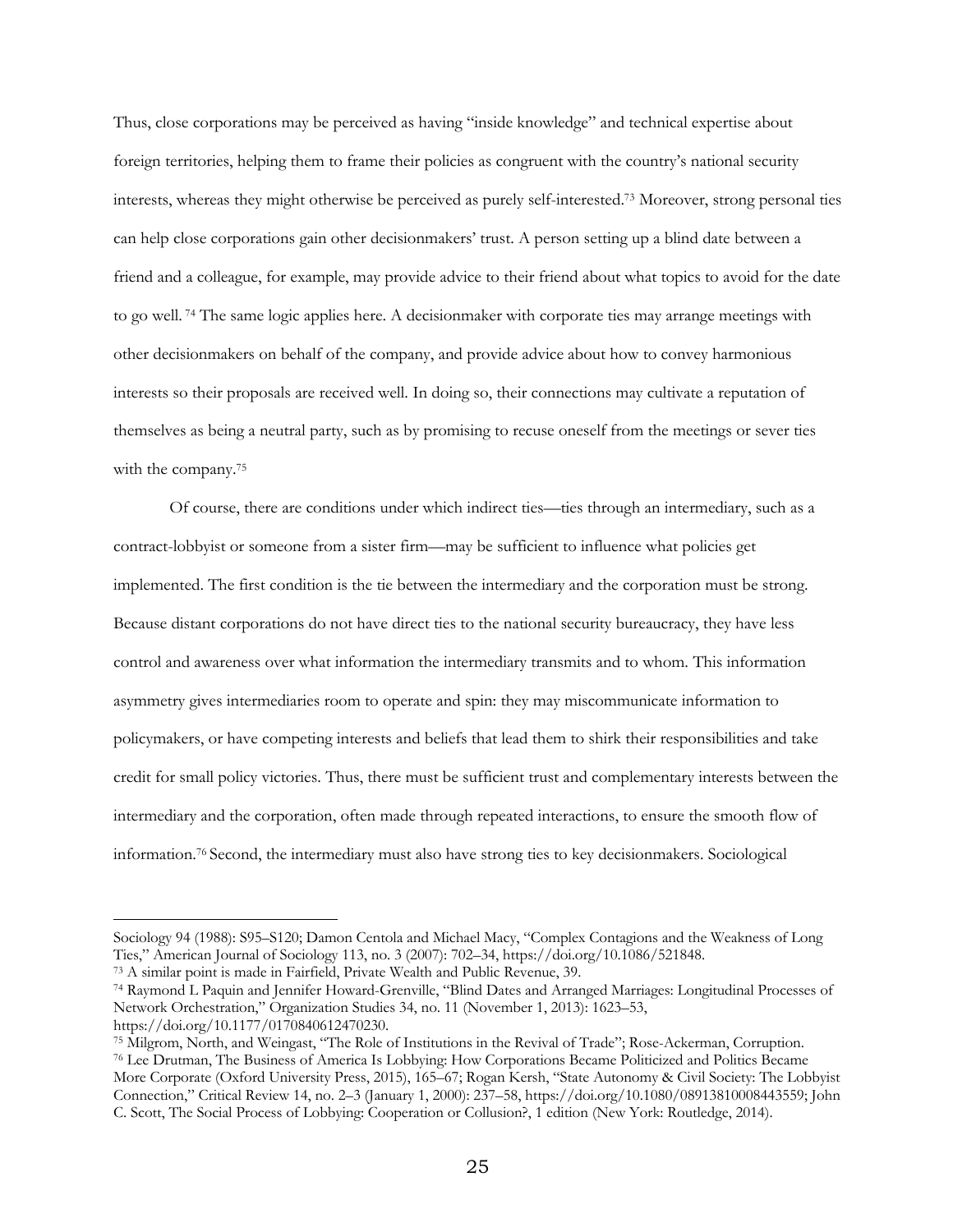research shows individuals often use trusted third parties as proxies for assessing the trustworthiness of other actors; for instance, job recruiters use professional references to evaluate the reliability of a potential hire.77 Similarly, decisionmakers may decide to trust a corporation they don't know on the word of an intermediary whom they know and trust. Intermediaries may work to develop a reputation as an honest source of information, or as having relevant foreign affairs expertise. Much like corporations, however, not all intermediaries are cut from the same cloth: some have strong personal ties, interests, and experiences that others do not. <sup>78</sup> Given the specificity of indirect ties to the individual, whether indirect ties are a sufficient source of power must be evaluated on a case-by-case basis.

A few factors may affect a corporation's closeness to its home-government's national security bureaucracy. One factor is money, as large, wealthy corporations can recruit policymakers leaving government, as well as hire expensive lobbying teams who maintain strong connections to decisionmakers. Another factor that can increase a company's closeness is a reputation for revolving doors. A company can gain a reputation for hiring people with similar career backgrounds or who have worked for particular organizations, allowing them to attract new entrants and preserve its closeness across different administrations.79 Relatedly, being in a sector closely related to national defense can also increase a company's closeness. Corporations who provide goods and services for the military, such as oil companies or military contractors, are likely to form strong ties with decisionmakers by virtue of their close and frequent interactions, and the officers of these corporations are equally likely to enter government service because of

<sup>77</sup> Culpepper, Quiet Politics and Business Power, 178. On the importance of having strong ties for third party proxies, see Ronald S. Burt and Marc Knez, "Kinds of Third-Party Effects on Trust," Rationality and Society 7, no. 3 (July 1, 1995): 255–92; Bian, "Bringing Strong Ties Back In"; Centola and Macy, "Complex Contagions and the Weakness of Long Ties." For a contrary take, see Grynaviski, America's Middlemen.

<sup>78</sup> American politics research describes significant variability in lobbyists' ties. For example, see Blanes i Vidal, Draca, and Fons-Rosen, "Revolving Door Lobbyists"; McCrain, "Revolving Door Lobbyists and the Value of Congressional Staff Connections"; Timothy M. LaPira and Herschel F. Thomas III, Revolving Door Lobbying: Public Service, Private Influence, and the Unequal Representation of Interests (Lawrence: University Press of Kansas, 2017); Ivana Katic and Jerry W. Kim, "Caught in the Revolving Door: Firm-Government Ties as Determinants of Regulatory Outcomes," Academy of Management Proceedings 2013, no. 1 (January 1, 2013): 12899, https://doi.org/10.5465/ambpp.2013.199. <sup>79</sup> Young, Marple, and Heilman, "Beyond the Revolving Door: Advocacy Behavior and Social Distance to Financial Regulators," 335. This is related to the idea of preferential attachment in social network analysis. See Albert-László Barabási and Réka Albert, "Emergence of Scaling in Random Networks," Science 286, no. 5439 (1999): 509–12; Zeev Maoz, "Preferential Attachment, Homophily, and the Structure of International Networks, 1816–2003," Conflict Management and Peace Science 29, no. 3 (2012): 341–69.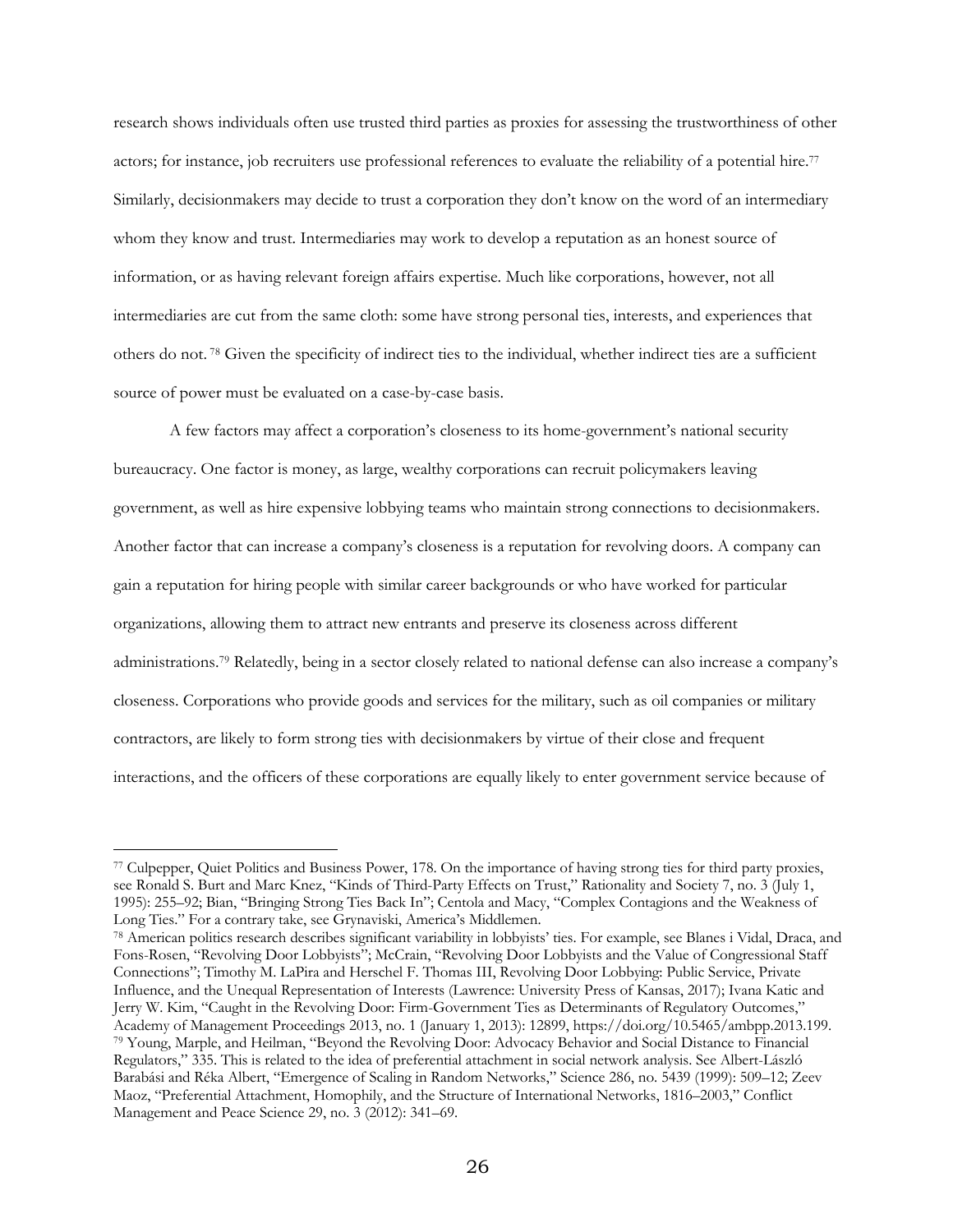their shared skills and expertise.80 Finally, turnover in personnel, such as through elections, cabinet shake-ups, and institutional reforms, can drive fluctuations in a corporation's closeness.81

The crucial argument is that the structure of political ties may make some corporations more important to the decision-making process than others. Conventional views of business power in international politics paint some sectors or industries as having more political ties than others, never specifying which corporations within these sectors or classes are doing the real work of influencing decision-making. 82 In contrast, focusing on the social structure shows how close corporations are. more efficient and trustworthy sources of information on foreign affairs than distant companies. Importantly, the logic of closeness does not require some nefarious purpose like corruption, or a perfectly homogenous interest between corporate elites and decisionmakers. The efficiency of a close corporation means it can shape the information which informs decisionmakers' perceptions and beliefs about foreign affairs. The trust generated from strong personal ties helps build credibility around that information. Both actors work in their (assumed) respective interests: decisionmakers to advance their country's national interest, and corporate elites to advance their company's private interests.

# **Connecting Centrality and Closeness**

Earlier, I claimed corporations could derive different kinds of power from different networks. Examining these networks as separate layers of a corporation's overall social network is critical for understanding how and when corporations gain power in national security politics. Focusing on this social structure allows us to understand the variation in power among individual corporations rather than business power as a whole. As many scholars have recounted, the tendency to develop theories focused on one source of power over another contributed to an impasse among political scientists and declining interest in the subject of business

<sup>80</sup> Neo-classical realists often claim that government elites need the resources and support of economic actors to implement their foreign policy, and will bring them into the policymaking process. See Steven E. Lobell, Norrin M. Ripsman, and Jeffrey W. Taliaferro, eds., Neoclassical Realism, the State, and Foreign Policy, 1 edition (Cambridge, UK ; New York: Cambridge University Press, 2009), 27.

<sup>81</sup> David J. Rothman, Politics and Power: The United States Senate, 1869-1901 (Harvard University Press, 1966), 205; Fairfield, Private Wealth and Public Revenue, 49.

<sup>82</sup> See, for example, Gibbs, *The Political Economy of Third World Intervention*; Cox, *Power And Profits*.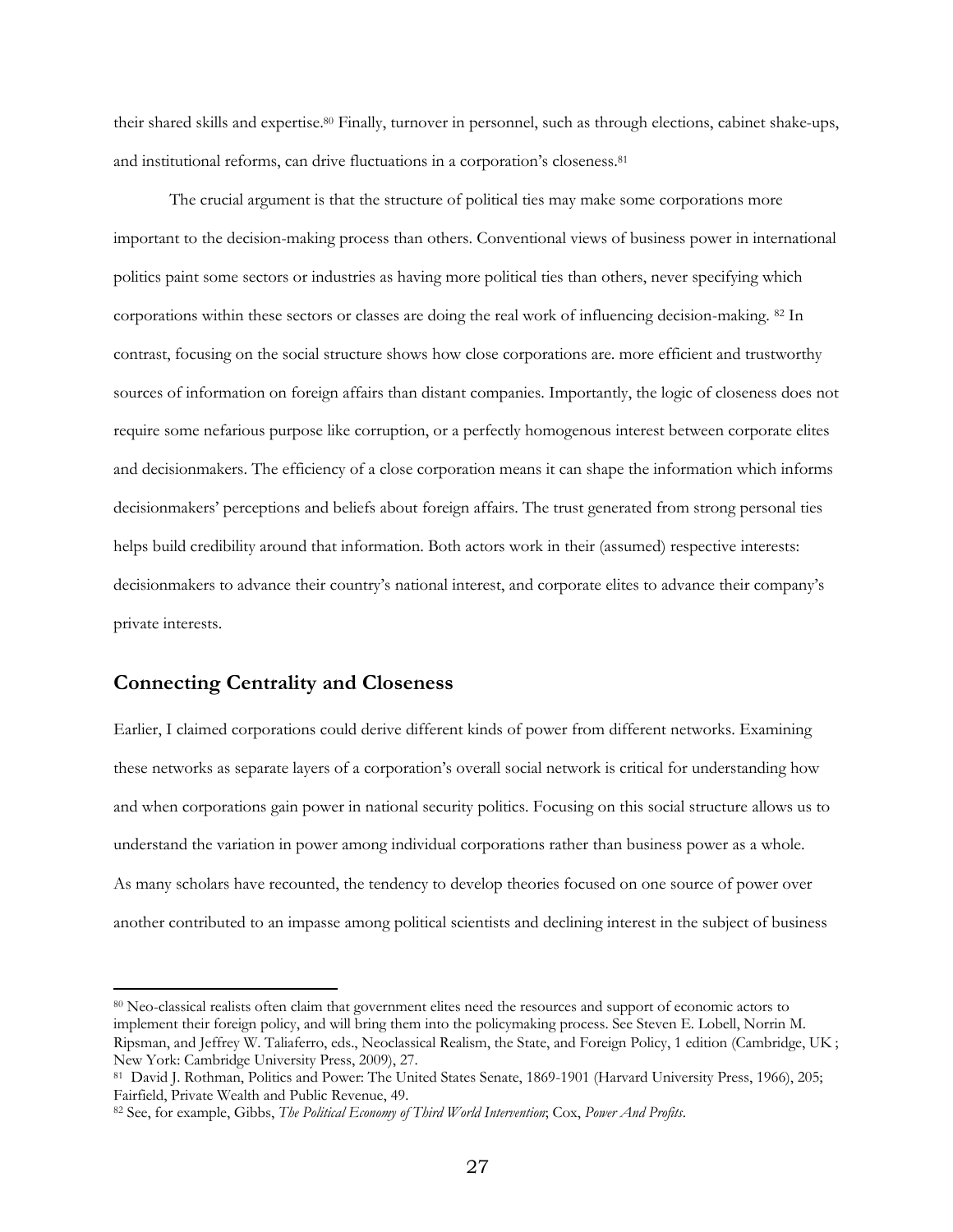power.83 Thus, while it is useful to envision a corporation's economic centrality and political closeness as conceptually distinct sources of power, this section explores how these two network positions can aggregate and interact to impact security politics.

When a corporation is both central and close, it can achieve the most consistent and significant influence on a state's national security policy. One reason is it can exert influence through multiple channels and at different stages in the policymaking process; if one fails to achieve the goal, another may succeed. For example, if a corporation's centrality does not lead decisionmakers to prioritize its investment dispute early on, its closeness may help it raise awareness and government support later in the policymaking process.

Another reason is that centrality and closeness are mutually reinforcing. Centrality can enhance closeness, for example, by reinforcing perceptions of the company's expertise and knowledge of foreign affairs. By managing their investments and negotiating favorable market conditions abroad, central corporations gain expertise about key players in a foreign government, their intentions, and whether they can be trusted. <sup>84</sup> This information can assist corporations in framing their arguments to decisionmakers about the stakes of an issue or the threat posed by a foreign government. At the same time, a company's closeness can enhance its centrality. Corporate elites often assert that failing to protect their private property will lead to serious economic and political consequences, and having strong direct ties to decisionmakers can lend credibility to those warnings. Decisionmakers may become convinced the dispute is a serious national security issue, even when they held no prior concerns regarding its impact; after all, the complex relations that close corporations have with other firms can make it hard for decisionmakers to fully calculate what the

<sup>83</sup> This argument is made by Fairfield, Private Wealth and Public Revenue, 49; Jacob S. Hacker and Paul Pierson, "Business Power and Social Policy: Employers and the Formation of the American Welfare State," Politics & Society 30, no. 2 (June 1, 2002): 277–325, https://doi.org/10.1177/0032329202030002004; Pepper D. Culpepper, "Structural Power and Political Science in the Post-Crisis Era," Business and Politics 17, no. 3 (October 2015): 391–409, https://doi.org/10.1515/bap-2015-0031; Young, "Not by Structure Alone."

<sup>84</sup> See Nathan M. Jensen and Daniel J. Young, "A Violent Future? Political Risk Insurance Markets and Violence Forecasts," Journal of Conflict Resolution 52, no. 4 (2008): 531; Nathan M. Jensen, Nation-States and the Multinational Corporation: A Political Economy of Foreign Direct Investment (Princeton University Press, 2008); Sonal S. Pandya, "Political Economy of Foreign Direct Investment: Globalized Production in the Twenty-First Century," Annual Review of Political Science 19, no. 1 (2016): 455–75, https://doi.org/10.1146/annurev-polisci-051214-101237; Stephen B. Kaplan, Globalization and Austerity Politics in Latin America (Cambridge University Press, 2013). The expertise of these corporations can be incredibly valuable for democratic leaders, since these corporations must engage with unsavory regimes that democratic leaders may not be able engage.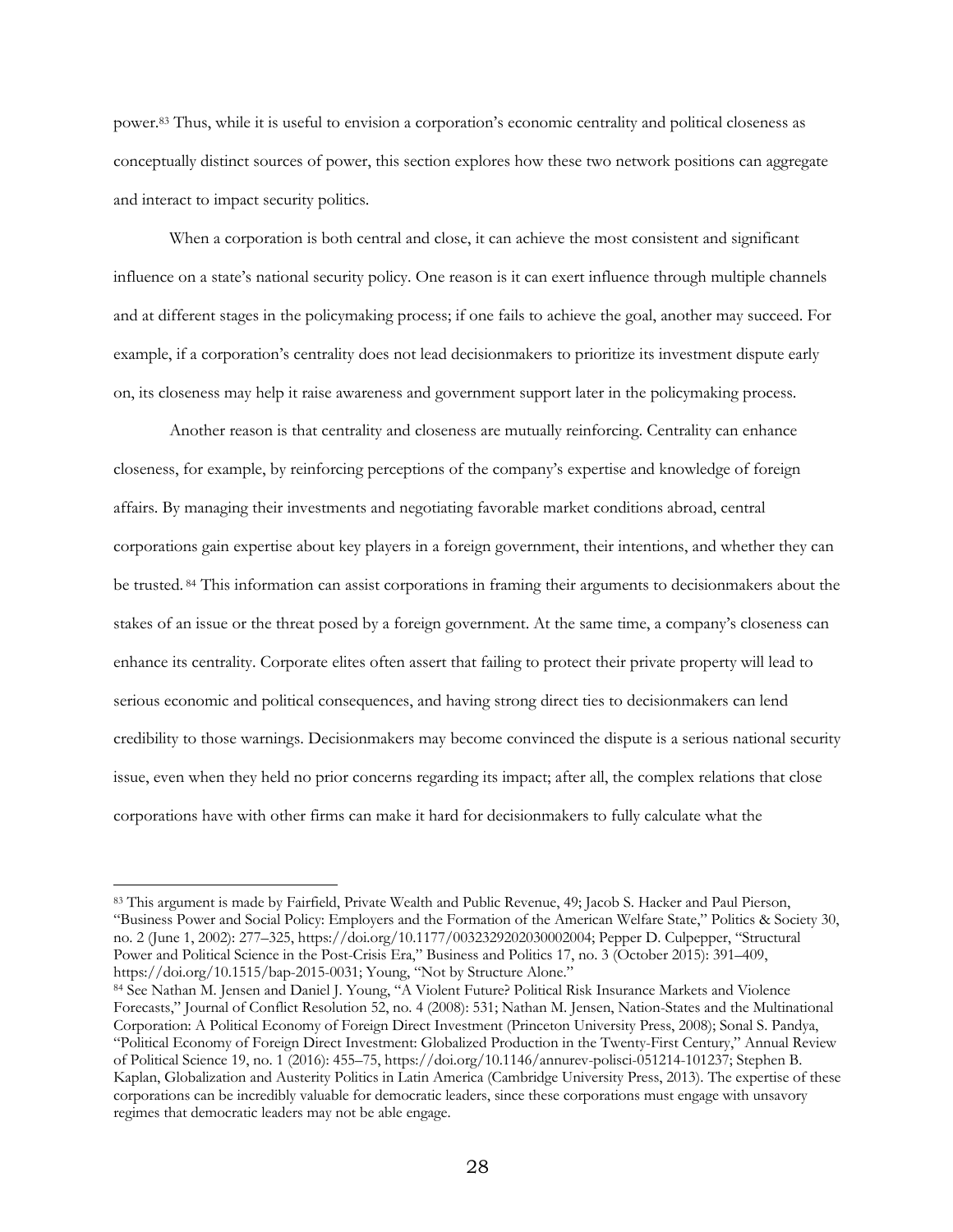downstream effects of a dispute will be on the national economy, their foreign relations, and their position in the international system.85

Centrality and closeness can also reinforce one another over time. On the one hand, a close economic position may create political closeness. Corporations may be granted access to decision-making arenas precisely because they have experience negotiating deals that affect trade and investment patterns between states. For example, Rex Tillerson was recruited as secretary of state because of his experience working with foreign governments as the president of Exxon mobile—in other words, because the company was central.<sup>86</sup> On the other hand, closeness to the national security bureaucracy may create economic centrality. Close corporations may use their national security bureaucracy access to gain diplomatic support and concessions that expand their market presence abroad: during the Reagan presidency, Secretary of State George Schultz actively helped the Bechtel corporation, his former employer, win Saddam Hussein's approval for an oil pipeline in southern Iraq, as well as an Export-Import Bank loan for the project.87

Nonetheless, the two sources of power do not always move together. A company can be politically close even when it is marginal to a foreign market, and a company can be central to a foreign market even when it is distant to the national security bureaucracy. Consequently, centrality and closeness should be evaluated as distinct sources of power, yielding different insights into a corporation's power and influence in national security. A company's centrality influences the international context in which the national security agenda is formulated, whereas a company's closeness affects its capacity to shape the policies pursued in that context. Therefore, when a company is close but marginal, it will have an influence on the policy implementation process but not the agenda formulation and vice versa. Later chapters exemplify these different combinations, primarily through comparisons to companies that are both central and close. The next section describes how these comparisons are made, including the key argument that corporations can exercise significant power in national security politics when they are central and close.

<sup>85</sup> A similar argument is made in Culpepper, Quiet Politics and Business Power.

<sup>86</sup> Also see Charles Edward Lindblom, Politics and Markets: The World's Political Economic Systems (Basic Books, 1977), 170–88; Fairfield, Private Wealth and Public Revenue, 50.

<sup>87</sup> Sally Denton, The Profiteers: Bechtel and the Men Who Built the World (New York, N.Y.: Simon & Schuster, 2016).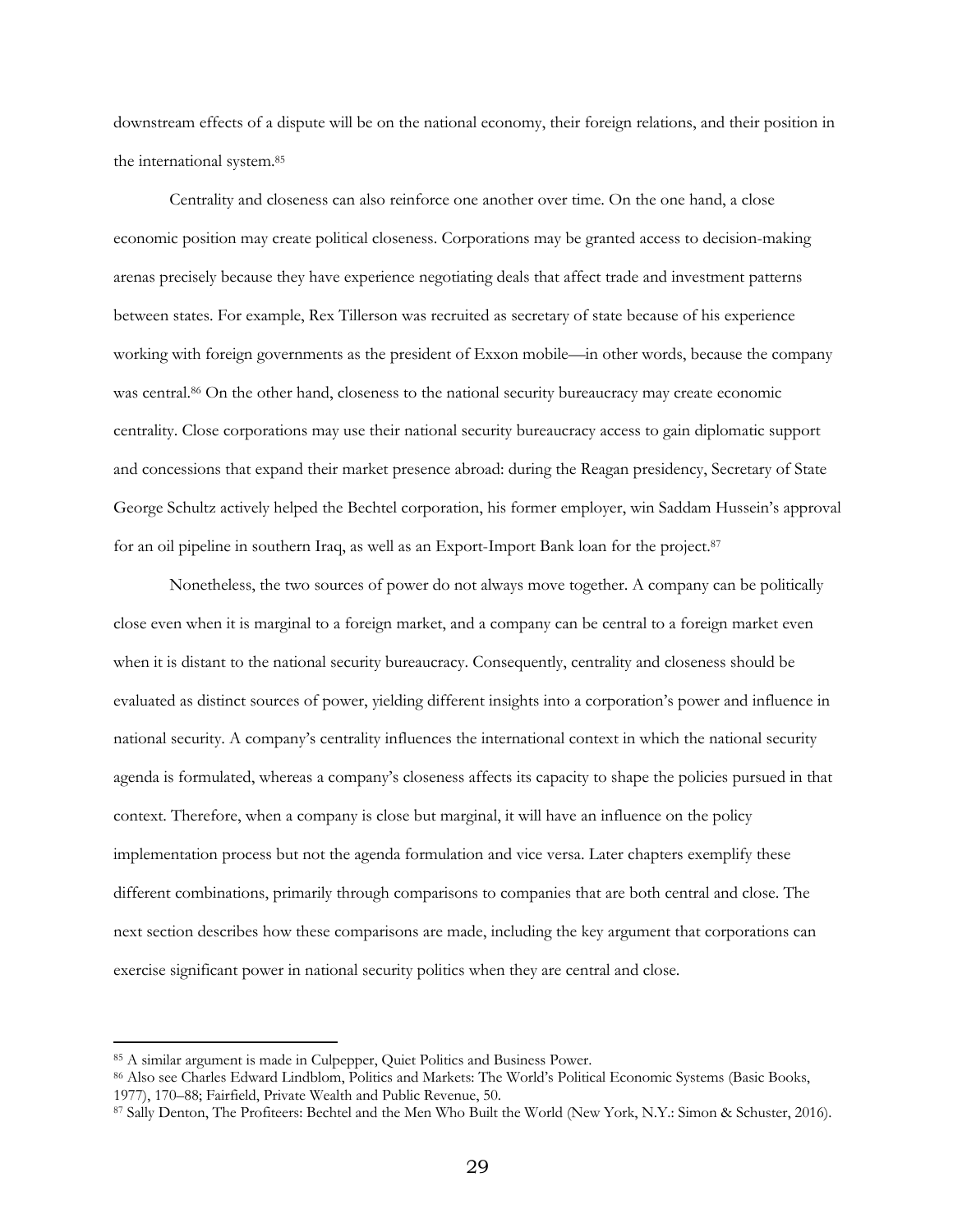# **Testing the Argument**

This book outlines a novel approach to the study of corporate power in international politics. Most political scientists who study business power in international politics tend to focus on the power of economic coalitions, classes, or markets, rather than individual corporations. This book goes down to the firm-level, exploring how the social structure of international politics can create differences in power among individual corporations. The key causal claim is corporations who are both central and close (the independent variables) have opportunities and resources (causal mechanisms) to influence statecraft (the dependent variable) to which most corporations do not have access. In this section, I outline how I evaluate arguments about corporate power and statecraft.

# **Universe of Cases**

I evaluate my argument about corporate power through cases of investment protection. I define investment protection as the costly use of military or economic statecraft toward host states to resolve investment disputes, by providing military, logistical, or material support; implementing economic sanctions; and/or using military force. Specifically, I am interested in investment disputes involving foreign direct investments like in land, factories, mining, and related industries.

This definition bounds the universe of cases in three important ways. First, it requires the occurrence of an investment dispute. An investment dispute occurs when a corporation approaches the government of the country in which it is headquartered to complain about the policies, actions, or conditions of the host state where it has investments, including a breach of contract, civil unrest, and/or expropriation.88

Second, I am interested only in costly forms of investment protection. This is intentionally restrictive. Noel Maurer and Geoffrey Gertz examine "cheap" forms of investment protection, like private communication with government officials, public statements criticizing host governments, or public threats to use force or implement sanctions.<sup>89</sup> These actions are excluded from my analysis. They are low cost to

<sup>88</sup> Investment disputes needn't have a legal basis, but they typically involve breach of contract, civil unrest, and/or expropriation. See Jensen, Nation-States and the Multinational Corporation, 2008.

<sup>89</sup> Maurer, *The Empire Trap*; Gertz, "Commercial Diplomacy and Political Risk."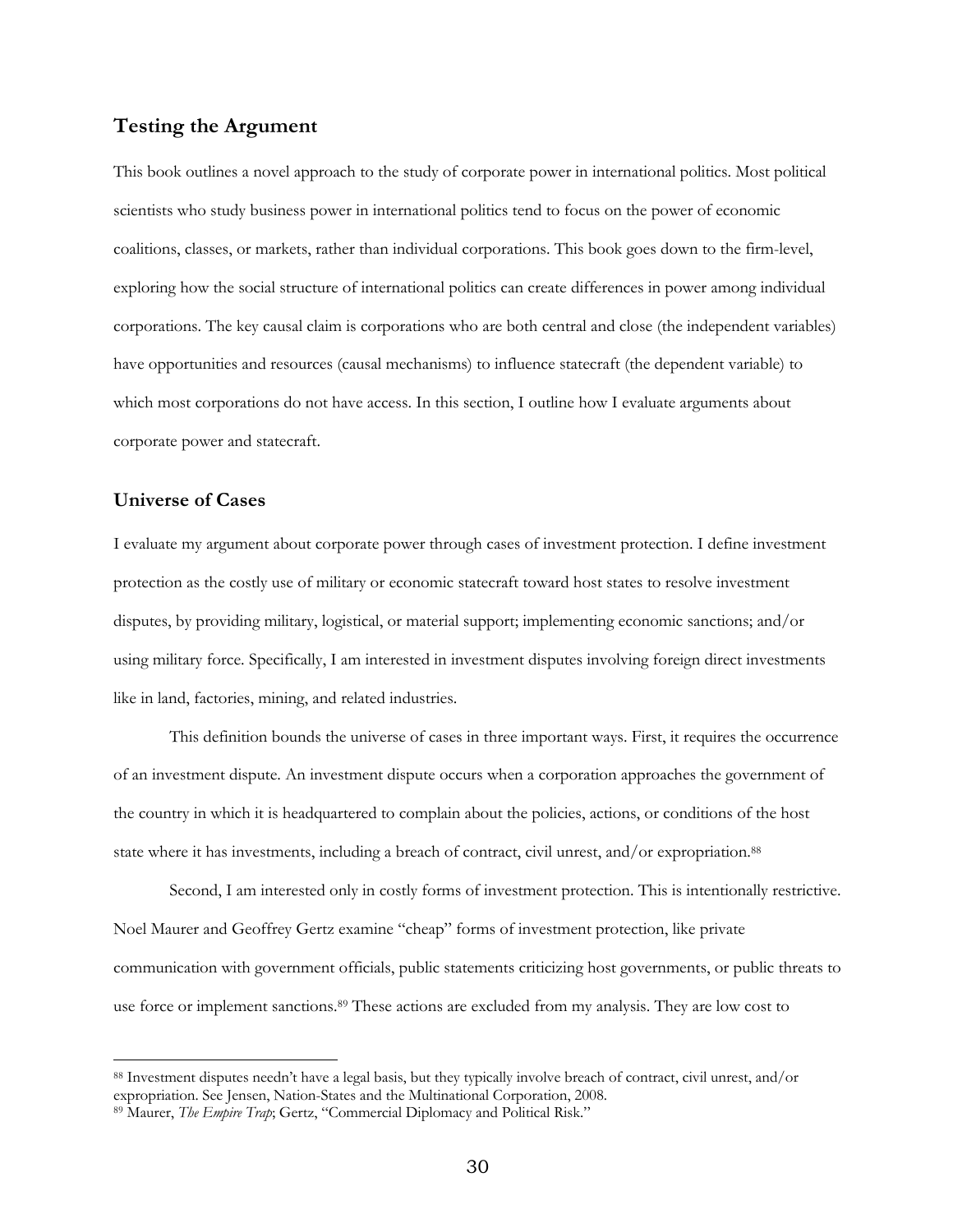implement—there is no disincentive not to do them—making it difficult to know whether decisionmakers would have actually escalated an investment dispute to a crisis or followed through on their threats. To show that corporate power influenced foreign policy in a meaningful way, I must demonstrate that a corporation persuaded decisionmakers to incur costs on its behalf. This means confining analysis to cases where the United States engaged in a costly action to defend American investments abroad.

Third, the kind of investment protection in which I am interested involves economic or military statecraft. I share K.J. Holsti's definition of statecraft as "the organized actions governments take to change the external environment in general or the policies and actions of others in particular to achieve the objectives that have been set by policy makers."90 I do not analyze institutionalized forms of investment protection like investor-state arbitration, political risk insurance, or fiscal receiverships. These forms of protection are not included because they do not always implicate the home government or present them with a choice to offer protection.

A list of cases of investment protection involving American companies (i.e., companies headquartered or organized in the United States) is provided in the Appendix. The list is not exhaustive; it does not cover the many recent cases of investment protection described in the final part of the book due to data limitations described in Chapter Four, yet it demonstrates the prevalence of investment protection since 1900.

I selected cases of investment protection that historians and political scientists considered crucial to different periods of U.S. foreign relations. Selecting cases of investment protection over a broad span of history illustrates how individual corporations have had a persistent influence on American foreign policy since 1900. However, there is significant variation over time in the types of political risks, the strength of international institutions, the structure of the national security apparatus, and the tools of investment protection. Selecting cases by time period allows me to control for these factors that may affect investment

<sup>90</sup> K. J. Holsti, "The Study of Diplomacy," in World Politics, ed. James N. Rosenau, Kenneth Thompson, and Gavin Boyd (New York: Free Press, 1976), 293.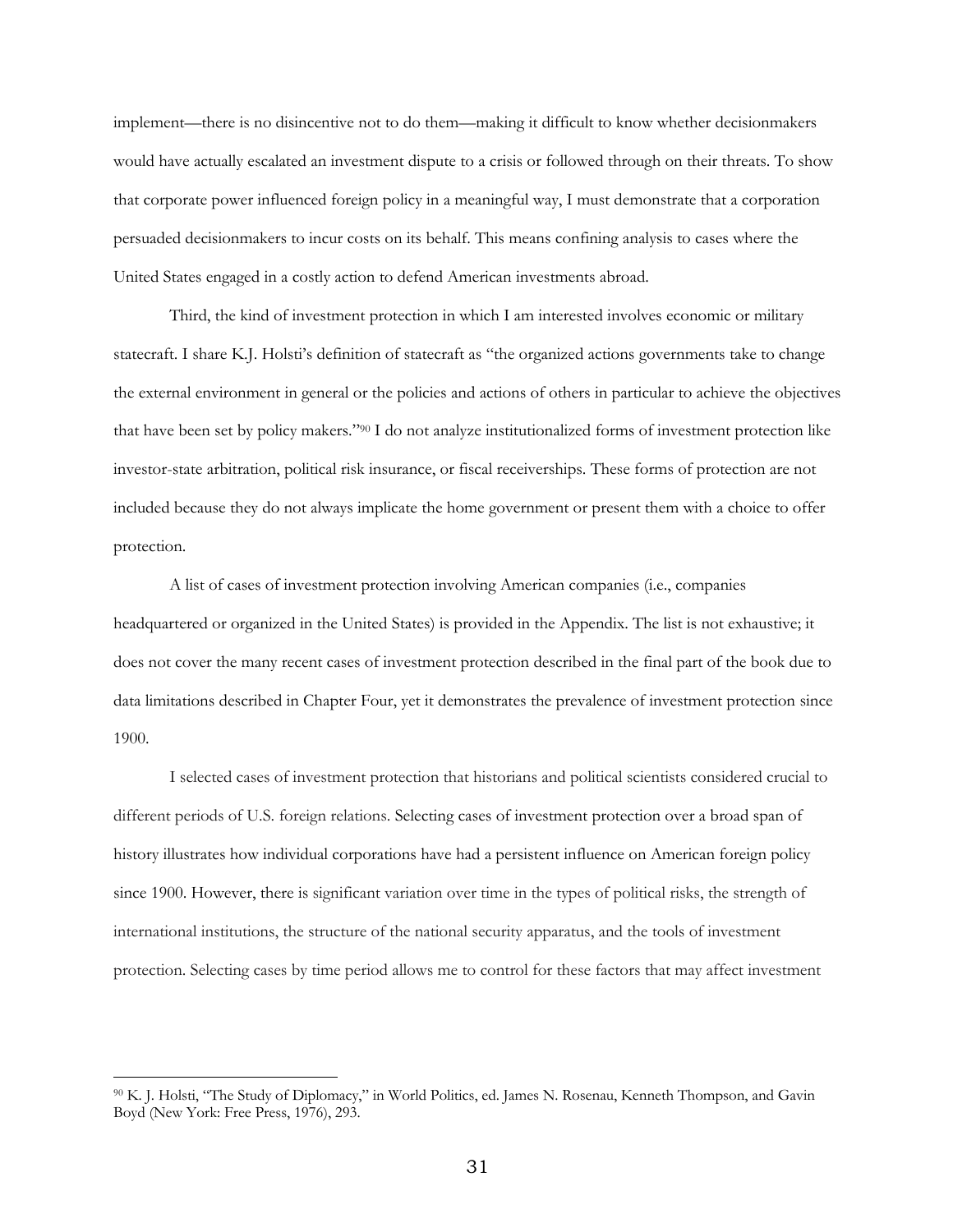protection decisions. I organize these changes into three broad periods in U.S. foreign policy: American Ascendancy (1899-1945), American Hegemony (1945-1984), and American Supremacy (1984-2010).<sup>91</sup>

In each time period, I also selected one case involving the oil industry, and one case from another sector. I made this decision because oil occupies a uniquely powerful role in U.S. national security policy.<sup>92</sup> By selecting an oil dispute from each time period, I speak to claims about the persistent influence of oil on U.S. national security policy over time; yet by pairing it with a case outside of that sector, I also address whether the oil industry is more likely to receive investment protection than other industries. If we see similar dynamics occurring across different sectors, then that lends strong evidence that sector is not a key determinant of whether a corporation can secure investment protection or not.

#### **Qualitative Methods**

A qualitative approach offers the most plausible strategy for evaluating arguments about corporate power in cases of investment protection. Qualitative techniques tend to provide a rich and accurate depiction of an actor's policy influence of non-state actors.<sup>93</sup> The practical challenges of studying corporate lobbying also make a qualitative approach necessary, since national security decision-making often occurs behind closed doors. Only archival sources can help us establish that a corporation took part in the decision-making

93 Testing network-based arguments using qualitative techniques has become quite common in political science For a few examples, see Charli Carpenter, "Studying Issue (Non)-Adoption in Transnational Advocacy Networks," International Organization 61, no. 03 (2007): 643–667, https://doi.org/10.1017/S002081830707021X; Stacie E.

<sup>91</sup> My organization of these periods is drawn from Rodman, *Sanctity Versus Sovereignty*; Charles Lipson, *Standing Guard: Protecting Foreign Capital in the Nineteenth and Twentieth Centuries* (University of California Press, 1985); Maurer, *The Empire Trap*.

<sup>92</sup> Jeff Colgan, Petro-Aggression: When Oil Causes War (Cambridge University Press, 2013); Charles L. Glaser and Rosemary A. Kelanic, Crude Strategy: Rethinking the US Military Commitment to Defend Persian Gulf Oil (Georgetown University Press, 2016); Eugene Gholz and Daryl G. Press, "Protecting 'The Prize': Oil and the U.S. National Interest," Security Studies 19, no. 3 (August 31, 2010): 453–85,

https://doi.org/10.1080/09636412.2010.505865; Roger J. Stern, "Oil Scarcity Ideology in US Foreign Policy, 1908–97," Security Studies 25, no. 2 (April 2, 2016): 214–57, https://doi.org/10.1080/09636412.2016.1171967.

Goddard, Indivisible Territory and the Politics of Legitimacy: Jerusalem and Northern Ireland (Cambridge ; New York: Cambridge University Press, 2009); Daniel H. Nexon, The Struggle for Power in Early Modern Europe: Religious Conflict, Dynastic Empires, and International Change (Princeton University Press, 2009),

https://books.google.com/books?id=tNff4qSjAMsC&pgis=1; Macdonald, Networks of Domination: The Social Foundations of Peripheral Conquest in International Politics; Miles Kahler, Networked Politics: Agency, Power, and Governance (Cornell University Press, 2015); Grynaviski, America's Middlemen.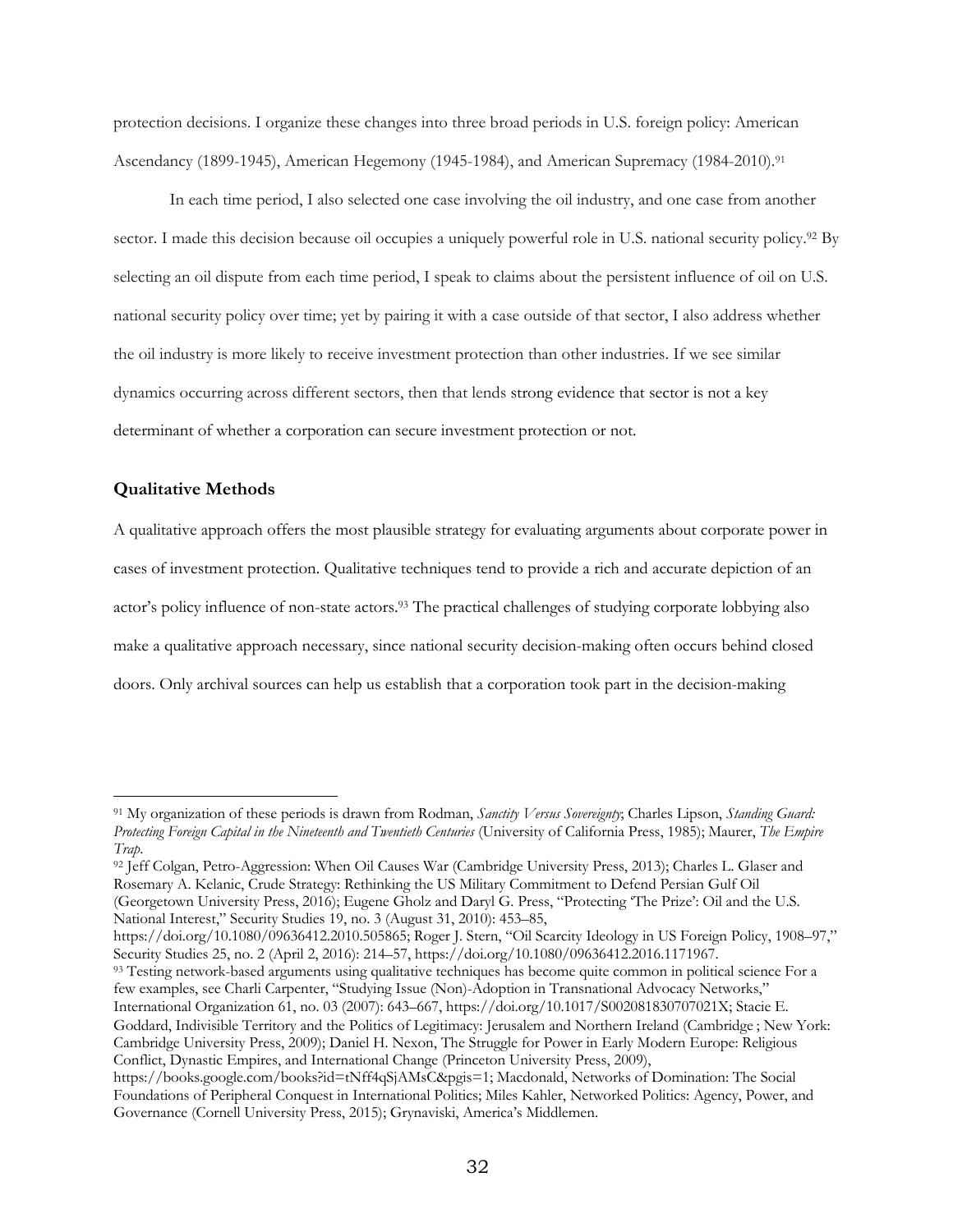process, as well as debates about whether to extend investment protection.94 I use two qualitative strategies to evaluate my theory of corporate power against the alternatives: process-tracing and nested-case comparison.

#### *Process Tracing*

I employ process tracing to evaluate the effect of corporate power. Specifically, I ask a common set of questions related to the independent variables and causal mechanisms explained earlier in the chapter, and identify observations that could answer those questions.I then examine whether these observations are present within each case.95 By increasing the number of observations required to prove my corporate power explanation, process-tracing will often provide strong support for a corporate power explanation of investment protection.96

Table 1.2 highlights the five questions and observations I search for in the cases that follow. The empirical chapters trace whether a corporation sought investment protection from its home government (Question One), then examines whether its centrality (Question Two) helped it put the dispute onto the national security agenda (Question Three), before finally examining whether its closeness (Question Four) helped it secure investment protection (Question Five).

The first question in each case is whether the corporation sought and received investment protection. Strictly speaking, my causal argument says nothing about a corporation's preferences. In fact, the empirical

<sup>94</sup> Helene Helboe Pedersen, "Is Measuring Interest Group Influence a Mission Impossible? The Case of Interest Group Influence in the Danish Parliament," Interest Groups & Advocacy 2, no. 1 (March 1, 2013): 27–47, https://doi.org/10.1057/iga.2012.19.

<sup>95</sup> Using standardized theoretical questions is emphasized in Alexander L. George and Andrew Bennett, Case Studies and Theory Development in the Social Sciences (MIT Press, 2005). I use the term "observation" blanketly mainly for simplicity. For interested readers, however, my approach combines "dataset observations"—i.e. patterns of X, Y correlation—with "causal-process observations"—diagnostic pieces of evidence that the theory expects to link corporate prominence to investment protection. Recent advances in qualitative research utilize the two types of observations to generate a more comprehensive and precise causal inferences. "Data-set observations" is a misnomer when it is used in medium-n studies because it typically refers to large-n studies. There is no reason, however, that it can't be used in medium-n studies. Causal-process observations merit the same level of analytical and methodological attention as dataset observations in quantitative research; therefore, I feel there is merit in using the term "observations" both for analytical purposes and for the reader's ease. See David Collier, Henry E. Brady, and Jason Seawright, "Sources of Leverage in Casual Inference: Toward an Alternative View of Methodology," in Rethinking Social Inquiry: Diverse Tools, Shared Standards, ed. David Collier and Henry E. Brady (Maryland: Rowman & Littlefield, 2010). <sup>96</sup> For a discussion on how to weigh an observation's causal significance, see Stephen Van Evera, Guide to Methods for Students of Political Science (Cornell University Press, 1997), 30–32.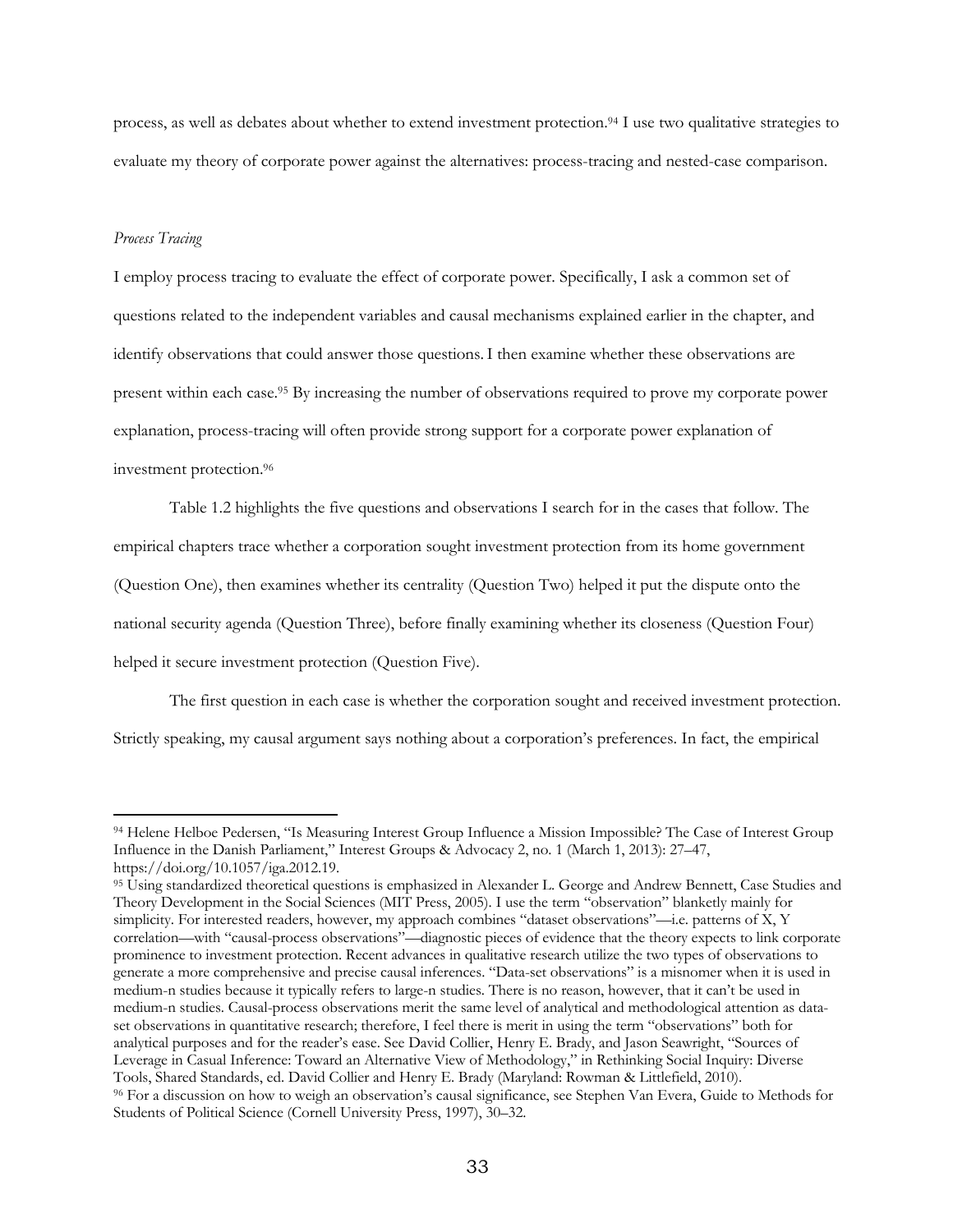chapters show that corporate preferences for investment protection have changed over time. Many corporations have chosen not to use their power to secure investment protection, especially when they thought the costs might outweigh the benefits of doing so, as in the case of a low-level investment dispute or when it made sense to resolve a dispute in court. This is consistent with the theory because a corporate power explanation is a condition of possibility; social ties produce opportunities and resources for corporations to secure investment protection, but it does not determine they will choose to do so. Nonetheless, translating a condition of possibility argument into policy outcomes requires the corporation had incentives to use its power to secure investment protection.

Table 1.2 provides a list of three criteria for establishing whether a firm sought and obtained investment protection. First, the archival record must show that corporate elites saw a real or perceived threat to their investments by the host government. Second, there must be an active effort by those actors to secure investment protection from their home government at the start of the dispute.97 We can observe this through their public statements or private interactions with decisionmakers. Additionally, there may be evidence in the archival record that decisionmakers were hesitant to extend investment protection. The reasons for this conflict may vary according to the case. Decisionmakers may believe that investment protection would impede their diplomatic goals. Other times they may feat investment protection will elicit a negative response from other businesses, interest groups, and the general public, such that it may have electoral consequences for the president in the future. Observing a conflict in preferences is useful because it provides evidence decisionmakers might not have extended investment protection had the corporation not sought out such protection. Finally, the historical record must show that that military or economic statecraft was used to

<sup>97</sup> It is particularly important to examine preferences at the start of a dispute because preferences can change. As David Vogel argues, "It is important to distinguish between policies that in retrospect appear to have been in the interests of business—and thus have elicited relative support from the business community with the passage of time—and the position of executives at the time when the proposals were first debated and enacted." One possibility may be that a firm realizes that protection is not forthcoming and reluctantly relaxes their bargaining position with the host government. Another possibility is that they weren't as threatened as other firms, and consequently did not have as strong of preferences about securing protection. Demonstrating a firm's preferences at the start of an investment dispute is important for showing that a corporation played an active role in producing an outcome. See David Vogel, Kindred Strangers: The Uneasy Relationship between Politics and Business in America (Princeton University Press, 1996), 36.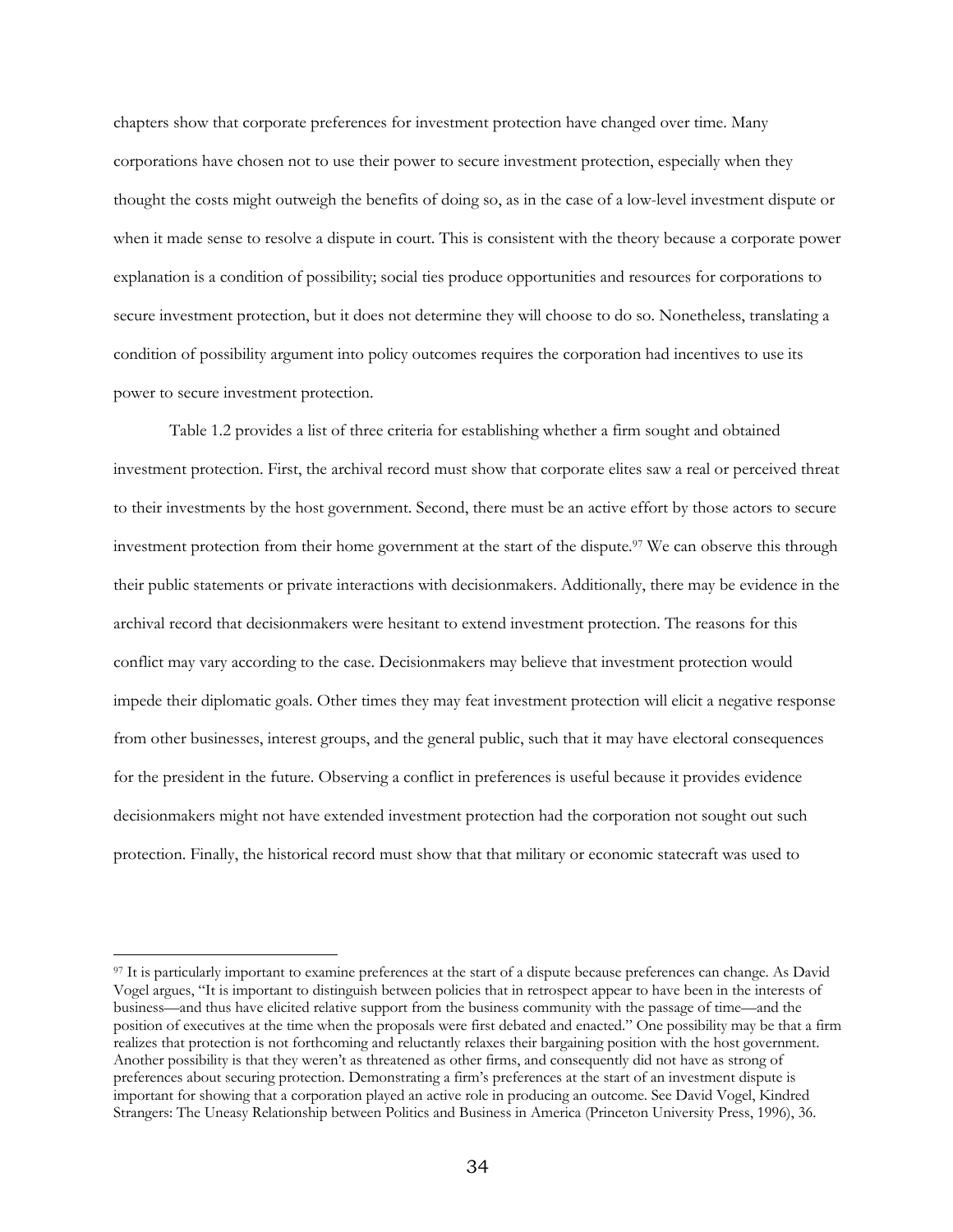# Table 1.2: Standardized Questions for Process Tracing

| <i>Empirical Questions</i>                          | <i>Observations</i>                                                                                                                                                                                                                                      |  |  |  |
|-----------------------------------------------------|----------------------------------------------------------------------------------------------------------------------------------------------------------------------------------------------------------------------------------------------------------|--|--|--|
| 1.) Did the company obtain investment protection?   | a. Investment Threat: There was a real or perceived threat to the company's investments<br>in the host-country.                                                                                                                                          |  |  |  |
|                                                     | b. Corporate Preferences: The corporation made an active effort to secure investment pro-<br>tection from their home government at the start of the dispute. This may conflict with<br>decision-makers' diplomatic goals, or the will of the electorate. |  |  |  |
|                                                     | d. Investment Protection: The home government used military or economic statecraft to<br>protect the company's investment.                                                                                                                               |  |  |  |
| 2.) Was the company in a central economic position? | a. Ties: American citizens and/or firms own a majority of shares in the company.                                                                                                                                                                         |  |  |  |
|                                                     | b. Scope: The share of the foreign market controlled by the company is above 40% and<br>significantly larger than the closest rival.                                                                                                                     |  |  |  |
|                                                     | c. Strength: The company has recurring and important ties to American consumers and<br>firms.                                                                                                                                                            |  |  |  |
| 3.) How did the dispute get on the agenda?          | a. Visibility: Decision-makers felt resolving the dispute was critical to maintaining good<br>economic relations with the host-government because of the firm's visibility.                                                                              |  |  |  |
|                                                     | b. Resources: There evidence that the company manipulated resource flows to coerce the<br>host-government, or that decision-makers were concerned about its ability to do so in the<br>future.                                                           |  |  |  |
| 4.) Was the company in a close political position?  | a. Ties: Officials in the administration owned stocks in or were employed by the company.                                                                                                                                                                |  |  |  |
|                                                     | b. Strength: The historical record shows evidence of an ongoing friendship or rapport with<br>the managers of the company and its associates in government.                                                                                              |  |  |  |
|                                                     | c. Importance: The company's associates in government were brokers of information within<br>an administration, or viewed as having deference on matters of foreign policy                                                                                |  |  |  |
| 5.) How did the company secure protection?          | a. Efficiency: The company shaped decision-makers' perceptions, often by educating leaders<br>on the stakes of a dispute or framing the interests and intentions of a foreign party in a way<br>that encourages investment protection.                   |  |  |  |
|                                                     | b. Trust: The company mobilizes support for its policies because it is viewed as a trusted<br>source of expertise, or enlists their associates in government to help them build trust among<br>others.                                                   |  |  |  |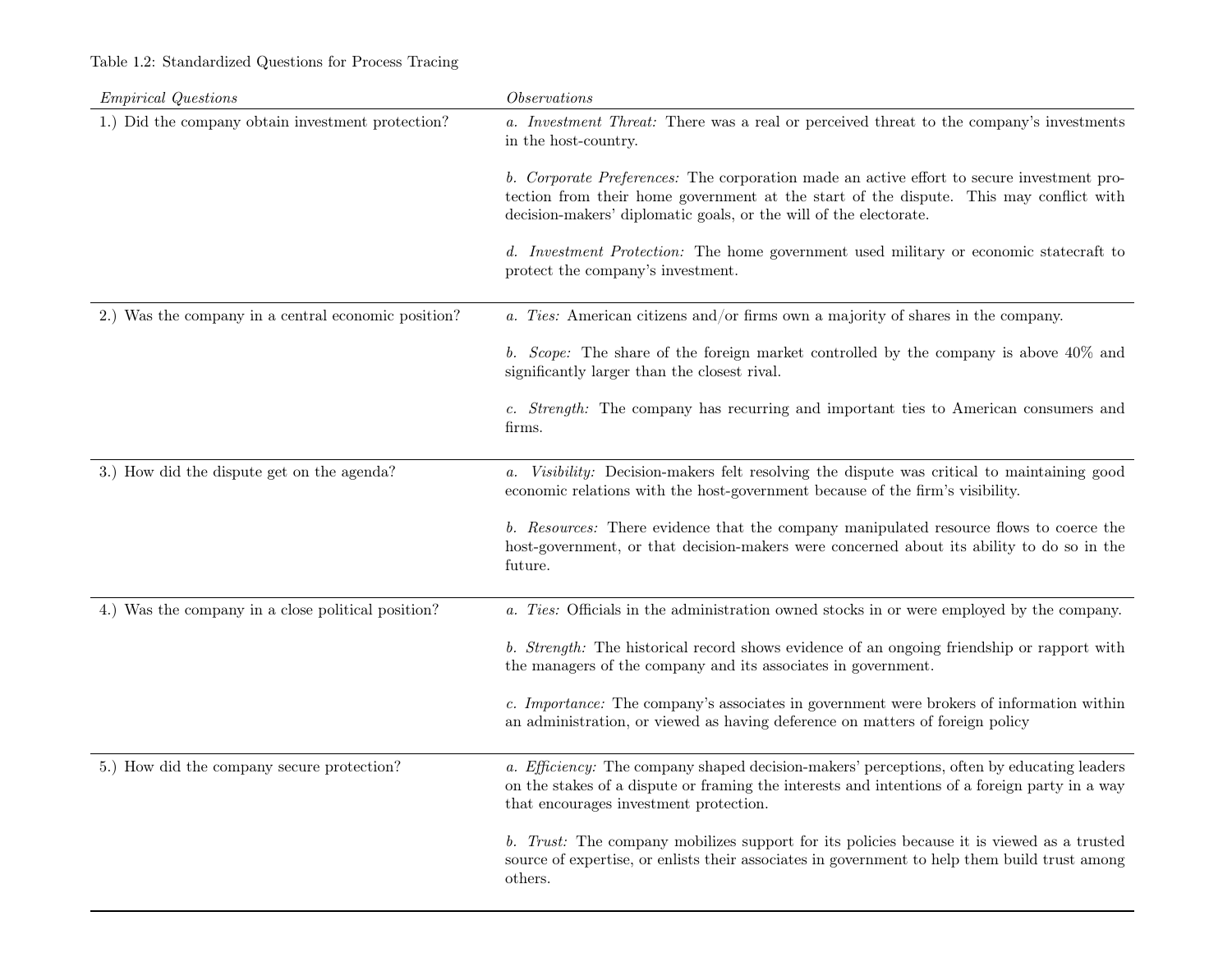protect the company's investments, such as through military intervention, economic sanctions, geopolitical assistance, covert action, and related methods.

The second and third questions deal with a corporation's economic ties. The second question asks whether a corporation exhibited centrality—strong ties to many firms and/or individuals in the United States. I look for three indicators in each case. To see the nature of its relationship to the American economy, I first examined what laws it operated under and the composition of the stockholders: the company must have been organized under U.S. laws, and American citizens must have owned a majority of shares in the company. Then, to examine the scope of the company's economic ties relative to other firms in that sector, I looked for evidence that other firms depended on that firm for a particular good. An indicator of this whether the corporation dominated a foreign sector. Generally, economists consider a market share above forty percent and significantly larger than the closest rival firm to be dominant. Finally, I measured the strength of its ties to American firms according to whether the firm's revenues came primarily from selling goods and services to American consumers or firms. After establishing a firm's centrality, the third question asks whether the visibility and resources associated with a corporation's closeness led decisionmakers to prioritize the investment dispute over other items on the national security agenda.

The fourth and fifth questions deal with a corporation's political ties. The fourth question asks whether a corporation exhibited closeness: strong, direct ties to key decisionmakers in the national security bureaucracy. Again, I seek three indicators. First, I look for direct ties to a corporation, using past employment and stock options to examine "revolving doors" between corporate elites and decisionmakers. "Corporate elite" includes anyone with major influence over a company's investment decisions and policies: important stockholders, members of the board of directors, and top managers. Decisionmakers include anyone with access to the national security apparatus and information sources: high-level bureaucrats, state leaders, military leaders, and legislators on key committees.98 The historical record must show evidence these ties are strong; there must evidence of an ongoing friendship or rapport between the elite of said corporation

<sup>98</sup> For these definitions, see respectively Useem, "Corporations and the Corporate Elite"; Saunders, "War and the Inner Circle," 468.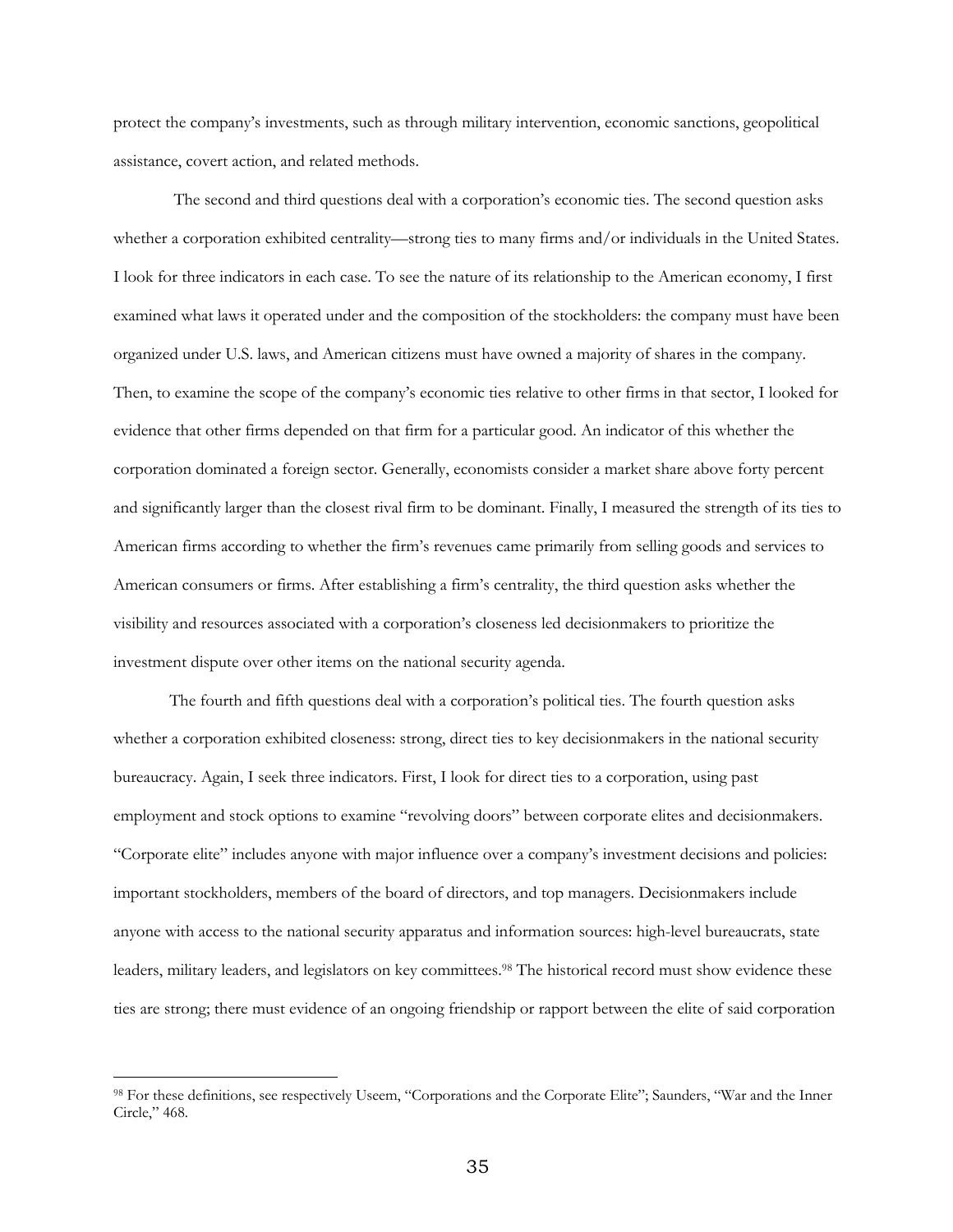and decisionmakers in the administration. It is not enough to state the parties once worked together, since they may not have directly interacted with one another or be resentful toward one another. Finally, there must be evidence these decisionmakers were considered as trusted sources of advice and information in an administration. Organizational structures and contemporaneous accounts may show these decisionmakers as key brokers of information in an administration, or as having authority on specific matters of foreign policy. After establishing a firm's closeness, the fifth question asks whether the efficiency and trust associated with a corporation's closeness helped it shape decisionmakers' perceptions and beliefs; and mobilize support for investment protection.

#### *Nested-Case Comparisons*

While process-tracing will usually provide strong support for my corporate power explanation, decisions to extend investment protection are complex. This can make it difficult to determine whether corporate power played a causal role or is one among many other plausible causes of a policy decision. There are two alternative explanations examined throughout the book that may contradict my argument that a corporation's power allowed it to secure investment protection.

# *Electoral-Politics Explanation — Electoral pressures for overseas expansion (real or anticipated) caused state leaders to extend investment protection to a company.*

The electoral-politics explanation, made recently by Kevin Narizny and Paul McDonald, suggests state leaders extended investment protection because it reflected the preferences of their electoral coalition.99 In this view, domestic groups affect the electoral costs to elected officials for pursuing different policies. One version focuses on the domestic balance of power between economic groups (e.g., finance and domesticoriented industries) who favor restraint and economic groups who favor overseas expansion (firms who

<sup>99</sup> See Maurer, The Empire Trap, 80. Previous work includes Lipson, *Standing Guard*; Gibbs, *The Political Economy of Third World Intervention*; Robert Cox, *Production Power and World Order*, Reprint edition (New York, N.Y.: Columbia University Press, 1987).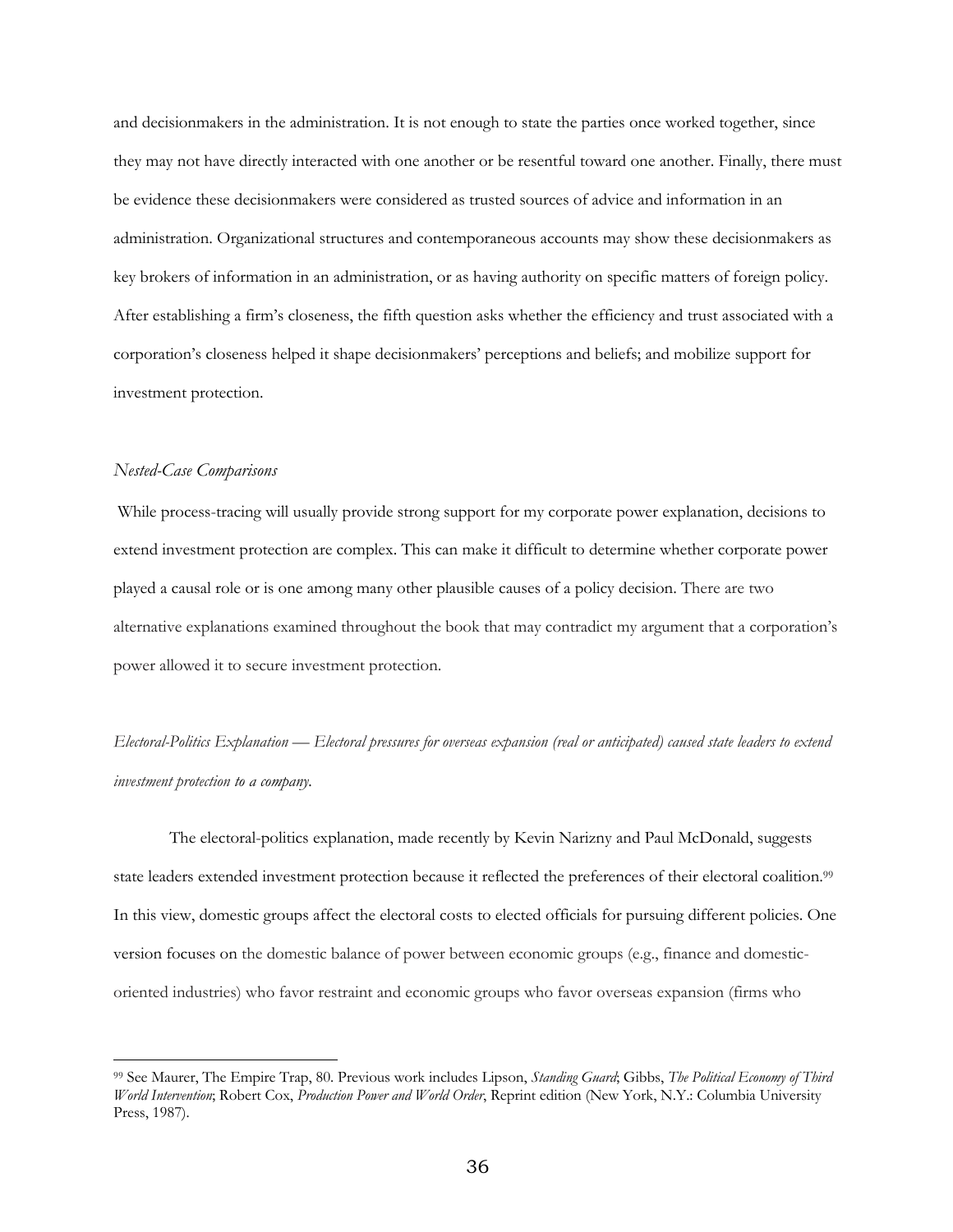export to peripheral states or have investments in peripheral states).100 Another version includes public attitudes that push leaders to pursue expansion, including militarism, revenge, Manifest Destiny, or civilizing missions.101 If a leader's electoral coalition favored overseas expansion, then corporate power was likely causally unimportant for investment protection. The existence of a coalition favoring expansion implies investment protection would occur regardless of a corporation's power because other actors in the coalition would have demanded it. It may also imply decisionmakers would have extended investment protection without being pressured by the corporation because they anticipated broader electoral costs to not doing so.

*State-Power Explanation — Decisionmakers extended investment protection to eliminate an ideological threat, maintain a sphere of influence, minimize prices, or secure supply of critical raw materials, irrespective of the actions of a prominent corporation.* 

The state-power explanation, which is familiar to realists and structural-Marxists, posits that collective interests drive investment protection, regardless of a corporation's role. These interests include eliminating an ideological threat, maintaining a sphere of influence, minimizing prices, or securing access to critical raw materials and markets.102 A recent version of this explanation focuses on bureaucratic politics,

https://doi.org/10.1017/S0020818318000449; Paul A. Papayoanou, *Power Ties: Economic Interdependence, Balancing, and War* (University of Michigan Press, 1999); Kevin Narizny, *The Political Economy of Grand Strategy* (Cornell University Press, 2007); Richard N. Rosecrance, *The Rise of the Trading State: Commerce and Conquest in the Modern World* (New York: Basic Books, 1986); Stephen G. Brooks, "Economic Actors' Lobbying Influence on the Prospects for War and Peace," *International Organization* 67, no. 4 (October 2013): 863–88, https://doi.org/10.1017/S0020818313000283; Lobell, *The Challenge of Hegemony*; Patrick J. McDonald, *The Invisible Hand of Peace* (Cambridge University Press Cambridge, 2009); Jonathan Kirshner, *Appeasing Bankers: Financial Caution on the Road to War* (Princeton University Press, 2007); Jeffry A. Frieden, "The Economics of Intervention: American Overseas Investments and Relations with Underdeveloped Areas, 1890-1950," *Comparative Studies in Society and History* 31, no. 1 (1989): 55–80.

<sup>101</sup> Rachel Stein, Vengeful Citizens, Violent States: A Theory of War and Revenge (New York: Cambridge University Press, 2019); Joshua D. Kertzer et al., "Moral Support: How Moral Values Shape Foreign Policy Attitudes," The Journal of Politics 76, no. 03 (2014): 825–840, https://doi.org/10.1017/S0022381614000073; Roxanne Doty, Imperial Encounters: The Politics of Representation in North-South Relations, 1st ed. (Univ Of Minnesota Press, 1996); Ronald R. Krebs, Narrative and the Making of US National Security (Cambridge University Press, 2015).

<sup>&</sup>lt;sup>100</sup> The literature on the foreign policy preferences of economic actors is centuries old, and scholars continue to debate how best to conceive of the preferences of different economic groups. A few recent examples include Trubowitz, *Defining the National Interest*; Benjamin O. Fordham, "The Domestic Politics of World Power: Explaining Debates over the United States Battleship Fleet, 1890–91," *International Organization* 73, no. 2 (ed 2019): 435–68,

<sup>102</sup> Prominent realist versions of this argument include Krasner, Defending the National Interest; Gilpin, U. S. Power and the Multinational Corporation; Copeland, Economic Interdependence and War. Prominent structural-Marxist versions of this argument include Harry Magdoff, The Age of Imperialism: The Economics of U.S. Foreign Policy (NYU Press, 1969); William I. Robinson, Promoting Polyarchy: Globalization, US Intervention, and Hegemony (Cambridge University Press, 1996); Michael Hardt and Antonio Negri, Empire (Harvard University Press, 2000);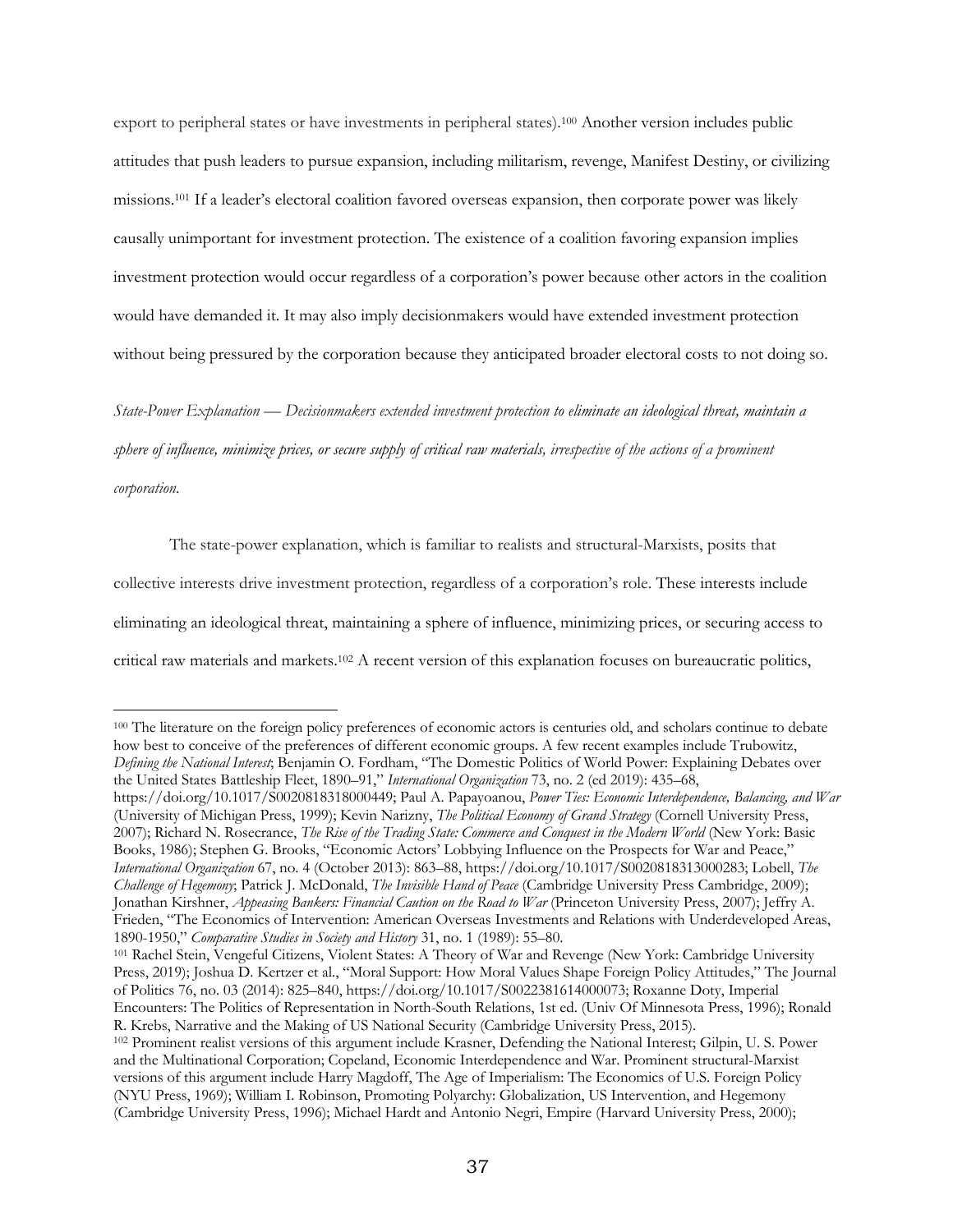examining how leaders defer to other decision-makers, and whether those other actors share corporate preferences for investment protection.103 For this to be true, this explanation requires that decisionmakers' preferences were not conditioned by the role of corporations in framing investment protection; in other words, decisionmakers formed their attitudes toward investment protection based on internally generated information, not information from corporate lobbying. This implies decisionmakers would have extended investment protection without being pressured by the corporation because they were predisposed to do so already.

The electoral-politics and state-power explanations are considered alternatives to a corporate power explanation because they might be sufficient to account for investment protection but do not predict variation in corporate power at the firm level. My argument is not that these explanations are unimportant nor that a corporate power explanation can explain all instances of investment protection. Instead, I argue that in many of the most important cases in U.S. foreign policy, the factors identified by these explanations are insufficient to explain the conditions under which corporations can obtain investment protection and that a corporation's power, as a variable, matters independently of electoral politics and decisionmakers' strategic interests.

To address these explanations, I use a nested-case study design to analyze within and between cases of investment protection. I disaggregate a case of investment protection into a number of sub-cases and analyze differences among these cases. I accomplish this by analyzing "within-case" variation and disaggregating a case into multiple instances of corporate lobbying over time. Market crashes or turnover in personnel in a government will often occur over the course of the same investment dispute. I can compare the period before and after these events, showing that changes in a corporation's power due to these events

Apeldoorn and Graaff, American Grand Strategy and Corporate Elite Networks. A liberal version of this argument is made by scholars who focus on the "opportunity costs" of lost investment and trade, such as Benjamin O. Fordham, "Revisionism Reconsidered: Exports and American Intervention in World War I," International Organization 61, no. 2 (2007): 277–310; Benjamin O. Fordham, "Power or Plenty? Economic Interests, Security Concerns, and American Intervention," International Studies Quarterly 52, no. 4 (December 2008): 737–58, https://doi.org/10.1111/j.1468- 2478.2008.00524.x.

<sup>103</sup> See, for example, Rodman, Sanctity Versus Sovereignty; Geoffrey Gertz, "Commercial Diplomacy and Investment Protection: American Diplomatic Interventions to Protect US Assets Overseas since 1990" (Dissertation, 2016).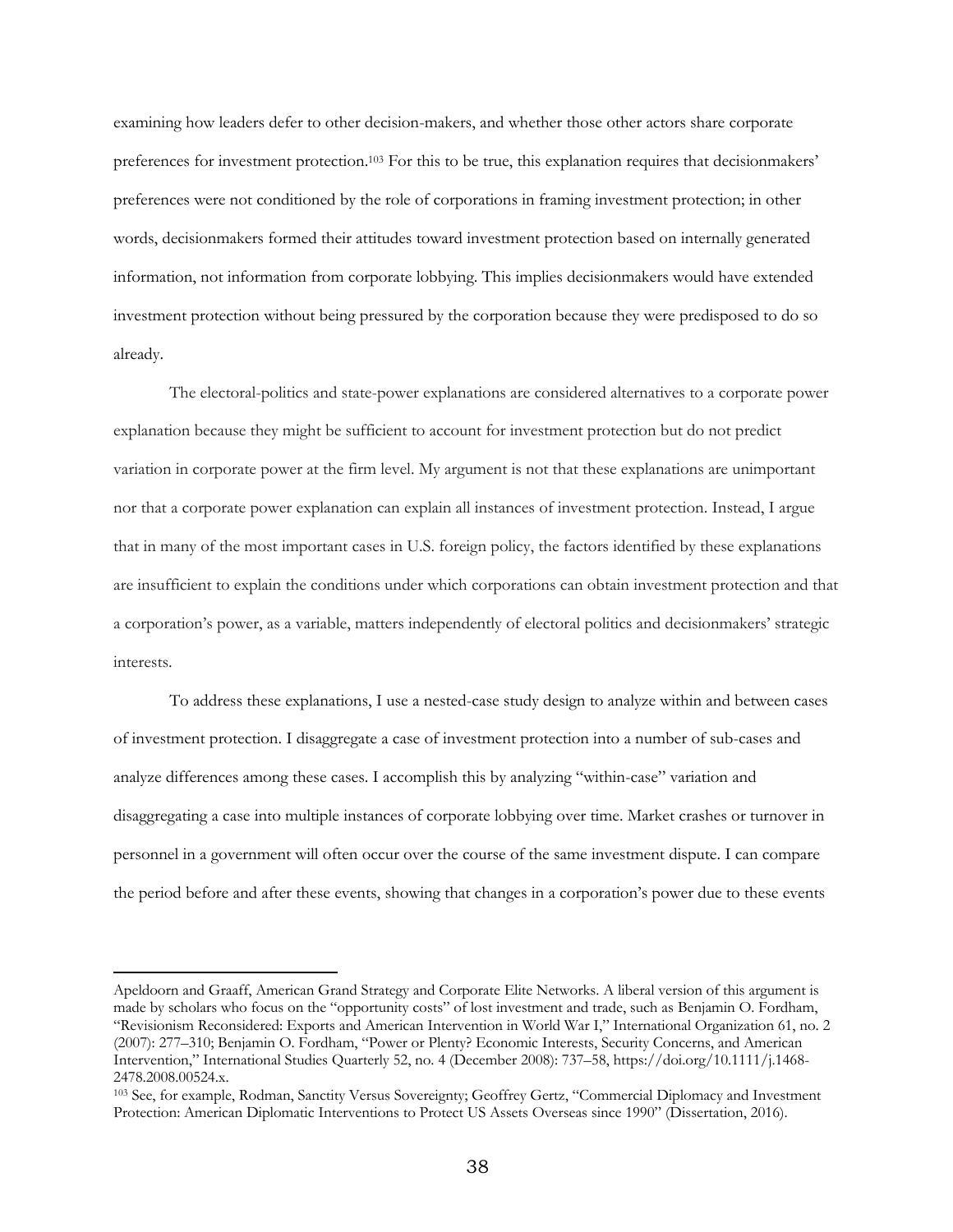helped produce different policy outcomes. Other cases of investment protection exhibit "between-case" variation, featuring multiple, nested investment disputes in which the United States extended protection to some corporations but not others. Comparisons between these companies can demonstrate how different levels of power produced different outcomes. Table 1.2 gives an overview of the twelve nested cases, the companies involved, and the outcome.  $\overline{\mathbf{c}}$ 

| Dispute(s)              | Nested-Case          | Central | Close          | Protection           | Chapter   |
|-------------------------|----------------------|---------|----------------|----------------------|-----------|
| Nicaragua, 1907-1909    | George Emery Co.     | No      | No             | N <sub>o</sub>       | Chapter 2 |
|                         | La Luz y Los Angeles | Yes     | Yes            | Yes                  |           |
| Saudi Arabia, 1939-1943 | CASOC, 1939-1941     | Yes     | No             | No                   | Chapter 2 |
|                         | CASOC, 1941-1943     | Yes     | Yes            | Yes                  |           |
| Cuba, 1959-1960         | King Ranch           | Yes     | Yes            | Yes                  | Chapter 3 |
|                         | Texaco               | No      | N <sub>o</sub> | Mixed                |           |
| Chile, 1969-1972        | PepsiCo              | Yes     | Yes            | Yes                  | Chapter 3 |
|                         | ITT                  | Yes     | Yes            | Mixed                |           |
| Indonesia, 1998-2001    | Paiton 1, 1998-1999  | Yes     | N <sub>o</sub> | No                   | Chapter 4 |
|                         | Paiton 1, 2000-2001  | Yes     | Yes            | $\operatorname{Yes}$ |           |
| India, 2000-2001        | Enron, 2000          | Yes     | Yes            | Yes                  | Chapter 4 |
|                         | Enron, 2001          | No      | Yes            | No                   |           |

*Table 1.2 Overview of the Case Studies*

"Nested-case" comparisons can demonstrate that alternative explanations are insufficient explanations of investment protection in two ways. First, if factors that alternative explanations emphasize, such as strategic factors or domestic support, are constant throughout and between disputes, they are unlikely to explain the turn toward investment protection. This makes analyzing "nested-cases" extraordinarily useful in showing that alternative explanations are insufficient and that changes in specific factors associated with a corporation's prominence drove the turn to investment protection. Second, it does not require knowing all of the other factors that may have plausibly influenced the outcome of a case. The "sub-cases" should already be as comparable as possible because they come from the same overarching case. This lends confidence there is no omitted factor which could explain the turn toward investment protection.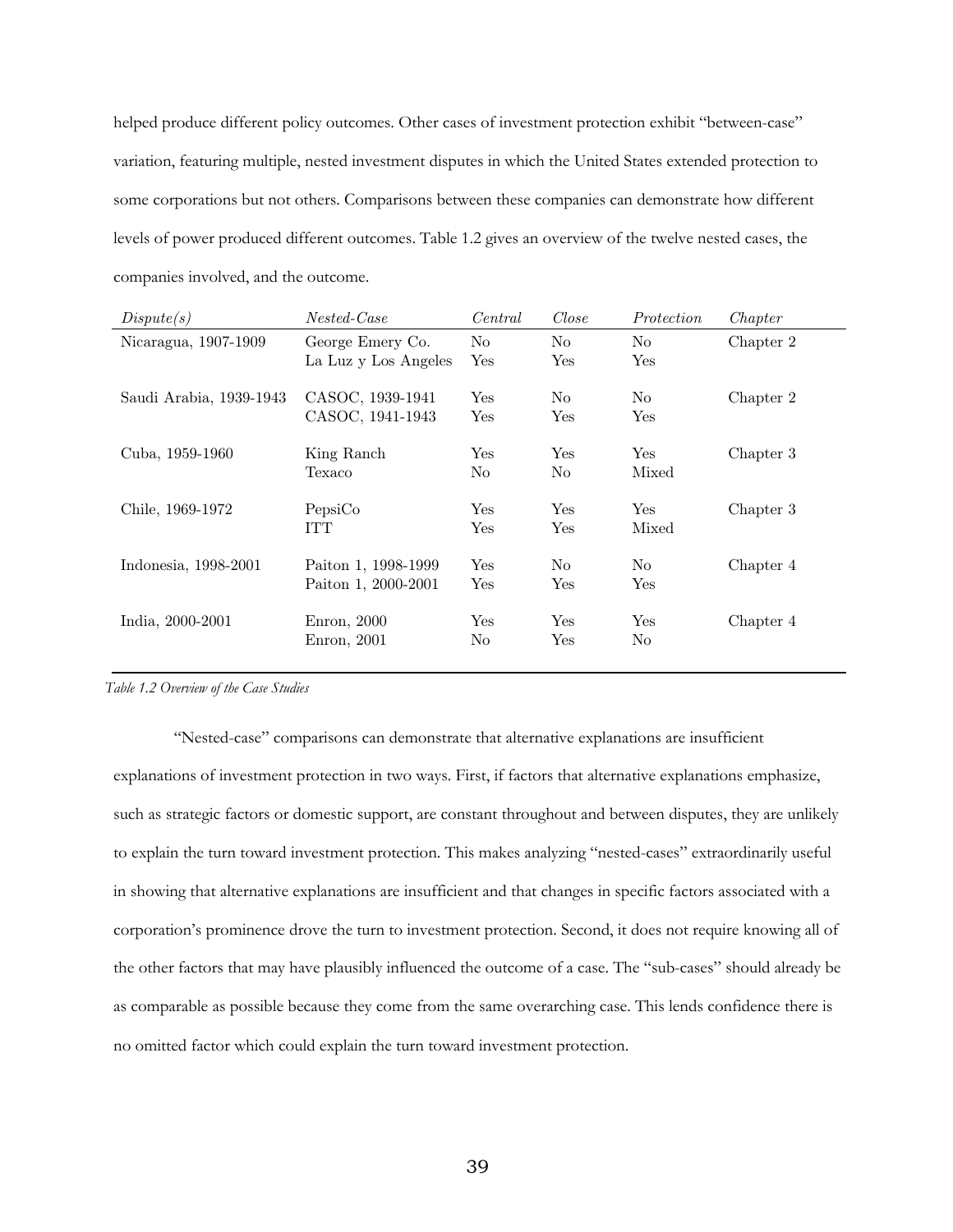### Evidence

Gathering evidence of corporations' influence in national security decision-making requires collecting primary source materials. In many of the cases in this book, existing secondary sources rely on salacious material, hearsay, and sometimes a single archive. This is due, in part, to limited document access at the time the secondary sources were written. The opening of new archives and personal papers offers an opportunity to discover what really occurred. The archival work contained in this book is extensive and often entirely new to political scientists, demanding a reinterpretation of previously published work on individual cases. Therefore, it is imperative to detail how I gathered this new evidence.

To assess political ties between decisionmakers and a corporation, I relied on a variety of materials, including consular records, corporate records, court documents, editorials, personal papers, oral histories, congressional testimony, and other contemporaneous records. In gathering these documents, I worked backward. First, I began with the existing secondary sources to map out the extent of U.S. investment protection and to identify key archives to consult on a case. This often sent me to the diplomatic records housed at the National Archives in Washington, D.C., personal correspondence housed at various presidential libraries, and various materials available online through the Foreign Relations of the United States database. Once I understood the case's contours, I constructed a personal history of key decisionmakers. I examined their personal papers and other related documents, including memoirs, newspaper editorials, lawsuits, and congressional testimony, looking for evidence of a direct, preexisting tie to a corporation involved in the case. Since these ties needed to be more than a fleeting social acquaintance, multiple sources were needed to confirm the tie was substantial, reciprocal, and preceded the dispute. This method allowed me to construct a representation of the structure of network ties connecting decisionmakers to the corporation before investment protection was extended.

I employed a similar process to measure a corporation's economic ties. I began with secondary sources to identify relevant corporations in a foreign market, and then relied on official records for descriptions of the dispute, and the nature of the investments. After that, I sought documents specific to those corporations, including internal corporate records, court cases, records of meetings with government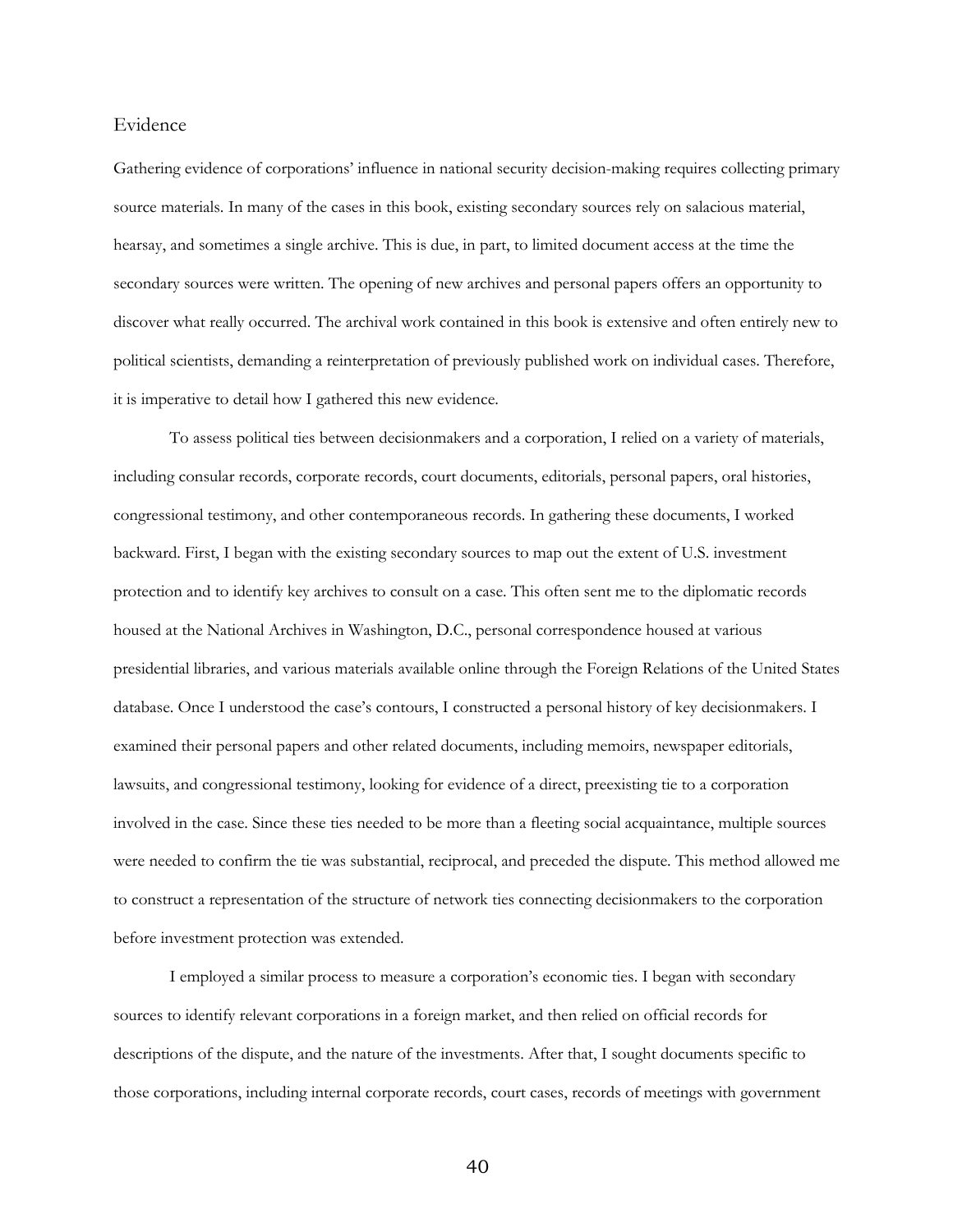officials, as well as records housed in the U.S. Chamber of Commerce related to the dispute. This provided a sense of the corporation's economic relationships to the wider business community. In addition, I paid attention to contemporaneous economic data, including annual reports to stockholders, economic forecasts issued by technical experts, and government assessments of foreign markets.

# Conclusion

The central argument of this book is that IR scholars have overlooked the corporation as a political actor in international politics. Most IR theories of business power in international politics are too broad to explain a world made up of firms like Enron, Google, United Fruit, and Standard Oil. A few corporations have economic and political power that others do not, allowing them to influence statecraft in pursuit of profits. This chapter developed a novel theory of corporate power that specifies the conditions under which a corporation becomes more or less powerful in international politics, and how that power gets translated into policy outcomes. The key factor is a corporation's network position: (1) its ties to other economic actors in their home market; and (2) its ties to key decisionmakers in their home government. When a corporation is central—meaning it has more and stronger economic ties than other firms in a foreign market—it can influence which issues emerge on the national security agenda by raising visibility around its interests and by controlling resource flows between states. Similarly, when a corporation is close—meaning it has direct political ties to key decisionmakers—it can mobilize support around its policies by shaping decisionmakers perceptions and building trust around its motives.

Later chapters use this theory to answer two empirical puzzles. First, I answer, "why did the U.S. defend corporate interests abroad, when there were no objective strategic interests or electoral incentives to do so?" In the cases throughout this book, a few key corporations pulled the U.S. government into their investment disputes, leading decision-makers to act against the general public, the wider business community, and their own diplomatic goals. Second, I answer, "how were these corporations able to secure investment protection?" Corporations both central and close were able to shape the debates around investment protection, from the country's emergence on the global stage in the early twentieth century to its apex as the